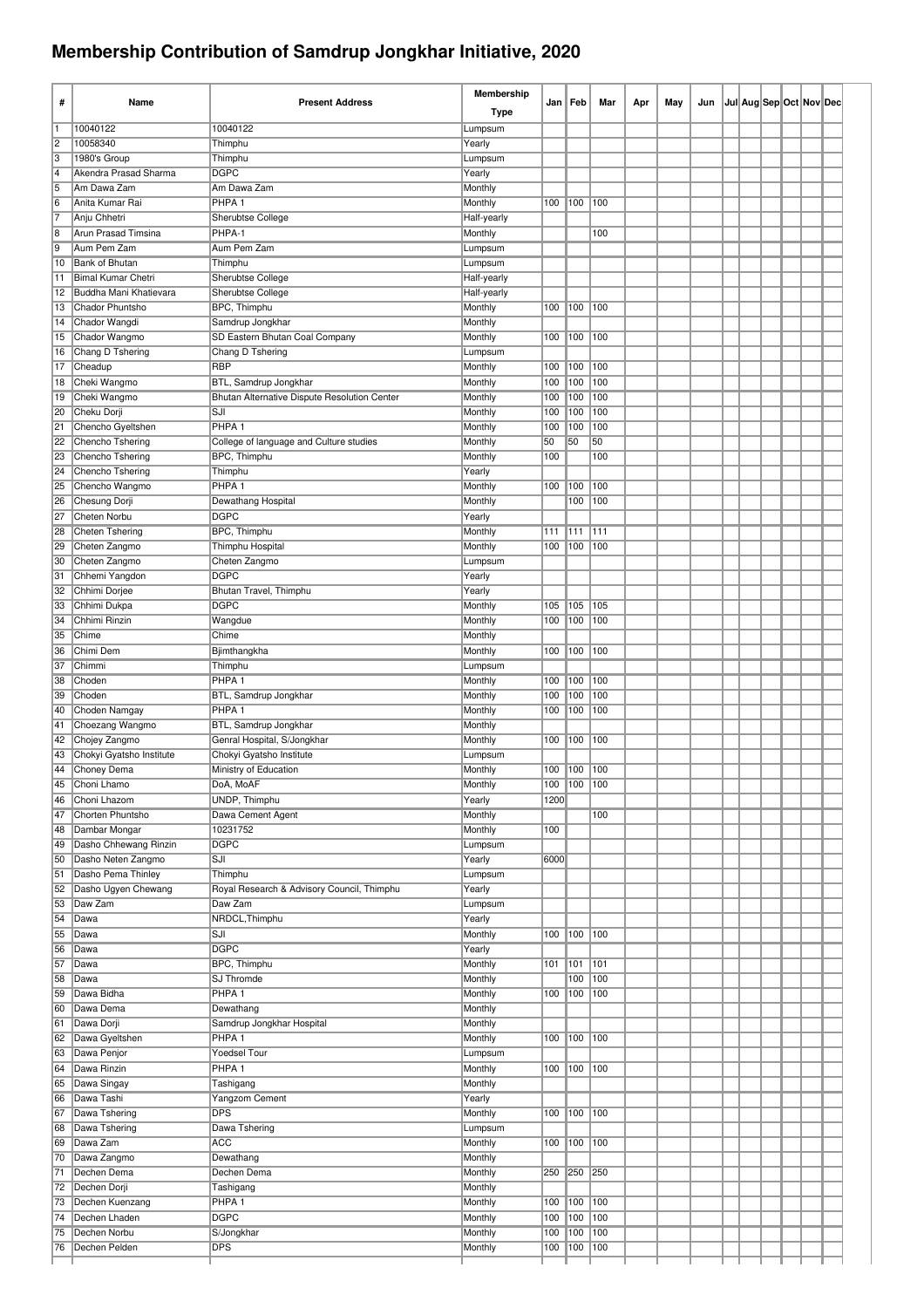| 177 | Dechen Peldon                            | <b>BPC</b>                                             | Monthly          | 250      | 250         | 250  |  |  |  |  |  |
|-----|------------------------------------------|--------------------------------------------------------|------------------|----------|-------------|------|--|--|--|--|--|
| 78  | Dechen Peldon                            | PHPA <sub>1</sub>                                      | Monthly          | 100      | 100         | 100  |  |  |  |  |  |
| 79  | Dechen Pem                               | Thimphu                                                | Yearly           |          |             |      |  |  |  |  |  |
|     |                                          |                                                        |                  |          |             |      |  |  |  |  |  |
| 80  | Dechen Rabgyal                           | PunaKha                                                | Monthly          | 100      | 100         | 100  |  |  |  |  |  |
| 81  | Dechen Tshomo                            | PHPA-I                                                 | Monthly          | 100      | 100         | 100  |  |  |  |  |  |
| 82  | Dechen Tshomo                            | Yangzom Cement                                         | Yearly           |          |             |      |  |  |  |  |  |
| 83  | Dechen Wangmo                            | Zilukha MSS, Thimphu                                   | Monthly          | 100      | 100         | 100  |  |  |  |  |  |
| 84  | Dechen Wangmo                            | Zilukha MSS, Thimphu                                   | Monthly          | 100      | 100         | 100  |  |  |  |  |  |
|     |                                          |                                                        |                  |          |             |      |  |  |  |  |  |
| 85  | Dechen Wangmo                            | Samdrup Jongkhar                                       | Monthly          | 100      | 100         | 100  |  |  |  |  |  |
| 86  | Dechen Wangmo                            | PHP-1                                                  | Monthly          |          |             |      |  |  |  |  |  |
| 87  | Dechen Wangmo                            | <b>DGPC</b>                                            | Yearly           |          | 1200 1200   | 1200 |  |  |  |  |  |
| 88  | Dechen Wangmo                            | Samdrup jongkhar                                       | Monthly          | 100      | 100         | 100  |  |  |  |  |  |
| 89  | Dechen Yudon                             | GMSS,Dewathang                                         | Monthly          | 100      | 100         | 100  |  |  |  |  |  |
| 90  | Dechen Zangmo                            |                                                        |                  |          |             |      |  |  |  |  |  |
|     |                                          | Dewathang                                              | Monthly          |          |             |      |  |  |  |  |  |
| 91  | Deepen Sharma                            | <b>DGPC</b>                                            | Yearly           | 100      | 100         | 100  |  |  |  |  |  |
| 92  | Deki                                     | Ministry of Education                                  | Monthly          | 305      | 305         | 305  |  |  |  |  |  |
| 93  | Deki Om                                  | <b>DGPC</b>                                            | Monthly          | 100      | 100         | 100  |  |  |  |  |  |
| 94  | Deki Wangmo                              | <b>DGPC</b>                                            | Monthly          | 100      | 100         | 100  |  |  |  |  |  |
| 95  | Denchen Ihamo                            | Ministry of Education, Samdrup Jongkhar                | Monthly          | 100      | 100         | 100  |  |  |  |  |  |
|     |                                          |                                                        |                  |          |             |      |  |  |  |  |  |
| 96  | Dendup Tshering                          | Bangtar                                                | Monthly          | 100      | 100         | 100  |  |  |  |  |  |
| 97  | Dendup Tshering                          | Sherubtse College                                      | Half-yearly      |          |             |      |  |  |  |  |  |
| 98  | Dendup Tshering                          | MoE, Thimphu                                           | Monthly          | 200      | 200         | 200  |  |  |  |  |  |
| 99  | <b>DGPC</b>                              | <b>DGPC</b>                                            | Monthly          | 4200 200 |             | 200  |  |  |  |  |  |
|     | 100 Dhendrup Samdrup                     | Gomdar Central School, MoE, s/J                        | Monthly          | 100      | 100         | 100  |  |  |  |  |  |
|     | 101 Dorji Choda                          | Bjimthangkha                                           | Monthly          | 100      | 100         | 100  |  |  |  |  |  |
|     |                                          |                                                        |                  |          |             |      |  |  |  |  |  |
|     | 102 Dorji chodup                         | Tsirang                                                | Yearly           |          | 1200 1200   |      |  |  |  |  |  |
|     | 103 Dorji Dema                           | Thimphu                                                | Monthly          | 100      | 100         | 100  |  |  |  |  |  |
|     | 104 Dorji Dema                           | <b>ACC</b>                                             | Monthly          | 100      | 100         | 100  |  |  |  |  |  |
|     | 105 Dorji Dema                           | Dewathang                                              | Yearly           |          |             |      |  |  |  |  |  |
|     | 106 Dorji Gyeltshen Nesor                | Sherubtse College                                      | Monthly          | 100      | 100         | 100  |  |  |  |  |  |
|     | 107 Dorji Laythro                        |                                                        | Monthly          |          |             |      |  |  |  |  |  |
|     |                                          | RNR, Lauri gewog                                       |                  |          |             |      |  |  |  |  |  |
|     | 108 Dorji Namgyel                        | Haa                                                    | Monthly          | 100      | 100         | 100  |  |  |  |  |  |
|     | 109 Dorji Nidup                          | Dorji Nidup                                            | Lumpsum          |          |             |      |  |  |  |  |  |
|     | 110 Dorji Phuntsho                       | kuensel, Thimphu                                       | Monthly          | 100      | 100         | 100  |  |  |  |  |  |
|     | 111 Dorji Tashi                          | JDWNRH,                                                | Monthly          | 100      | 100         | 100  |  |  |  |  |  |
|     | 112 Dorji Thinley                        | Thimnphu                                               | Yearly           |          |             |      |  |  |  |  |  |
|     |                                          | PHPA <sub>1</sub>                                      |                  | 500      |             | 500  |  |  |  |  |  |
|     | 113 Dorji Tshering                       |                                                        | Monthly          |          | 500         |      |  |  |  |  |  |
|     | 114 Dorji Tshewang                       | <b>RICBL</b>                                           | Monthly          | 100      | 100         | 100  |  |  |  |  |  |
|     | 115 Dorji Tshomo                         | <b>DPS</b>                                             | Monthly          | 100      | 100         | 100  |  |  |  |  |  |
|     | 116 Dorji Wangchuk                       | BPC, Thimphu                                           | Monthly          | 200      | 200         | 200  |  |  |  |  |  |
|     | 117 Dorji Wangdi                         | P/ing                                                  | Yearly           |          |             |      |  |  |  |  |  |
|     |                                          |                                                        |                  |          |             |      |  |  |  |  |  |
|     |                                          |                                                        |                  |          |             |      |  |  |  |  |  |
|     | 118 Dozang                               | Samdrup Jongkhar                                       | Monthly          | 100      | 100         | 100  |  |  |  |  |  |
|     | 119 Dr. Neyzang Wangmo                   | Khesar Gyalpo University of Medical Sciences of Bhutan | Lumpsum          |          |             |      |  |  |  |  |  |
|     | 120 Dr. Sonam Wangmo                     | Sherubtse College                                      | Half-yearly      |          |             |      |  |  |  |  |  |
|     | 121 Drowa Zangmo                         | DGPC                                                   | Yearly           |          |             |      |  |  |  |  |  |
|     | 122 Dupchu                               | Thimphu                                                | Yearly           |          |             |      |  |  |  |  |  |
|     | 123 Gayleg Zangmo                        | <b>DGPC</b>                                            | Monthly          |          | 100 100 100 |      |  |  |  |  |  |
|     |                                          | PHPA <sub>1</sub>                                      |                  |          |             |      |  |  |  |  |  |
|     | 124 Gembo                                |                                                        | Monthly          | 100      | 100         | 100  |  |  |  |  |  |
|     | 125 Gembo Dorji                          | <b>GNHC</b>                                            | Monthly          | 100      | 100         | 100  |  |  |  |  |  |
|     | 126 Gempo Phurba                         | PHPA <sub>1</sub>                                      | Monthly          |          |             |      |  |  |  |  |  |
|     | 127 Ghana Shyam                          | PHPA <sub>1</sub>                                      | Monthly          | 100      | 100         | 100  |  |  |  |  |  |
|     | 128 Ghana Shyam Tamang                   | BPC, Thimphu                                           | Monthly          | 100      | 100         | 100  |  |  |  |  |  |
|     | 129 Guru Sangay                          | PHPA <sub>1</sub>                                      | Monthly          | 100      | 100         | 100  |  |  |  |  |  |
|     | 130 Gyeltshen                            | MoE, Samdrup Jongkhar                                  | Monthly          | 100      | 100         | 100  |  |  |  |  |  |
|     | 131 Gyeltshen                            | PHPA <sub>1</sub>                                      | Monthly          | 200      | 200         | 200  |  |  |  |  |  |
|     |                                          |                                                        |                  |          |             |      |  |  |  |  |  |
|     | 132 Gyem                                 | Drukgyel Central School                                | Monthly          | 100      | 100         | 100  |  |  |  |  |  |
|     | 133 Hari Basnet                          | 20208083                                               | Monthly          |          |             |      |  |  |  |  |  |
|     | 134 Hari Maya Rana Mongar                | CRRH, Gelephu                                          | Monthly          |          | 100         | 100  |  |  |  |  |  |
|     | 135 Hari Maya Thapa                      | Nganglam CS(MOE)                                       | Monthly          | 100      | 100         | 100  |  |  |  |  |  |
|     | 136 Hem Raj Gurung                       | RRCO, S/J                                              | Monthly          | 100      | 100         | 100  |  |  |  |  |  |
|     | 137 Heruka Zangpo                        | BPC,                                                   | Monthly          | 100      | 100         | 100  |  |  |  |  |  |
|     | 138 Jambay Gyeltshen                     | Dagana                                                 | Monthly          | 100      | 100         | 100  |  |  |  |  |  |
|     |                                          |                                                        |                  |          |             |      |  |  |  |  |  |
|     | 139 Jambay Lhamo                         | Mongar                                                 | Monthly          | 100      |             | 100  |  |  |  |  |  |
|     | 140 Jampa Choden                         | Martshala                                              | Monthly          | 100      | 100         | 100  |  |  |  |  |  |
|     | 141 Jampay Needup                        | Ugyen Earthmovers, Thimphu                             | Monthly          |          |             |      |  |  |  |  |  |
|     | 142 Jamyang Choden                       | ACC, Thimphu                                           | Monthly          | 200      | 200         | 200  |  |  |  |  |  |
|     | 143 Janachu Tshomo                       | <b>ACC</b>                                             | Monthly          | 111      | 111         | 111  |  |  |  |  |  |
|     | 144 Jigme                                | Samdrup Jongkhar                                       | Monthly          | 100      | 100         |      |  |  |  |  |  |
|     |                                          |                                                        |                  |          |             |      |  |  |  |  |  |
|     | 145 Jigme Choden                         | <b>ACC</b>                                             | Monthly          | 300      | 300         | 300  |  |  |  |  |  |
|     | 146 Jigme Choden                         | Mikthang Hotel                                         | Yearly           |          |             |      |  |  |  |  |  |
|     | 147 Jigme Choidup                        | Samdrup Jongkhar                                       | Monthly          | 100      | 100         | 100  |  |  |  |  |  |
|     | 148 Jigme Dorji                          | <b>DGPC</b>                                            | Monthly          |          |             |      |  |  |  |  |  |
|     | 149 Jigme Jamtsho                        | Tashigang                                              | Monthly          |          |             |      |  |  |  |  |  |
|     | 150 Jigme Lhaden                         | Samdrup Jongkhar                                       | Yearly           |          |             |      |  |  |  |  |  |
|     |                                          |                                                        |                  |          |             |      |  |  |  |  |  |
|     | 151 Jigme Lhamo                          | Dewathang                                              | Monthly          |          |             |      |  |  |  |  |  |
|     | 152 Jigme Namgyal                        | Pemathang LSS, Samdrup Jongkhar                        | Monthly          | 100      | 100         | 100  |  |  |  |  |  |
|     | 153 Jigme Namgyel                        | <b>DGPC</b>                                            | Monthly          | 300      | 300         | 300  |  |  |  |  |  |
|     | 154 Jigme Phuntsho                       | Centre for Bhutan Studies and GNH Research, Thimphu    | Monthly          | 100      | 100         | 100  |  |  |  |  |  |
|     | 155 Jigme Singye                         | Sherubtse College                                      | Half-yearly      |          |             |      |  |  |  |  |  |
|     | 156 Jigme Tshewang                       | Sherubtse College                                      | Half-yearly      |          |             |      |  |  |  |  |  |
|     |                                          |                                                        |                  |          |             |      |  |  |  |  |  |
|     | 157 Jigme Wangchuk<br>158 Jigme Wangchuk | National Council of Bhutan, Thimphu<br><b>DGPC</b>     | Yearly<br>Yearly |          |             |      |  |  |  |  |  |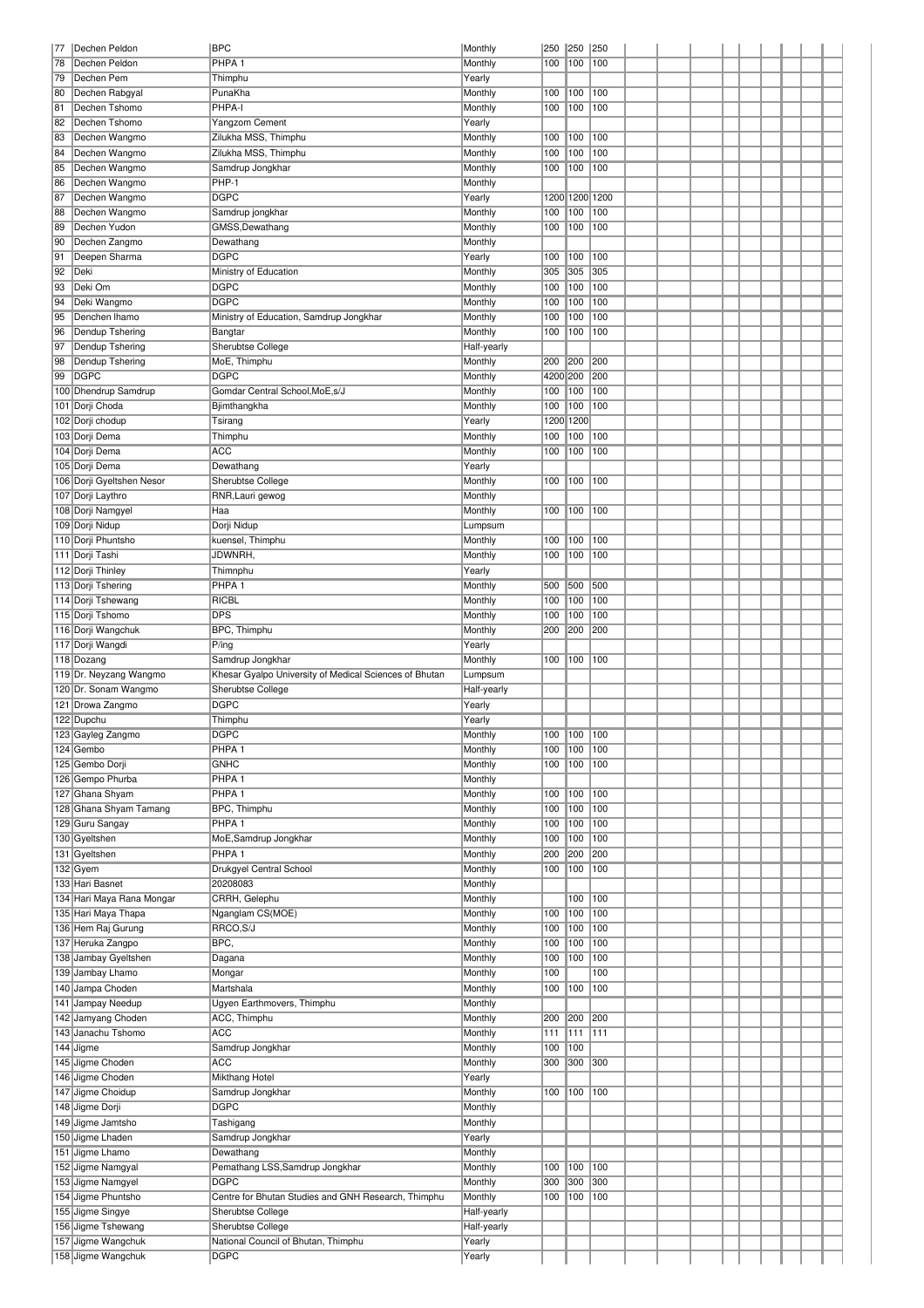|     | 159 Jigme Wangchuk                       | <b>DGPC</b>                                          | Yearly                 |     |         |     |  |  |  |  |  |
|-----|------------------------------------------|------------------------------------------------------|------------------------|-----|---------|-----|--|--|--|--|--|
|     | 160 Jigme Wangchuk                       | BTL, Samdrup Jongkhar                                | Monthly                | 100 | 100     | 100 |  |  |  |  |  |
|     | 161 Jigme Wangchuk                       | SJ Thromde                                           | Monthly                | 100 | 100     | 100 |  |  |  |  |  |
|     | 162 Jigme Wangchuk                       | SJI                                                  | Monthly                |     |         |     |  |  |  |  |  |
|     | 163 Jigme Wangmo                         | Ministry of Education                                | Monthly                | 100 | 100     | 100 |  |  |  |  |  |
|     | 164 Jigme Wangmo                         | Sherubtse College                                    | Half-yearly            |     |         |     |  |  |  |  |  |
|     | 165 Jigme Wangmo                         | <b>JDWNRH</b>                                        | Monthly                | 100 | 100     | 100 |  |  |  |  |  |
|     | 166 Jiwan Nath Siwakoti                  | Progressive Research & Consultancy Services, Thimphu | Lumpsum                |     |         |     |  |  |  |  |  |
|     | 167 Jurmey Thinley                       | BPC, Thimphu                                         | Monthly                | 100 | 100     | 100 |  |  |  |  |  |
|     | 168 Jurmin Tshewang                      | PHPA <sub>1</sub>                                    | Monthly                | 105 | 105     | 105 |  |  |  |  |  |
|     | 169 Kabir Prasad Sanyasi                 | BPC, Thimphu                                         | Monthly                | 111 | 111     | 111 |  |  |  |  |  |
|     | 170 Kado                                 | PHPA <sub>1</sub>                                    | Monthly                | 100 | 100     | 100 |  |  |  |  |  |
|     | 171 Kado Drukpa                          | PHPA <sub>1</sub>                                    | Monthly                |     | 100     | 100 |  |  |  |  |  |
|     | 172 Karchung                             | <b>DGPC</b>                                          | Yearly                 |     |         |     |  |  |  |  |  |
|     | 173 Karchung                             | Lungtu Workshop                                      | Monthly                | 100 | 100     | 100 |  |  |  |  |  |
|     |                                          | National Housing Development Corporation Limited,    |                        |     |         |     |  |  |  |  |  |
|     | 174 Karchung                             | Thimphu                                              | Monthly                | 100 | 100     | 100 |  |  |  |  |  |
|     | 175 Karchung                             | Pemagatshel                                          | Monthly                | 100 | 100     | 100 |  |  |  |  |  |
|     | 176 Karma                                | PHPA <sub>1</sub>                                    | Monthly                | 100 | 100     | 100 |  |  |  |  |  |
|     | 177 Karma                                | PHPA <sub>1</sub>                                    | Monthly                | 100 | 100     | 100 |  |  |  |  |  |
|     | 178 Karma                                | Thimphu                                              | Monthly                | 100 | 100     | 100 |  |  |  |  |  |
|     | 179 Karma Chezom                         | Samdrup Jongkhar                                     | Monthly                | 100 | 100     | 100 |  |  |  |  |  |
|     | 180 Karma Chhogyel                       | Karmaling                                            | Monthly                | 100 | 100     | 100 |  |  |  |  |  |
| 181 | Karma Choden C/o Karma                   | BPC, Thimphu                                         | Lumpsum                |     |         |     |  |  |  |  |  |
|     | Lhamo                                    |                                                      |                        |     |         |     |  |  |  |  |  |
|     | 182 Karma Choeda                         | <b>Gomdar Central School</b>                         | Monthly                | 100 | 100     | 100 |  |  |  |  |  |
|     | 183 Karma Choki                          | SJI                                                  | Monthly                | 100 | 100     | 100 |  |  |  |  |  |
|     | 184 Karma Dema                           | SJI                                                  | Monthly                | 100 | 100     | 100 |  |  |  |  |  |
|     | 185 Karma Dorji                          | Sherubtse College                                    | Half-yearly            |     |         |     |  |  |  |  |  |
|     | 186 Karma Drukpa                         | <b>JNEC</b>                                          | Monthly                |     |         |     |  |  |  |  |  |
|     | 187 Karma Dubchu                         | Bank of Bhutan                                       | Monthly                |     | 100     | 100 |  |  |  |  |  |
|     | 188 Karma Leki                           | BPC, Thimphu                                         | Monthly                | 100 | 100     | 100 |  |  |  |  |  |
|     | 189 Karma Lhamo                          | S/Jongkhar                                           | Monthly                |     |         |     |  |  |  |  |  |
|     | 190 Karma Lhamo                          | BPC, Thimphu                                         | Monthly                | 111 | 111     | 111 |  |  |  |  |  |
|     | 191 Karma Lhamo                          | Thimphu                                              | Monthly                | 100 | 100     | 100 |  |  |  |  |  |
|     | 192 Karma Lodroe                         | MoLHR, S/J                                           | Monthly                | 100 | 100     | 100 |  |  |  |  |  |
|     | 193 Karma Pem Dorji                      | PHPA <sub>1</sub>                                    | Monthly                | 100 |         |     |  |  |  |  |  |
|     | 194 Karma Penden                         | Samdrup Jongkhar                                     | Monthly                |     |         |     |  |  |  |  |  |
|     | 195 Karma Phuntsho                       | Mongar                                               | Monthly                |     |         |     |  |  |  |  |  |
|     | 196 Karma Sangay                         | MoWHS, Thimphu                                       | Monthly                |     |         |     |  |  |  |  |  |
|     | 197 Karma Tshering                       | Chukha                                               | Monthly                | 100 | 100     | 100 |  |  |  |  |  |
|     | 198 Karma Tshomo                         | <b>DGPC</b>                                          | Yearly                 |     |         |     |  |  |  |  |  |
|     | 199 Karma Wangchuk                       | Sherubtse College                                    | Half-yearly            |     |         |     |  |  |  |  |  |
|     | 200 Karma Wangchuk                       | SJ Thromde                                           | Monthly                | 100 | 100     | 100 |  |  |  |  |  |
|     | 201 Karma Wangchuk                       | MoE,Samdrup Jongkhar                                 | Monthly                | 100 | 100     | 100 |  |  |  |  |  |
|     | 202 Karma Wangdi                         | Thimphu                                              | Yearly                 |     |         |     |  |  |  |  |  |
|     | 203 Karma Wangdi                         | PMSS, Phuentsholing                                  | Monthly                | 100 | 100 100 |     |  |  |  |  |  |
|     | 204 Karma Wangdi                         | DoR, Thimphu                                         | Monthly                | 100 | 100     | 100 |  |  |  |  |  |
|     | 205 Karma Yangchen                       | 102949486                                            | Monthly                | 100 | 100     | 100 |  |  |  |  |  |
|     | 206 Karma Yangki Sherpa                  | JDWNMH, Thimphu                                      | Monthly                | 100 | 100     | 100 |  |  |  |  |  |
|     | 207 Karma Yangzom                        | <b>MOE</b>                                           | Monthly                |     | 100     | 100 |  |  |  |  |  |
|     | 208 Karma Yoezer                         | Sherubtse College                                    | Half-yearly            |     |         |     |  |  |  |  |  |
|     | 209 Karma Zangmo                         | Thimphu                                              | Monthly                | 50  | 50      | 50  |  |  |  |  |  |
|     | 210 Karsang                              | Pemagatshel                                          | Monthly                | 100 | 100     | 100 |  |  |  |  |  |
|     | 211 Karsang Ugyen                        | BPC, Thimphu                                         | Monthly                | 150 | 150     | 150 |  |  |  |  |  |
|     | 212 Kashnath Dhakal                      | BPC, Thimphu                                         | Monthly                | 111 | 111     | 111 |  |  |  |  |  |
|     | 213 Katshi Gurung                        | PHPA <sub>1</sub>                                    | Monthly                | 100 | 100     | 100 |  |  |  |  |  |
|     | 214 Kelden Drukpa                        | PHPA <sub>1</sub>                                    | Monthly                | 100 | 100     | 100 |  |  |  |  |  |
|     | 215 Kelzang Choden                       | Pling                                                | Monthly                | 100 | 100     | 100 |  |  |  |  |  |
|     | 216 Kelzang Dawa                         | PHPA <sub>1</sub>                                    | Monthly                | 100 | 100     | 100 |  |  |  |  |  |
|     | 217 Kelzang Dema                         | <b>ACC</b>                                           | Monthly                | 100 | 100     | 100 |  |  |  |  |  |
|     | 218 Kelzang Dendup                       | BNBL, Thimphu<br>PHPA <sub>I</sub>                   | Monthly                | 100 | 100     | 100 |  |  |  |  |  |
|     | 219 Kelzang Wangchuk                     |                                                      | Monthly                | 100 | 100     | 100 |  |  |  |  |  |
|     | 220 Kelzang Wangdi                       | Dewathang Hospital                                   | Monthly                | 100 |         |     |  |  |  |  |  |
|     | 221 Kelzang Wangdi                       | Kelzang Wangdi                                       | Monthly                | 100 | 100     | 100 |  |  |  |  |  |
|     | 222 Kelzang Wangmo                       | <b>GNHC</b>                                          | Monthly                | 100 | 100     | 100 |  |  |  |  |  |
|     | 223 Kencho Dorji<br>224 Kencho Gyeltshen | Thimphu<br><b>DGPC</b>                               | Monthly<br>Yearly      |     |         |     |  |  |  |  |  |
|     | 225 Kencho Namgay                        | ACC, Thimphu                                         | Yearly                 |     |         |     |  |  |  |  |  |
|     | 226 Kencho Zangmo                        | PHPA <sub>1</sub>                                    | Monthly                | 100 | 100     | 100 |  |  |  |  |  |
|     | 227 Kezang                               | Kezang Tshongkhang                                   | Monthly                | 100 | 100     | 100 |  |  |  |  |  |
|     | 228 Kezang Chhodar                       | NA Samdrup Jongkhar                                  | Monthly                | 100 | 100     | 100 |  |  |  |  |  |
|     | 229 Kezang Choden                        | Barzer PS(MOE)                                       | Monthly                | 150 | 150     | 150 |  |  |  |  |  |
|     | 230 Kezang Choden                        |                                                      |                        |     |         |     |  |  |  |  |  |
|     | 231 Kezang Choden                        | Sherubtse College<br><b>ACC</b>                      | Half-yearly<br>Monthly | 205 | 205     | 205 |  |  |  |  |  |
|     | 232 Kezang Choden                        | GMSS, Dewathang                                      | Monthly                | 100 | 100     | 100 |  |  |  |  |  |
|     | 233 Kezang Deki                          | Jomotshangkha                                        | Monthly                |     |         |     |  |  |  |  |  |
|     | 234 Kezang Dema                          | Dewathang                                            | Yearly                 |     |         |     |  |  |  |  |  |
|     | 235 Kezang Dorji                         | DHI, Thimphu                                         | Monthly                | 200 | 200     | 200 |  |  |  |  |  |
|     | 236 Kezang Jamtsho                       | SMCL, Samtse                                         | Monthly                |     | 1200    |     |  |  |  |  |  |
|     | 237 Kezang Lhazom                        | <b>BPC</b>                                           | Monthly                | 100 | 100 100 |     |  |  |  |  |  |
|     | 238 Kezang Norbu                         | Bhutan Travel, Thimphu                               | Yearly                 |     |         |     |  |  |  |  |  |
|     |                                          |                                                      |                        |     |         |     |  |  |  |  |  |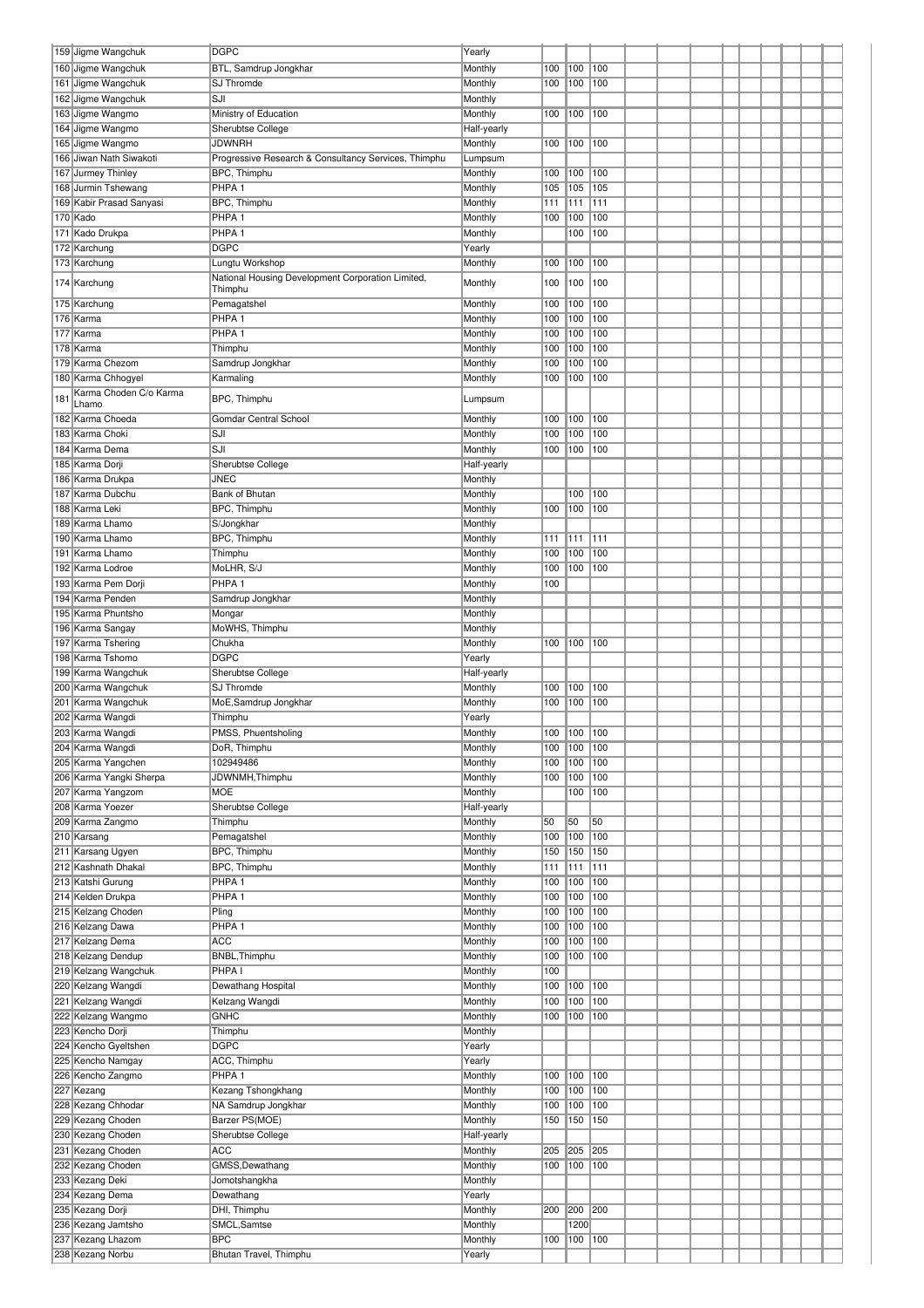| 239 Kezang Pema                            | MoE, Samdrup Jongkhar                    | Monthly            | 100        | 100        | 100        |  |  |  |  |  |
|--------------------------------------------|------------------------------------------|--------------------|------------|------------|------------|--|--|--|--|--|
| 240 Kezang Penjor                          | Samdrup Jongkhar                         | Monthly            | 100        | 100        | 100        |  |  |  |  |  |
| 241 Kezang Tenzin                          | Bhutan Travel, Thimphu                   | Lumpsum            |            |            |            |  |  |  |  |  |
| 242 Kezang Tobgay                          | Sherubtse College                        | Half-yearly        |            |            |            |  |  |  |  |  |
| 243 Kezang Wangchuk                        | MoFA                                     | Monthly            | 50         | 50         | 50         |  |  |  |  |  |
| 244 Kezang Wangmo                          | <b>MOE</b>                               | Monthly            | 100        | 100        | 100        |  |  |  |  |  |
| 245 Kezang Wangmo                          | BPC, Thimphu                             | Monthly            | 100        | 100        | 100        |  |  |  |  |  |
| 246 Kezang Youden                          | Thimphu<br><b>RSTA</b>                   | Monthly            |            | 100<br>100 | 100<br>100 |  |  |  |  |  |
| 247 Kezangla<br>248 Khando Wangmo          | Samdrup Jongkhar                         | Monthly<br>Yearly  | 100        |            |            |  |  |  |  |  |
| 249 Kiba                                   | <b>RCSC</b>                              | Lumpsum            |            |            |            |  |  |  |  |  |
| 250 Kinga Lhamo                            | <b>Protocal Officer</b>                  | Monthly            |            |            |            |  |  |  |  |  |
| 251 Kinga Loday                            | National Land Commission Secretariat     | Monthly            | 100        | 100        | 100        |  |  |  |  |  |
| 252 Kinga Om                               | PHPA <sub>1</sub>                        | Monthly            | 100        | 100        | 100        |  |  |  |  |  |
| 253 Kinga Wangmo                           | Thimphu                                  | Monthly            |            |            |            |  |  |  |  |  |
| 254 Kinga Wangmo                           | <b>DGPC</b>                              | Yearly             |            |            |            |  |  |  |  |  |
| 255 Kinley                                 | PHPA <sub>1</sub>                        | Monthly            |            |            |            |  |  |  |  |  |
| 256 Kinley Dorji                           | BPC, Thimphu                             | Monthly            | 100        | 100        | 100        |  |  |  |  |  |
| 257 Kinley Peldon                          | RRCO, SJ                                 | Monthly            | 100        | 100        | 100        |  |  |  |  |  |
| 258 Kinley Tshering                        | Thimphu                                  | Monthly            |            | 100        |            |  |  |  |  |  |
| 259 Kinley Wangdi                          | Thimphu                                  | Monthly            |            |            |            |  |  |  |  |  |
| 260 Kinley Wangdi<br>261 Kinley Wangmo     | MOFA, Thimphu<br><b>DGPC</b>             | Monthly<br>Yearly  | 200        | 200        | 200        |  |  |  |  |  |
| 262 Kinley Wangmo                          | ACC, Thimphu                             | Monthly            | 100        | 100        | 100        |  |  |  |  |  |
| 263 Kinley Zam                             | <b>BPC Sarpang</b>                       | Monthly            | 100        | 100        | 100        |  |  |  |  |  |
| 264 Kinley Zangmo                          | PHPA <sub>1</sub>                        | Monthly            | 100        |            |            |  |  |  |  |  |
| 265 Kinzang Choden                         | BNBL, Pling                              | Monthly            |            |            |            |  |  |  |  |  |
| 266 Kinzang Deki                           | JDWNMH, Thimphu                          | Monthly            | 100        | 100        | 100        |  |  |  |  |  |
| 267 Kinzang Dema                           | Thromde                                  | Monthly            | 100        | 100        | 100        |  |  |  |  |  |
| 268 Kinzang Jigme                          | PHPA <sub>1</sub>                        | Monthly            | 100        | 100        | 100        |  |  |  |  |  |
| 269 Kinzang Lhaki Dorji                    | Thimphu                                  | Monthly            | 200        | 200        | 200        |  |  |  |  |  |
| 270 Kinzang Thinley                        | PHPA <sub>1</sub>                        | Monthly            | 100        | 100        | 100        |  |  |  |  |  |
| 271 Kinzang Wangchuk                       | National Council of Bhutan, Thimphu      | Monthly            | 100        | 100        | 100        |  |  |  |  |  |
| 272 Kinzang Wangdi                         | Samdrup Jongkhar                         | Yearly             |            |            |            |  |  |  |  |  |
| 273 Kinzang Wangmo<br>274 Kinzang Wangmo   | Ministry of health<br><b>BPC Sarpang</b> | Monthly<br>Monthly | 100        | 100        | 100        |  |  |  |  |  |
| 275 Kuenzang Choden                        | <b>BPC</b>                               | Monthly            | 100        | 100        | 100        |  |  |  |  |  |
| 276 Kuenzang Dema                          | Dewathang                                | Monthly            |            |            |            |  |  |  |  |  |
| 277 Kuenzang Dolma                         | Kuenzang Dolma                           | Lumpsum            |            |            |            |  |  |  |  |  |
| 278 Kuenzang Dorji                         | <b>DGPC</b>                              | Yearly             |            |            |            |  |  |  |  |  |
| 279 Kuenzang Namgay                        | Samdrup Jongkhar                         | Yearly             |            |            |            |  |  |  |  |  |
| 280 Kunzang Dechen                         | Martshala                                | Monthly            | 100        | 100        | 100        |  |  |  |  |  |
| 281 Kunzang Wangmo                         | <b>GNHC</b>                              | Monthly            | 100        | 100        | 100        |  |  |  |  |  |
| 282 Lekey Wangdi                           | GNHC, Thimphu                            | Monthly            | 100        | 100        | 100        |  |  |  |  |  |
| 283 Leki Wangchuk                          | Domphu/Gewog adm.S/J                     | Monthly            | 100        | 100        | 100        |  |  |  |  |  |
| 284 Leki Wangmo                            | Tsirang                                  | Monthly            | 200        | 200        | 200        |  |  |  |  |  |
| 285 Lekjey                                 | PHPA <sub>1</sub>                        | Monthly            | 100        | 100 100    |            |  |  |  |  |  |
| 286 Lhakpa Tshering<br>287 Lhakpa Tshering | Samdrup Jongkhar<br>MoFA, Thimphu        | Monthly<br>Monthly | 100        | 100        | 100        |  |  |  |  |  |
| 288 Lhamo Dukpa                            | Doteng LSS, Paro                         | Yearly             |            |            |            |  |  |  |  |  |
| 289 Lhatru Dorji                           | PHPA <sub>1</sub>                        | Monthly            | 100        | 100        | 100        |  |  |  |  |  |
| 290 Lhazin Wangmo                          | PHPA <sub>1</sub>                        | Monthly            | 100        | 100        | 100        |  |  |  |  |  |
| 291 Lhendrup Namgyal                       | <b>DGPC</b>                              | Yearly             |            |            |            |  |  |  |  |  |
| 292 Lhendrup Namgyal                       | Samdrup Jongkhar                         | Yearly             |            |            |            |  |  |  |  |  |
| 293 Lhendup Dorji                          | Gomdar Central School, MoE, s/J          | Monthly            | 100        | 100        | 100        |  |  |  |  |  |
| 294 Lhendup Namgyel                        | Samdrup Jongkhar                         | Monthly            |            | 100        | 100        |  |  |  |  |  |
| 295 Lhendup Pema Chojay                    | Trashigang                               | Monthly            |            |            |            |  |  |  |  |  |
| 296 Lhendup Zangmo                         | PHPA <sub>I</sub>                        | Monthly            | 100        | 100        | 100        |  |  |  |  |  |
| 297 Lobzang<br>298 Lobzang Choden          | BPC, Thimphu<br>PHPA I                   | Monthly<br>Monthly | 100<br>100 |            |            |  |  |  |  |  |
| 299 Lobzang Dawa                           | PHPA <sub>1</sub>                        | Monthly            |            |            |            |  |  |  |  |  |
| 300 Lobzang Dorji                          | PHPA <sub>1</sub>                        | Monthly            | 100        | 100        | 100        |  |  |  |  |  |
| 301 Lobzang Dorji                          | Ugyen Earthmovers, Thimphu               | Monthly            |            |            |            |  |  |  |  |  |
| 302 Lopen Cheku Dorji                      | Lopen Cheku Dorji                        | Lumpsum            |            |            |            |  |  |  |  |  |
| 303 Lungten                                | CVH and SL, Dewathang                    | Lumpsum            |            |            |            |  |  |  |  |  |
| 304 Lungten Wangmo                         | <b>DGPC</b>                              | Yearly             |            |            |            |  |  |  |  |  |
| 305 Mani Kumar Rizal                       | SJ Thromde                               | Monthly            | 100        | 100        | 100        |  |  |  |  |  |
| 306 Melam Dorji                            | Dewathang                                | Lumpsum            |            |            |            |  |  |  |  |  |
| 307 Melam Zangmo                           | EMCCD, DCSD, BPC Thimphu                 | Monthly            | 100        | 100        | 100        |  |  |  |  |  |
| 308 Mr. Ravindra                           | Mr. Ravindra                             | Monthly            |            |            |            |  |  |  |  |  |
| 309 Mr.Mayil vahanan<br>310 Mr.P.Mohan     | Mr.Mayil vahanan<br>Mr.P.Mohan           | Monthly<br>Lumpsum |            |            |            |  |  |  |  |  |
| 311 Ms. Bhavaneswari                       | Ms.Bhavaneswari                          | Lumpsum            |            |            |            |  |  |  |  |  |
| 312 N. Tandin Dorji                        | Shari Higher Secondary School            | Monthly            | 100        | 100        | 100        |  |  |  |  |  |
| 313 Nabin Pradhan                          | <b>DGPC</b>                              | Yearly             |            |            |            |  |  |  |  |  |
| 314 Nado                                   | <b>DGPC</b>                              | Yearly             |            |            |            |  |  |  |  |  |
| 315 Naktshok Rangdrel                      | Trashigang                               | Monthly            |            |            |            |  |  |  |  |  |
| 316 Namcha                                 | PHPA I                                   | Monthly            | 100        |            |            |  |  |  |  |  |
| 317 Namgay                                 | Ministry of Education                    | Monthly            | 100        | 100        | 100        |  |  |  |  |  |
| 318 Namgay Dorji                           | Shari HSS                                | Monthly            | 100        | 100        | 100        |  |  |  |  |  |
| 319 Namgay Tshering                        | PHPA-1                                   | Monthly            | 100        | 100        | 100        |  |  |  |  |  |
|                                            |                                          |                    |            |            |            |  |  |  |  |  |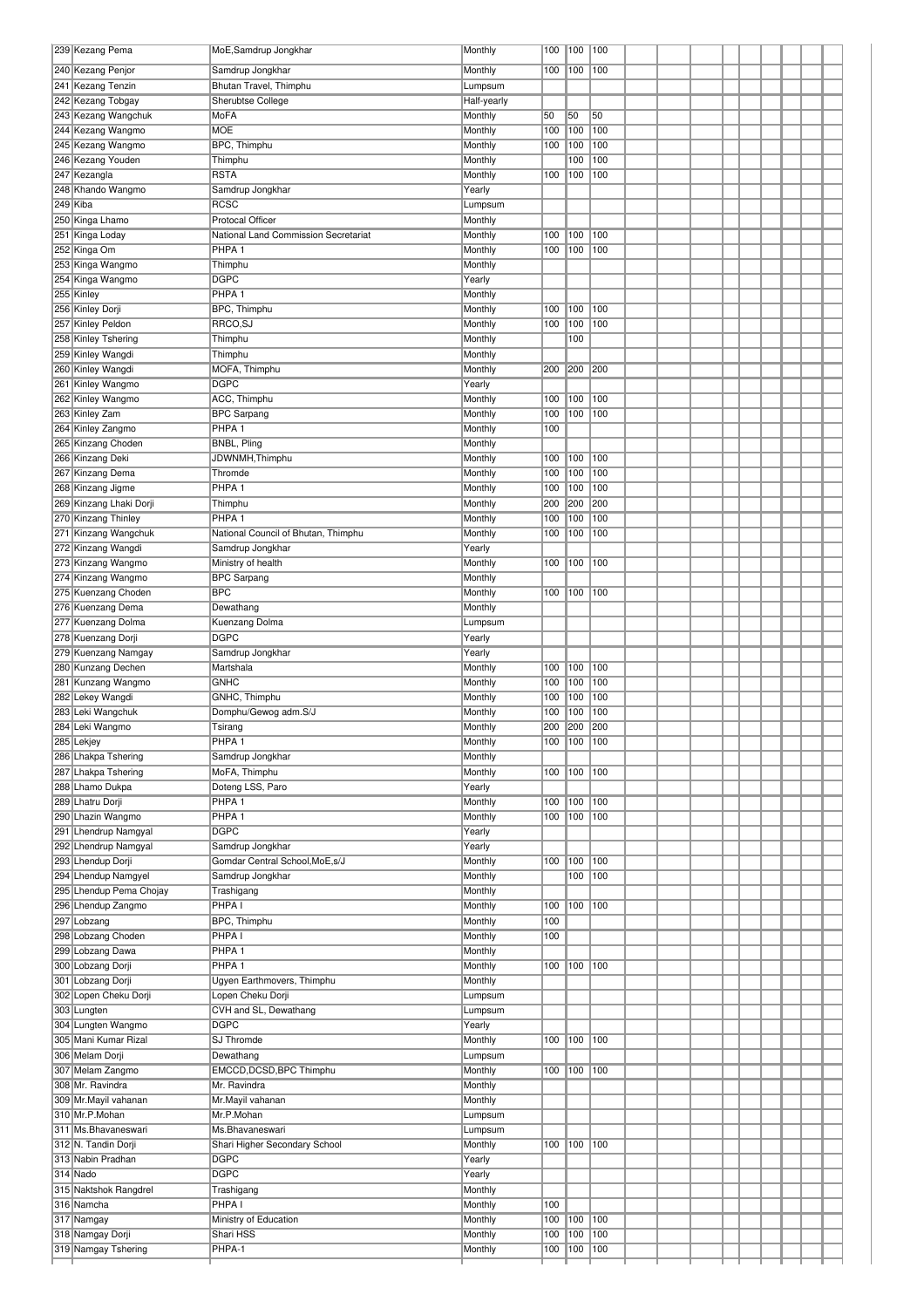| 320 Namgay Wangchuk<br>321 Namgay Wangdi   | Thimphu<br>Bhutan Institute & Well being                | Monthly<br>Monthly     | 100<br>300 | 100<br>300 | 100<br>300 |  |  |  |  |
|--------------------------------------------|---------------------------------------------------------|------------------------|------------|------------|------------|--|--|--|--|
| 322 Namgay Wangmo                          | <b>DPS</b>                                              | Monthly                | 100        | 100        | 100        |  |  |  |  |
| 323 Namkha Gyeltshen                       | PHPA <sub>1</sub>                                       | Monthly                | 100        | 100        | 100        |  |  |  |  |
| 324 Nedup Wangmo                           | Kinzang house S/J                                       | Monthly                | 100        | 100        | 100        |  |  |  |  |
| 325 Neeraj Rai                             | Thimphu                                                 | Monthly                | 100        | 100        | 100        |  |  |  |  |
| 326 Netenla                                | PHB-1                                                   | Monthly                | 100        | 100        | 100        |  |  |  |  |
| 327 Netra Kr. Ghalley                      | SAMTSE GENERAL HOSPITAL                                 | Monthly                | 100        | 100        | 100        |  |  |  |  |
| 328 Ngawang Choizom                        | Trashigang                                              | Monthly                |            |            |            |  |  |  |  |
| 329 Ngawang Jigme                          | Tsirang                                                 | Monthly                | 150        | 150        | 150        |  |  |  |  |
| 330 Ngawang Pelmo                          | Institute for Management Studies Limited, Serbithang,   | Monthly                | 100        | 100        | 100        |  |  |  |  |
| 331 Ngawang Penjor                         | Thimphu<br>Sherubtse College                            |                        |            |            |            |  |  |  |  |
| 332 Ngawang Tashi Dorji                    | Thimphu Dzongkhag Admin                                 | Half-yearly<br>Monthly | 100        | 100        | 100        |  |  |  |  |
| 333 Ngawang Thinley                        | <b>DPS</b>                                              | Monthly                | 100        | 100        | 100        |  |  |  |  |
| 334 Ngedrup Dorji                          | <b>DGPC</b>                                             | Yearly                 |            |            |            |  |  |  |  |
| 335 Ngeydup Zangmo                         | Garpawoong M,S,S                                        | Monthly                | 100        | 100        | 100        |  |  |  |  |
| 336 Nidup                                  | <b>BPC</b>                                              | Monthly                | 100        | 100        | 100        |  |  |  |  |
| 337 Nilesh Thapa                           | <b>BPC</b>                                              | Monthly                | 100        | 100        | 100        |  |  |  |  |
| 338 Nim Dem                                | Thimphu                                                 | Monthly                | 100        | 100        | 100        |  |  |  |  |
| 339 Nima Choden                            | Ministry of Education                                   | Monthly                | 100        | 100        | 100        |  |  |  |  |
| 340 Nima Dorji                             | <b>DGPC</b>                                             | Lumpsum                |            |            |            |  |  |  |  |
| 341 Nima Gyalpo                            | Thimphu                                                 | Yearly                 |            |            |            |  |  |  |  |
| 342 Nima Tenzin                            | Thimphu                                                 | Yearly                 |            |            |            |  |  |  |  |
| 343 Nima Wangdi<br>344 Nob Tshering Lepcha | <b>DGPC</b><br>Sherubtse College                        | Yearly<br>Half-yearly  |            |            |            |  |  |  |  |
| 345 Nokey                                  | Dewathang                                               | Monthly                |            |            |            |  |  |  |  |
| 346 Norbu Jamtsho                          | PHPA <sub>1</sub>                                       | Monthly                | 100        | 100        | 100        |  |  |  |  |
| 347 Norbu Wangdi                           | UWI, Bumthang                                           | Monthly                | 100        | 100        | 100        |  |  |  |  |
| 348 Norbu Zangmo                           | PHPA <sub>1</sub>                                       | Monthly                | 100        |            |            |  |  |  |  |
| 349 Norzom                                 | Ministry of Education                                   | Monthly                | 100        | 100        | 100        |  |  |  |  |
| 350 Pabi Maya Das                          | Chhukha                                                 | Monthly                | 200        | 200        | 200        |  |  |  |  |
| 351 Padma Bomjan                           | PHPA <sub>1</sub>                                       | Monthly                | 100        | 100        | 100        |  |  |  |  |
| 352 Palden Wangmo                          | <b>Bhutan Power Corporation</b>                         | Monthly                | 100        | 100        | 100        |  |  |  |  |
| 353 Passang Wangdi                         | PHPA <sub>1</sub>                                       | Monthly                | 100        | 100        | 100        |  |  |  |  |
| 354 Peday                                  | Thimphu                                                 | Monthly                | 100        | 100        | 100        |  |  |  |  |
| 355 Pelden Chodon                          | <b>DGPC</b><br><b>ACC</b>                               | Monthly                | 100        | 100        | 100        |  |  |  |  |
| 356 Pelden Lhamo<br>357 Pelden Tshomo      | RNR-EC, Orong                                           | Monthly<br>Monthly     | 100<br>100 | 100<br>100 | 100<br>100 |  |  |  |  |
| 358 Peldon                                 | Samdrup Jongkhar                                        | Monthly                |            |            |            |  |  |  |  |
| 359 Pem Tshomo                             | Pem Tshomo                                              | Monthly                |            |            |            |  |  |  |  |
| 360 Pem Zangmo                             | Thimphu                                                 | Yearly                 |            |            |            |  |  |  |  |
| 361 Pema                                   | PHPA <sub>1</sub>                                       | Monthly                | 100        | 100        | 100        |  |  |  |  |
| 362 Pema                                   | Dewathang                                               | Monthly                | 100        | 100        | 100        |  |  |  |  |
| 363 Pema Cheki                             | JDWNMH,                                                 | Monthly                | 100        | 100        | 100        |  |  |  |  |
| 364 Pema Choden                            | <b>DGPC</b>                                             | Yearly                 |            |            |            |  |  |  |  |
| 365 Pema Choden                            | S/Jongkhar, Morphu automobile workshop                  | Monthly                |            |            |            |  |  |  |  |
| 366 Pema Choden                            | PHPA-I                                                  | Monthly                |            | 100        | 100        |  |  |  |  |
| 367 Pema Choden<br>368 Pema Choden         | JDWNRH                                                  | Monthly<br>Monthly     | 100<br>100 | 100<br>100 | 100<br>100 |  |  |  |  |
| 369 Pema Choeda                            | Dewathang Hospital<br>DoR, Dagana                       | Monthly                | 100        | 100        | 100        |  |  |  |  |
| 370 Pema Chokey                            | SJ Thromde                                              | Monthly                | 100        | 100        | 100        |  |  |  |  |
| 371 Pema Choki                             | Bank of Bhutan                                          | Monthly                |            | 100        | 100        |  |  |  |  |
| 372 Pema Choki                             | BPC, Thimphu                                            | Monthly                | 100        | 100        | 100        |  |  |  |  |
| 373 Pema Chophel                           | <b>DGPC</b>                                             | Monthly                | 108        | 108        | 108        |  |  |  |  |
| 374 Pema Dechen                            | Tasanghigang                                            | Monthly                |            |            |            |  |  |  |  |
| 375 Pema Dolma                             | BTL, Samdrup Jongkhar                                   | Monthly                | 100        | 100        | 100        |  |  |  |  |
| 376 Pema Dorii                             | Dewathang Hospital                                      | Monthly                | 100        | 100        | 100        |  |  |  |  |
| 377 Pema Dorji                             | Samdrup Jongkhar                                        | Monthly                | 100        | 100        | 100        |  |  |  |  |
| 378 Pema Dorji<br>379 Pema Dorji           | <b>DGPC</b><br>Samdrup Jongkhar Middle Secondary School | Monthly<br>Monthly     | 100        | 100        | 100        |  |  |  |  |
| 380 Pema Jurmey                            | Shari HSS                                               | Monthly                | 100        | 100        | 100        |  |  |  |  |
| 381 Pema Khando                            | <b>DPS</b>                                              | Monthly                | 100        | 100        | 100        |  |  |  |  |
| 382 Pema Lhazin                            | Education S/Jongkhar                                    | Monthly                | 100        | 100        | 100        |  |  |  |  |
| 383 Pema Lhendrup                          | Sherubtse College                                       | Half-yearly            |            |            |            |  |  |  |  |
| 384 Pema Nidup                             | Pemagatshel                                             | Monthly                | 100        | 100        | 100        |  |  |  |  |
| 385 Pema Seldon                            | Samdrup Jongkhar                                        | Monthly                |            |            |            |  |  |  |  |
| 386 Pema Sherap                            | Thimphu                                                 | Monthly                | 100        | 100        | 100        |  |  |  |  |
| 387 Pema Tashi                             | Samdrup Jongkhar                                        | Monthly                | 100        | 100        | 100        |  |  |  |  |
| 388 Pema Tashi                             | BPC, Thimphu                                            | Monthly                | 100        | 100        | 100        |  |  |  |  |
| 389 Pema Tenzin                            | PHPA <sub>1</sub>                                       | Monthly                | 100        | 100        | 100        |  |  |  |  |
| 390 Pema Tenzin<br>391 Pema Tshering       | Dewathang<br>Sherubtse College                          | Monthly<br>Half-yearly |            |            |            |  |  |  |  |
| 392 Pema Tshoki                            | <b>BBS</b>                                              | Monthly                | 100        | 100        | 100        |  |  |  |  |
| 393 Pema Tshoki                            | Thimphu                                                 | Yearly                 |            |            |            |  |  |  |  |
| 394 Pema Tshomo                            | Pemagatshel                                             | Monthly                |            |            |            |  |  |  |  |
| 395 Pema Wangchuk                          | <b>DGPC</b>                                             | Yearly                 |            |            |            |  |  |  |  |
| 396 Pema Wangchuk                          | <b>JNEC</b>                                             | Monthly                | 200        | 200        | 200        |  |  |  |  |
| 397 Pema Wangchuk                          | Daga Central School, Dagana                             | Monthly                | 100        | 100        | 100        |  |  |  |  |
| 398 Pema Wangdi                            | Sherubtse College                                       | Half-yearly            |            |            |            |  |  |  |  |
| 399 Pema Wangmo                            | PHPA <sub>1</sub>                                       | Monthly                | 100        | 100        | 100        |  |  |  |  |
| 400 Pema Wangzom                           | SJI                                                     | Monthly                | 100        | 100        | 100        |  |  |  |  |
|                                            |                                                         |                        |            |            |            |  |  |  |  |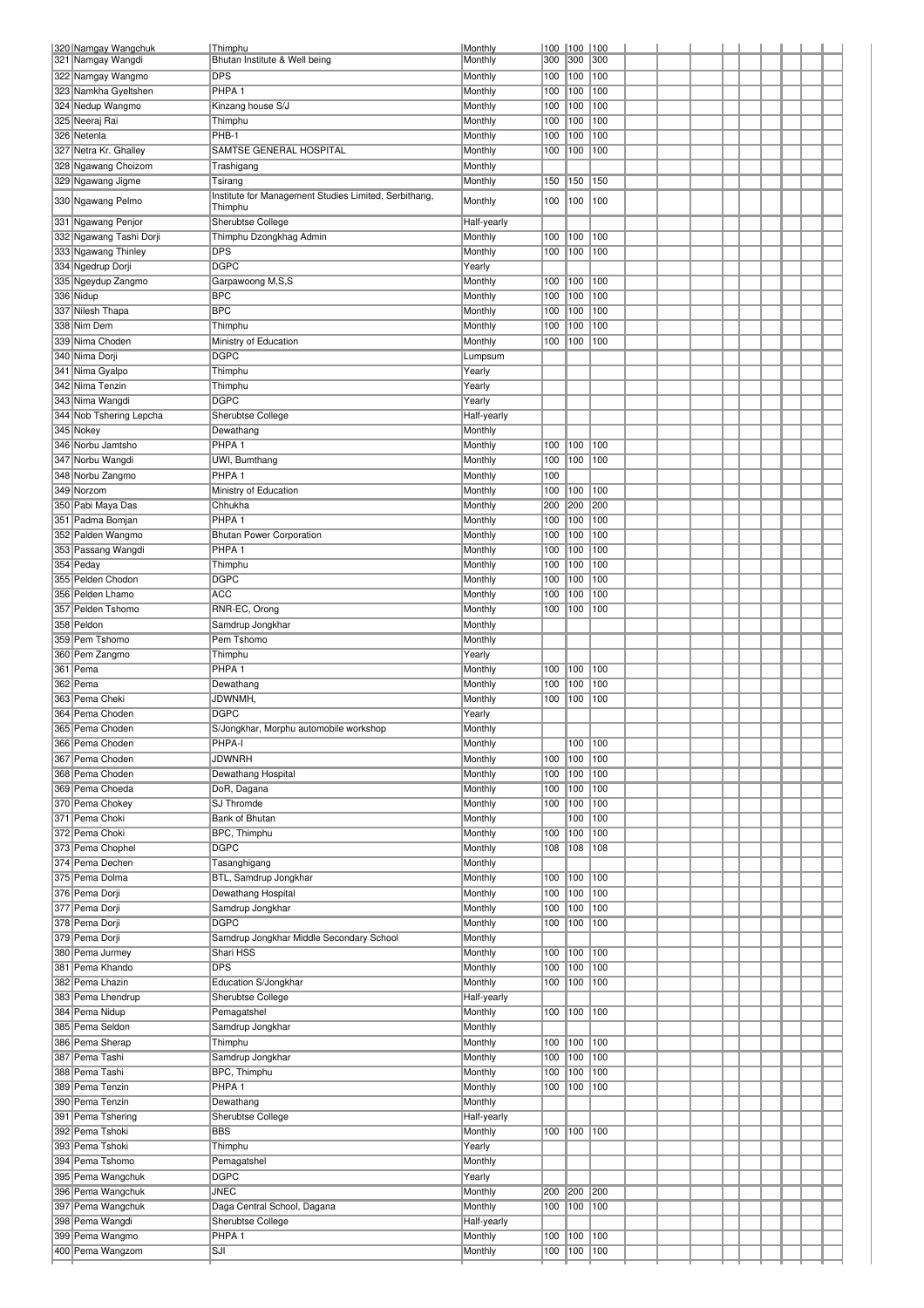| 401 Pema Yangki                        | Samdrup Jongkhar                    | Yearly             |         |           |     |  |  |  |  |  |
|----------------------------------------|-------------------------------------|--------------------|---------|-----------|-----|--|--|--|--|--|
| 402 Pema Yangki                        | Maratika hotel S/J                  | Monthly            | 100     | 100       | 100 |  |  |  |  |  |
| 403 Pema Yangzom                       | JDWNRH,                             | Monthly            | 100     | 100       | 100 |  |  |  |  |  |
| 404 Pema Yangzom                       | SJ Thromde                          | Monthly            | 100     | 100       | 100 |  |  |  |  |  |
| 405 Pema Yuden                         | Monger                              | Monthly            | 100     | 100       | 100 |  |  |  |  |  |
| 406 Pema Yuden                         | JDWNRH                              | Yearly             |         |           |     |  |  |  |  |  |
| 407 Pema Zangmo                        | <b>DPS</b>                          | Monthly            |         |           |     |  |  |  |  |  |
| 408 Pemba                              | <b>DGPC</b>                         | Monthly            | 100 100 |           | 100 |  |  |  |  |  |
| 409 Pempu Lhamo                        | Norbu Bhutan Travels Pvt Ltd        | Monthly            | 100     | 100       | 100 |  |  |  |  |  |
| 410 Penjor                             | RMA, Thimphu                        | Monthly            |         | 500       | 500 |  |  |  |  |  |
| 411 Phajo Lham                         | Wangchen MSS                        | Monthly            | 100     | 100       | 100 |  |  |  |  |  |
| 412 Phub Gyeltshen                     | <b>DGPC</b>                         | Yearly             | 200     | 200       | 200 |  |  |  |  |  |
|                                        |                                     |                    |         |           |     |  |  |  |  |  |
| 413 Phub Zam Yarkhay                   | Phub Zam Yarkhay                    | Lumpsum            |         |           |     |  |  |  |  |  |
| 414 Phuntsho                           | PHPA <sub>1</sub>                   | Monthly            | 100     | 100       | 100 |  |  |  |  |  |
| 415 Phuntsho Choden                    | S/J M.S.S                           | Monthly            | 100     | 100       | 100 |  |  |  |  |  |
| 416 Phuntsho Dorji                     | Phuntsho Dorji                      | Lumpsum            |         |           |     |  |  |  |  |  |
| 417 Phuntsho Namgay                    | <b>ACC</b>                          | Monthly            | 100     | 100       | 100 |  |  |  |  |  |
| 418 Phuntsho Namgyal                   | Hydromet, MoEA                      | Yearly             |         |           |     |  |  |  |  |  |
| 419 Phuntsho Tobgay                    | MoE                                 | Monthly            | 100     | 100       | 100 |  |  |  |  |  |
| 420 Phuntsho Wangchuk                  | Thimphu                             | Monthly            | 100     |           | 100 |  |  |  |  |  |
| 421 Phuntsho Wangmo                    | Samdrup Jongkhar                    | Yearly             |         |           |     |  |  |  |  |  |
| 422 Phuntsho Wangmo                    | Bhutan observer Pvt. Limited        | Monthly            |         |           |     |  |  |  |  |  |
| 423 Phurpa Dema                        | Mendrelgang Central School          | Monthly            | 100 100 |           | 100 |  |  |  |  |  |
| 424 Phurpa Lhamo                       | MoE, Thimphu                        | Monthly            | 200     | 200       | 200 |  |  |  |  |  |
| 425 Phurpa Uden                        | MoE, Samdrup Jongkhar               | Monthly            | 100     | 100       | 100 |  |  |  |  |  |
| 426 Preeti Mith Lepcha                 | <b>BPC Sarpang</b>                  | Monthly            | 100     | 100       | 100 |  |  |  |  |  |
| 427 Prem Lal Puri                      | Samdrup Jongkhar                    |                    |         | 100       | 100 |  |  |  |  |  |
|                                        | Prof. Keibo San                     | Monthly            | 100     |           |     |  |  |  |  |  |
| 428 Prof. Keibo San                    |                                     | Yearly             |         |           |     |  |  |  |  |  |
| 429 Puspa Lal Bhandari                 | Dewathang Military Hospital         | Monthly            | 100     | 100       | 100 |  |  |  |  |  |
| 430 Rajesh Subba                       | <b>DGPC</b>                         | Yearly             |         |           |     |  |  |  |  |  |
| 431 Ram Bdr Rai                        | <b>DGPC</b>                         | Yearly             |         |           |     |  |  |  |  |  |
| 432 Ran Bahadur Subba                  | PHPA <sub>1</sub>                   | Monthly            | 100 100 |           | 100 |  |  |  |  |  |
| 433  Ran Maya Rai                      | Bank of Bhutan                      | Monthly            |         | 100       | 100 |  |  |  |  |  |
| 434 RICBL                              | RICBL                               | Monthly            | 100     | 1100 1300 |     |  |  |  |  |  |
| 435 Rinchen                            | PHPA <sub>1</sub>                   | Monthly            | 100     | 100       | 100 |  |  |  |  |  |
| 436 Rinchen Dema                       | EMCCD, DCSD, BPC Thimphu            | Monthly            | 100     | 100       | 100 |  |  |  |  |  |
| 437 Rinchen Dorji                      | Teacher, Thimphu                    | Monthly            | 100     | 100       | 100 |  |  |  |  |  |
| 438 Rinchen Dorji                      | Sherubtse College                   | Half-yearly        |         |           |     |  |  |  |  |  |
| 439 Rinchen Lekzom                     | SJ Thromde                          | Monthly            | 100     |           | 100 |  |  |  |  |  |
| 440 Rinchen Leyda                      | Trashi Yangtse                      | Monthly            | 100     | 100       | 100 |  |  |  |  |  |
| 441 Rinchen Lhamo                      | <b>DPS</b>                          | Monthly            | 100     | 100       | 100 |  |  |  |  |  |
| 442 Rinchen Lhamo                      |                                     |                    |         |           |     |  |  |  |  |  |
|                                        | Counsellor(Eco)                     | Monthly            |         |           |     |  |  |  |  |  |
|                                        |                                     |                    |         |           |     |  |  |  |  |  |
| 443 Rinchen Phuntshho                  | MoH                                 | Monthly            | 100 100 |           | 100 |  |  |  |  |  |
| 444 Rinchen Tobgyal                    | JNEC                                | Monthly            | 100     | 100       | 100 |  |  |  |  |  |
| 445 Rinchen Zangmo                     | PHPA <sub>1</sub>                   | Monthly            | 100     | 100       | 100 |  |  |  |  |  |
| 446 Rinzin Chenzom                     | MoE                                 | Monthly            | 100     | 100       | 100 |  |  |  |  |  |
| 447 Rinzin Choden                      | Sherubtse College                   | Half-yearly        |         |           |     |  |  |  |  |  |
| 448 Rinzin Chophel                     | <b>DGPC</b>                         | Monthly            | 100     | 100       | 100 |  |  |  |  |  |
| 449 Rinzin Gyalmo                      | Thimphu                             | Monthly            | 100     | 100       | 100 |  |  |  |  |  |
| 450 Rinzin Lhamo                       | Pemagatshel middle secondary school | Monthly            | 100     | 100       | 100 |  |  |  |  |  |
| 451 Rinzin Namgay                      | RICBL, Samdrup Jongkhar             | Monthly            | 100     | 100       | 100 |  |  |  |  |  |
| 452 Rinzin Thinley                     | PHPA <sub>1</sub>                   | Monthly            | 100     | 100       | 100 |  |  |  |  |  |
| 453 Rinzin Wangchuk                    | PHPA <sub>1</sub>                   | Monthly            | 100     | 100       | 100 |  |  |  |  |  |
| 454 Rinzin Wangmo                      | Samdrup Jongkhar                    | Monthly            | 100     | 100       | 100 |  |  |  |  |  |
| 455 Samdrup Dargay                     | RBE, New Delhi                      | Monthly            | 100     | 100       | 100 |  |  |  |  |  |
| 456 Samten Yeshi                       | <b>DGPC</b>                         | Yearly             |         |           |     |  |  |  |  |  |
|                                        |                                     |                    | 100     | 100       | 100 |  |  |  |  |  |
| 457 San Bar Lungeli                    | EMCCD, DCSD, BPC Thimphu            | Monthly            | 111     | 111       | 111 |  |  |  |  |  |
| 458 Sandeep Rai                        | BPC, Thimphu                        | Monthly            |         |           |     |  |  |  |  |  |
| 459 Sanga Dorji                        | <b>DGPC</b>                         | Yearly             |         |           |     |  |  |  |  |  |
| 460 Sangay                             | <b>DGPC</b>                         | Yearly             |         |           |     |  |  |  |  |  |
| 461 Sangay                             | Dewathang                           | Yearly             |         |           |     |  |  |  |  |  |
| 462 Sangay Wangmo                      | MoE                                 | Monthly            | 100     | 100       | 100 |  |  |  |  |  |
| 463 Sangay Choden                      | <b>MOE</b>                          | Monthly            | 100     | 100       | 100 |  |  |  |  |  |
| 464 Sangay Choden                      | CFM, BAFRA                          | Monthly            | 100     | 100       | 100 |  |  |  |  |  |
| 465 Sangay Choden                      | EMCCD, DCSD, BPC Thimphu            | Monthly            |         |           |     |  |  |  |  |  |
| 466 Sangay Choden                      | 10045939                            | Monthly            | 100     | 100       | 100 |  |  |  |  |  |
| 467 Sangay Chophel                     | So yala Karaoke                     | Monthly            |         |           |     |  |  |  |  |  |
| 468 Sangay Chozom                      | PHPA <sub>I</sub>                   | Monthly            | 100     | 100       | 100 |  |  |  |  |  |
| 469 Sangay Dema                        | BPC,                                | Monthly            | 100     | 100       | 100 |  |  |  |  |  |
| 470 Sangay Dolma                       | PHPA <sub>1</sub>                   | Monthly            | 100     | 100       | 100 |  |  |  |  |  |
| 471 Sangay Dorji                       | PHPA <sub>1</sub>                   | Monthly            |         |           |     |  |  |  |  |  |
| 472 Sangay Dorji                       | <b>DGPC</b>                         | Yearly             |         |           |     |  |  |  |  |  |
| 473 Sangay Dorji                       | BPC, Thimphu                        | Monthly            | 101     | 101       | 101 |  |  |  |  |  |
|                                        |                                     |                    |         |           |     |  |  |  |  |  |
| 474 Sangay Khando                      | Trashigang                          | Monthly            | 100     | 100       | 100 |  |  |  |  |  |
| 475 Sangay Lhamo                       | Sherubtse College                   | Monthly            | 100     | 100       | 100 |  |  |  |  |  |
| 476 Sangay Lhamo                       | Dewathang                           | Monthly            | 100     | 100       | 100 |  |  |  |  |  |
| 477 Sangay Lhendup                     | Dewathang                           | Yearly             |         |           |     |  |  |  |  |  |
| 478 Sangay Loday                       | Dewathang                           | Monthly            | 100 100 |           | 100 |  |  |  |  |  |
| 479 Sangay Lungten                     | BPC, Thimphu                        | Monthly            | 101     | 101       | 101 |  |  |  |  |  |
| 480 Sangay Phuntsho                    | PHPA <sub>1</sub>                   | Monthly            | 100     | 100       | 100 |  |  |  |  |  |
| 481 Sangay Tenzin<br>482 Sangay Tenzin | <b>BPC Thimphu</b><br>Dewathang     | Monthly<br>Monthly | 500     | 500       | 500 |  |  |  |  |  |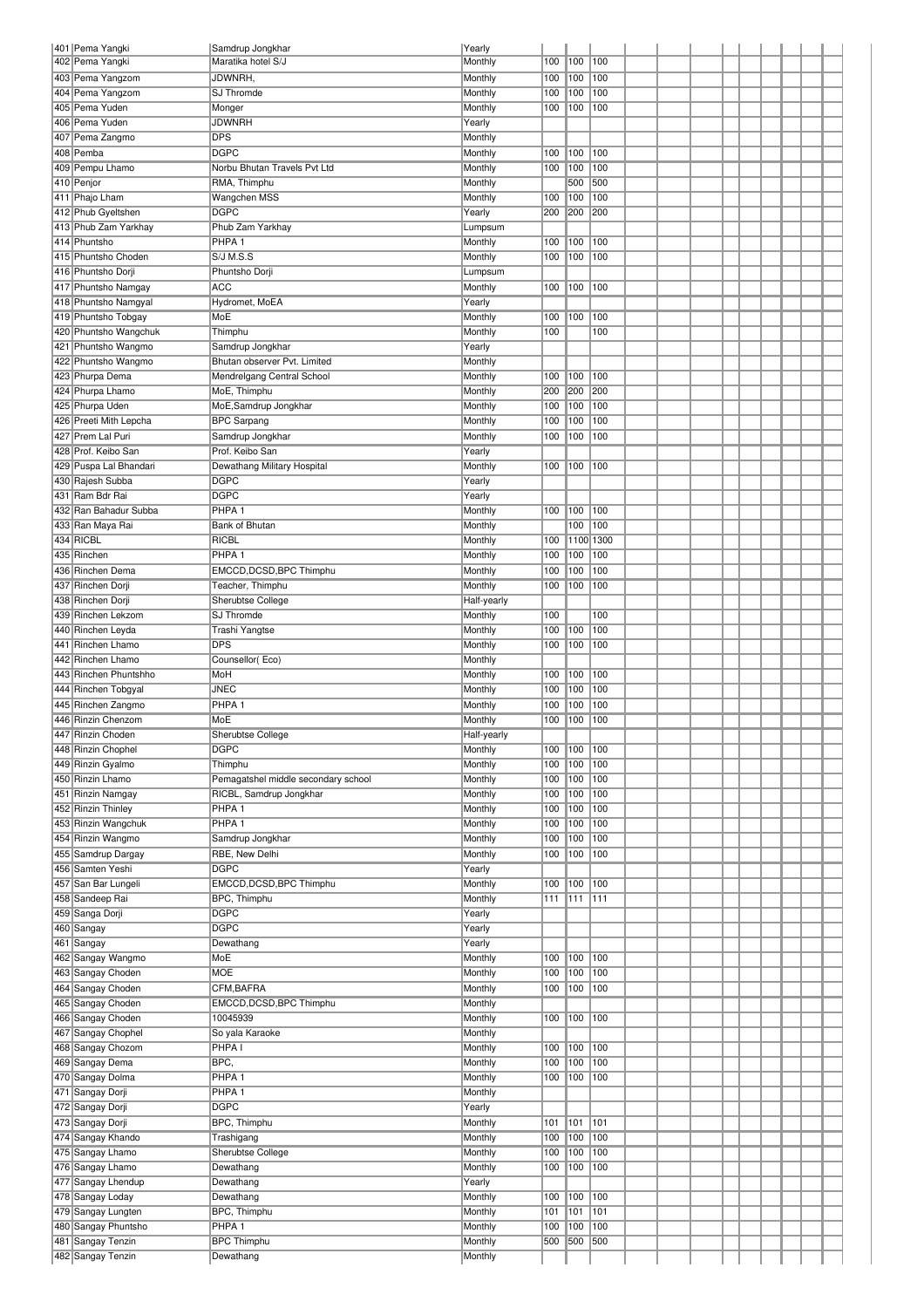| 484 Sangay Tshechu<br>Sherubtse College<br>Half-yearly<br>485 Sangay Tshering<br>Monthly<br>100<br>100<br>100<br>Mongar<br>486 Sangay Tshering<br>Monthly<br>50<br>50<br>50<br>Haa<br>487 Sangay Tshoki<br>Thimphu<br>Yearly<br>488 Sangay Wangdi<br><b>Rekhey Primary School</b><br>100<br>100<br>Monthly<br>100<br>489 Sangay Wangdi<br>100<br>Samdrup Jongkhar<br>Monthly<br>100<br>100<br>100<br>100<br>490 Sangay Wangdi<br>Ramjar MSS<br>Monthly<br>100<br>491 Sangay Wangmo<br>BPC, Thimphu<br>Monthly<br>100<br>100<br>100<br>492 Sangay Yeshi<br>Nganglam CS(MOE)<br>100<br>100<br>100<br>Monthly<br>PHPA <sub>I</sub><br>100<br>493 Sangay Zangmo<br>Monthly<br>100<br>100<br>494 Sangay Zangmo<br>100<br>Monthly<br>100<br>100<br>Pemagatshel middle secondary school<br>495 Seldon<br>Monthly<br>100<br>100<br>100<br>S/Jongkhar<br>496 Shacha Om<br>10067789<br>Monthly<br>100<br>100<br>100<br>497 Shacha Pemo<br>SJ Thromde<br>100<br>100<br>100<br>Monthly<br><b>PMSS</b><br>100<br>498 Sherab Denkar<br>Monthly<br>100<br>100<br>499 Sherab Gyelsthen<br>Monthly<br>100<br>100<br>Bank of Bhutan<br>500 Sherab Gyeltshen<br>PHPA <sub>1</sub><br>Monthly<br>100<br>100<br>100<br>501 Sherab Jamtsho<br>AWPL, Gelephu<br>Monthly<br>100<br>100<br>100<br>502 Sherab Jamtsho<br>Thimphu<br>Lumpsum<br>503 Sherab Namdrol<br>100<br>100<br>100<br>Dewathang<br>Monthly<br>504 Sherab Singye<br>Municipal<br>Monthly<br>505 Sherab Zangmo<br>Samdrup Jongkhar<br>Yearly<br>506 Sherab Zangmo<br>Jigmeling Primary School, Sarpang<br>Monthly<br>120<br>120<br>120<br>507 Sherub Phuntsho<br>100<br>100<br>MoFA, Thimphu<br>Monthly<br>100<br><b>DGPC</b><br>508 Sherub Tharchen<br>Yearly<br><b>DGPC</b><br>509 Singay<br>Yearly<br><b>UNDP</b><br>510 Singay Dorji<br>Lumpsum<br>PHPA <sub>1</sub><br>511 Singye Dorji<br>Monthly<br>100<br>100<br>100<br>512 Sonam<br>Sherubtse College<br>Half-yearly<br>513 Sonam<br>BCCI, Thimphu<br>Monthly<br>200<br>200<br> 200<br>100<br>514 Sonam<br>Thimphu<br>Monthly<br>100<br> 100<br>515 Sonam Choden<br>Monthly<br>Soyala Karaoke<br>516 Sonam Choden<br>Thromde, Samdrup Jongkhar<br>Monthly<br>100<br>100<br>100<br>517 Sonam Choden<br>100<br>100<br>100<br>Ministry of Education Martshala Central school<br>Monthly<br>518 Sonam Chofel<br>PHPA <sub>1</sub><br>Monthly<br>100<br>100<br>100<br>519 Sonam Choki<br><b>DGPC</b><br>Yearly<br>520 Sonam Chophel<br>NRDCL, Thimphu<br>Lumpsum<br>1200 1200 1200<br>521 Sonam Chophel<br>Monthly<br>Tashigang<br>522 Sonam Chuki<br>100<br>100<br>100<br>Royal education council, Paro<br>Monthly<br>523 Sonam Dema<br>BTL, Samdrup Jongkhar<br>Monthly<br>100<br>100<br>100<br>524 Sonam Dema<br><b>BBS</b><br>Monthly<br>100<br>100<br>100<br>525 Sonam Dema<br>Dewathang<br>Yearly<br>526 Sonam Dema<br>National Printing Press S/J<br>Monthly<br>100<br>100<br>100<br>527 Sonam Dhendup<br>Orong Central School<br>100<br>100<br>Monthly<br>100<br><b>DGPC</b><br>528 Sonam Dolkar<br>Yearly<br>529 Sonam Gyeltshen<br>100 100 100<br>Monthly<br>Ministry of Education<br>530 Sonam Jaimo<br>Sonam Jaimo<br>Monthly<br>531 Sonam Jamtsho<br>Nganglam CS(MOE)<br>Monthly<br>100<br>100<br>100<br>532 Sonam Jamtsho<br>Bhutan Narcotics Control Autrority Thimphu<br>Monthly<br>100<br> 100<br> 100<br>533 Sonam Jamtsho<br>Yearly<br>Lhuntse<br>534 Sonam Mo<br>Sonam Om<br>Monthly<br>500<br>500<br>BPC, Thimphu<br>Monthly<br>111<br>535 Sonam Pelden Tshewang<br>111<br>111<br>536 Sonam Peldon<br>MoA, Thimphu<br>Monthly<br>100<br>100<br>100<br>537 Sonam Peldon<br>BoB, SJ<br>Monthly<br>100<br>100<br>100<br><b>DGPC</b><br>538 Sonam Peldon<br>Monthly<br>100<br>100<br>100<br>BOB, Dewathang<br>539 Sonam Pelzang<br>Monthly<br>100<br>100<br>100<br>540 Sonam Phelgay<br>Gongphel<br>Yearly<br>541 Sonam Phuntsho<br>Phuntsholing<br>Monthly<br>100<br>100<br>542 sonam phuntsho<br>Samdrup Jongkhar Initiative<br>Monthly<br>543 Sonam Phuntsho<br>S.D Eastern Bhutan forro silicon pvt ltd s/j<br>Monthly<br>100<br>100<br>100<br>544 Sonam Rinchen<br><b>DPS</b><br>Monthly<br>100<br>100<br>100<br>545 Sonam Rinchen<br>PHPA <sub>1</sub><br>Monthly<br>100<br>100<br>100<br>546 Sonam Tashi<br>CNR, Lobesa<br>Monthly<br>900<br>900<br>900<br>547 Sonam Tobgay<br>Sonam Tobgay<br>Lumpsum<br>548 Sonam Tobgay<br><b>DGPC</b><br>Yearly<br>549 Sonam Tobgay<br>Barma Enterprise, Thimphu<br>Lumpsum<br>RSTA, Thimphu<br>550 Sonam Tobgay<br>Lumpsum<br>551 Sonam Tobgay<br>Samdrup Jongkhar<br>Monthly<br>100<br>100<br>100<br>552 Sonam Tobgay<br>Tsangphuchen PS, Toetsho<br>Monthly<br>100<br>100<br>553 Sonam Tshering<br>Thimphu<br>Monthly<br>100<br>100<br>100<br>BPC, Thimphu<br>554 Sonam Tshering<br>Monthly<br>100<br>100<br>100<br>555 Sonam Tshering<br>PHPA <sub>1</sub><br>Monthly<br>100<br>100<br>100<br>556 Sonam Wangchuk<br>RICB, Samdrup Jongkhar<br>Monthly<br>100<br>100<br>100<br>557 Sonam Wangchuk<br>Planning Officer, Samtse Dzongkhag<br>Monthly<br>100<br>100<br>100<br><b>DPS</b><br>558 Sonam Wangdi<br>Monthly<br>100<br>100<br>100<br>559 Sonam Yangchen<br>Half-yearly<br>Sherubtse College<br>560 Sonam Yarphel<br><b>GNHC</b><br>Monthly<br>100<br>100<br>100<br>561 Sonam Zangpo<br>Martshala<br>Monthly<br>100<br>100<br>100<br>562 Suprit Pradhan<br><b>DGPC</b><br>Yearly<br>563 Tandin Dorji<br>Druk Infinity Consullting<br>Monthly<br>250<br>250 | 483 Sangay Thinley | Sherubtse College | Half-yearly |  |  |  |  |  |  |
|------------------------------------------------------------------------------------------------------------------------------------------------------------------------------------------------------------------------------------------------------------------------------------------------------------------------------------------------------------------------------------------------------------------------------------------------------------------------------------------------------------------------------------------------------------------------------------------------------------------------------------------------------------------------------------------------------------------------------------------------------------------------------------------------------------------------------------------------------------------------------------------------------------------------------------------------------------------------------------------------------------------------------------------------------------------------------------------------------------------------------------------------------------------------------------------------------------------------------------------------------------------------------------------------------------------------------------------------------------------------------------------------------------------------------------------------------------------------------------------------------------------------------------------------------------------------------------------------------------------------------------------------------------------------------------------------------------------------------------------------------------------------------------------------------------------------------------------------------------------------------------------------------------------------------------------------------------------------------------------------------------------------------------------------------------------------------------------------------------------------------------------------------------------------------------------------------------------------------------------------------------------------------------------------------------------------------------------------------------------------------------------------------------------------------------------------------------------------------------------------------------------------------------------------------------------------------------------------------------------------------------------------------------------------------------------------------------------------------------------------------------------------------------------------------------------------------------------------------------------------------------------------------------------------------------------------------------------------------------------------------------------------------------------------------------------------------------------------------------------------------------------------------------------------------------------------------------------------------------------------------------------------------------------------------------------------------------------------------------------------------------------------------------------------------------------------------------------------------------------------------------------------------------------------------------------------------------------------------------------------------------------------------------------------------------------------------------------------------------------------------------------------------------------------------------------------------------------------------------------------------------------------------------------------------------------------------------------------------------------------------------------------------------------------------------------------------------------------------------------------------------------------------------------------------------------------------------------------------------------------------------------------------------------------------------------------------------------------------------------------------------------------------------------------------------------------------------------------------------------------------------------------------------------------------------------------------------------------------------------------------------------------------------------------------------------------------------------------------------------------------------------------------------------------------------------------------------------------------------------------------------------------------------------------------------------------------------------------------------------------------------------------------------------------------------------------------------------------------------------------------------------------------------------------------------------------------------------------------------------------------------------------------------------------------------------------------------------------------------------------------------------------------------------------------|--------------------|-------------------|-------------|--|--|--|--|--|--|
|                                                                                                                                                                                                                                                                                                                                                                                                                                                                                                                                                                                                                                                                                                                                                                                                                                                                                                                                                                                                                                                                                                                                                                                                                                                                                                                                                                                                                                                                                                                                                                                                                                                                                                                                                                                                                                                                                                                                                                                                                                                                                                                                                                                                                                                                                                                                                                                                                                                                                                                                                                                                                                                                                                                                                                                                                                                                                                                                                                                                                                                                                                                                                                                                                                                                                                                                                                                                                                                                                                                                                                                                                                                                                                                                                                                                                                                                                                                                                                                                                                                                                                                                                                                                                                                                                                                                                                                                                                                                                                                                                                                                                                                                                                                                                                                                                                                                                                                                                                                                                                                                                                                                                                                                                                                                                                                                                                                                                              |                    |                   |             |  |  |  |  |  |  |
|                                                                                                                                                                                                                                                                                                                                                                                                                                                                                                                                                                                                                                                                                                                                                                                                                                                                                                                                                                                                                                                                                                                                                                                                                                                                                                                                                                                                                                                                                                                                                                                                                                                                                                                                                                                                                                                                                                                                                                                                                                                                                                                                                                                                                                                                                                                                                                                                                                                                                                                                                                                                                                                                                                                                                                                                                                                                                                                                                                                                                                                                                                                                                                                                                                                                                                                                                                                                                                                                                                                                                                                                                                                                                                                                                                                                                                                                                                                                                                                                                                                                                                                                                                                                                                                                                                                                                                                                                                                                                                                                                                                                                                                                                                                                                                                                                                                                                                                                                                                                                                                                                                                                                                                                                                                                                                                                                                                                                              |                    |                   |             |  |  |  |  |  |  |
|                                                                                                                                                                                                                                                                                                                                                                                                                                                                                                                                                                                                                                                                                                                                                                                                                                                                                                                                                                                                                                                                                                                                                                                                                                                                                                                                                                                                                                                                                                                                                                                                                                                                                                                                                                                                                                                                                                                                                                                                                                                                                                                                                                                                                                                                                                                                                                                                                                                                                                                                                                                                                                                                                                                                                                                                                                                                                                                                                                                                                                                                                                                                                                                                                                                                                                                                                                                                                                                                                                                                                                                                                                                                                                                                                                                                                                                                                                                                                                                                                                                                                                                                                                                                                                                                                                                                                                                                                                                                                                                                                                                                                                                                                                                                                                                                                                                                                                                                                                                                                                                                                                                                                                                                                                                                                                                                                                                                                              |                    |                   |             |  |  |  |  |  |  |
|                                                                                                                                                                                                                                                                                                                                                                                                                                                                                                                                                                                                                                                                                                                                                                                                                                                                                                                                                                                                                                                                                                                                                                                                                                                                                                                                                                                                                                                                                                                                                                                                                                                                                                                                                                                                                                                                                                                                                                                                                                                                                                                                                                                                                                                                                                                                                                                                                                                                                                                                                                                                                                                                                                                                                                                                                                                                                                                                                                                                                                                                                                                                                                                                                                                                                                                                                                                                                                                                                                                                                                                                                                                                                                                                                                                                                                                                                                                                                                                                                                                                                                                                                                                                                                                                                                                                                                                                                                                                                                                                                                                                                                                                                                                                                                                                                                                                                                                                                                                                                                                                                                                                                                                                                                                                                                                                                                                                                              |                    |                   |             |  |  |  |  |  |  |
|                                                                                                                                                                                                                                                                                                                                                                                                                                                                                                                                                                                                                                                                                                                                                                                                                                                                                                                                                                                                                                                                                                                                                                                                                                                                                                                                                                                                                                                                                                                                                                                                                                                                                                                                                                                                                                                                                                                                                                                                                                                                                                                                                                                                                                                                                                                                                                                                                                                                                                                                                                                                                                                                                                                                                                                                                                                                                                                                                                                                                                                                                                                                                                                                                                                                                                                                                                                                                                                                                                                                                                                                                                                                                                                                                                                                                                                                                                                                                                                                                                                                                                                                                                                                                                                                                                                                                                                                                                                                                                                                                                                                                                                                                                                                                                                                                                                                                                                                                                                                                                                                                                                                                                                                                                                                                                                                                                                                                              |                    |                   |             |  |  |  |  |  |  |
|                                                                                                                                                                                                                                                                                                                                                                                                                                                                                                                                                                                                                                                                                                                                                                                                                                                                                                                                                                                                                                                                                                                                                                                                                                                                                                                                                                                                                                                                                                                                                                                                                                                                                                                                                                                                                                                                                                                                                                                                                                                                                                                                                                                                                                                                                                                                                                                                                                                                                                                                                                                                                                                                                                                                                                                                                                                                                                                                                                                                                                                                                                                                                                                                                                                                                                                                                                                                                                                                                                                                                                                                                                                                                                                                                                                                                                                                                                                                                                                                                                                                                                                                                                                                                                                                                                                                                                                                                                                                                                                                                                                                                                                                                                                                                                                                                                                                                                                                                                                                                                                                                                                                                                                                                                                                                                                                                                                                                              |                    |                   |             |  |  |  |  |  |  |
|                                                                                                                                                                                                                                                                                                                                                                                                                                                                                                                                                                                                                                                                                                                                                                                                                                                                                                                                                                                                                                                                                                                                                                                                                                                                                                                                                                                                                                                                                                                                                                                                                                                                                                                                                                                                                                                                                                                                                                                                                                                                                                                                                                                                                                                                                                                                                                                                                                                                                                                                                                                                                                                                                                                                                                                                                                                                                                                                                                                                                                                                                                                                                                                                                                                                                                                                                                                                                                                                                                                                                                                                                                                                                                                                                                                                                                                                                                                                                                                                                                                                                                                                                                                                                                                                                                                                                                                                                                                                                                                                                                                                                                                                                                                                                                                                                                                                                                                                                                                                                                                                                                                                                                                                                                                                                                                                                                                                                              |                    |                   |             |  |  |  |  |  |  |
|                                                                                                                                                                                                                                                                                                                                                                                                                                                                                                                                                                                                                                                                                                                                                                                                                                                                                                                                                                                                                                                                                                                                                                                                                                                                                                                                                                                                                                                                                                                                                                                                                                                                                                                                                                                                                                                                                                                                                                                                                                                                                                                                                                                                                                                                                                                                                                                                                                                                                                                                                                                                                                                                                                                                                                                                                                                                                                                                                                                                                                                                                                                                                                                                                                                                                                                                                                                                                                                                                                                                                                                                                                                                                                                                                                                                                                                                                                                                                                                                                                                                                                                                                                                                                                                                                                                                                                                                                                                                                                                                                                                                                                                                                                                                                                                                                                                                                                                                                                                                                                                                                                                                                                                                                                                                                                                                                                                                                              |                    |                   |             |  |  |  |  |  |  |
|                                                                                                                                                                                                                                                                                                                                                                                                                                                                                                                                                                                                                                                                                                                                                                                                                                                                                                                                                                                                                                                                                                                                                                                                                                                                                                                                                                                                                                                                                                                                                                                                                                                                                                                                                                                                                                                                                                                                                                                                                                                                                                                                                                                                                                                                                                                                                                                                                                                                                                                                                                                                                                                                                                                                                                                                                                                                                                                                                                                                                                                                                                                                                                                                                                                                                                                                                                                                                                                                                                                                                                                                                                                                                                                                                                                                                                                                                                                                                                                                                                                                                                                                                                                                                                                                                                                                                                                                                                                                                                                                                                                                                                                                                                                                                                                                                                                                                                                                                                                                                                                                                                                                                                                                                                                                                                                                                                                                                              |                    |                   |             |  |  |  |  |  |  |
|                                                                                                                                                                                                                                                                                                                                                                                                                                                                                                                                                                                                                                                                                                                                                                                                                                                                                                                                                                                                                                                                                                                                                                                                                                                                                                                                                                                                                                                                                                                                                                                                                                                                                                                                                                                                                                                                                                                                                                                                                                                                                                                                                                                                                                                                                                                                                                                                                                                                                                                                                                                                                                                                                                                                                                                                                                                                                                                                                                                                                                                                                                                                                                                                                                                                                                                                                                                                                                                                                                                                                                                                                                                                                                                                                                                                                                                                                                                                                                                                                                                                                                                                                                                                                                                                                                                                                                                                                                                                                                                                                                                                                                                                                                                                                                                                                                                                                                                                                                                                                                                                                                                                                                                                                                                                                                                                                                                                                              |                    |                   |             |  |  |  |  |  |  |
|                                                                                                                                                                                                                                                                                                                                                                                                                                                                                                                                                                                                                                                                                                                                                                                                                                                                                                                                                                                                                                                                                                                                                                                                                                                                                                                                                                                                                                                                                                                                                                                                                                                                                                                                                                                                                                                                                                                                                                                                                                                                                                                                                                                                                                                                                                                                                                                                                                                                                                                                                                                                                                                                                                                                                                                                                                                                                                                                                                                                                                                                                                                                                                                                                                                                                                                                                                                                                                                                                                                                                                                                                                                                                                                                                                                                                                                                                                                                                                                                                                                                                                                                                                                                                                                                                                                                                                                                                                                                                                                                                                                                                                                                                                                                                                                                                                                                                                                                                                                                                                                                                                                                                                                                                                                                                                                                                                                                                              |                    |                   |             |  |  |  |  |  |  |
|                                                                                                                                                                                                                                                                                                                                                                                                                                                                                                                                                                                                                                                                                                                                                                                                                                                                                                                                                                                                                                                                                                                                                                                                                                                                                                                                                                                                                                                                                                                                                                                                                                                                                                                                                                                                                                                                                                                                                                                                                                                                                                                                                                                                                                                                                                                                                                                                                                                                                                                                                                                                                                                                                                                                                                                                                                                                                                                                                                                                                                                                                                                                                                                                                                                                                                                                                                                                                                                                                                                                                                                                                                                                                                                                                                                                                                                                                                                                                                                                                                                                                                                                                                                                                                                                                                                                                                                                                                                                                                                                                                                                                                                                                                                                                                                                                                                                                                                                                                                                                                                                                                                                                                                                                                                                                                                                                                                                                              |                    |                   |             |  |  |  |  |  |  |
|                                                                                                                                                                                                                                                                                                                                                                                                                                                                                                                                                                                                                                                                                                                                                                                                                                                                                                                                                                                                                                                                                                                                                                                                                                                                                                                                                                                                                                                                                                                                                                                                                                                                                                                                                                                                                                                                                                                                                                                                                                                                                                                                                                                                                                                                                                                                                                                                                                                                                                                                                                                                                                                                                                                                                                                                                                                                                                                                                                                                                                                                                                                                                                                                                                                                                                                                                                                                                                                                                                                                                                                                                                                                                                                                                                                                                                                                                                                                                                                                                                                                                                                                                                                                                                                                                                                                                                                                                                                                                                                                                                                                                                                                                                                                                                                                                                                                                                                                                                                                                                                                                                                                                                                                                                                                                                                                                                                                                              |                    |                   |             |  |  |  |  |  |  |
|                                                                                                                                                                                                                                                                                                                                                                                                                                                                                                                                                                                                                                                                                                                                                                                                                                                                                                                                                                                                                                                                                                                                                                                                                                                                                                                                                                                                                                                                                                                                                                                                                                                                                                                                                                                                                                                                                                                                                                                                                                                                                                                                                                                                                                                                                                                                                                                                                                                                                                                                                                                                                                                                                                                                                                                                                                                                                                                                                                                                                                                                                                                                                                                                                                                                                                                                                                                                                                                                                                                                                                                                                                                                                                                                                                                                                                                                                                                                                                                                                                                                                                                                                                                                                                                                                                                                                                                                                                                                                                                                                                                                                                                                                                                                                                                                                                                                                                                                                                                                                                                                                                                                                                                                                                                                                                                                                                                                                              |                    |                   |             |  |  |  |  |  |  |
|                                                                                                                                                                                                                                                                                                                                                                                                                                                                                                                                                                                                                                                                                                                                                                                                                                                                                                                                                                                                                                                                                                                                                                                                                                                                                                                                                                                                                                                                                                                                                                                                                                                                                                                                                                                                                                                                                                                                                                                                                                                                                                                                                                                                                                                                                                                                                                                                                                                                                                                                                                                                                                                                                                                                                                                                                                                                                                                                                                                                                                                                                                                                                                                                                                                                                                                                                                                                                                                                                                                                                                                                                                                                                                                                                                                                                                                                                                                                                                                                                                                                                                                                                                                                                                                                                                                                                                                                                                                                                                                                                                                                                                                                                                                                                                                                                                                                                                                                                                                                                                                                                                                                                                                                                                                                                                                                                                                                                              |                    |                   |             |  |  |  |  |  |  |
|                                                                                                                                                                                                                                                                                                                                                                                                                                                                                                                                                                                                                                                                                                                                                                                                                                                                                                                                                                                                                                                                                                                                                                                                                                                                                                                                                                                                                                                                                                                                                                                                                                                                                                                                                                                                                                                                                                                                                                                                                                                                                                                                                                                                                                                                                                                                                                                                                                                                                                                                                                                                                                                                                                                                                                                                                                                                                                                                                                                                                                                                                                                                                                                                                                                                                                                                                                                                                                                                                                                                                                                                                                                                                                                                                                                                                                                                                                                                                                                                                                                                                                                                                                                                                                                                                                                                                                                                                                                                                                                                                                                                                                                                                                                                                                                                                                                                                                                                                                                                                                                                                                                                                                                                                                                                                                                                                                                                                              |                    |                   |             |  |  |  |  |  |  |
|                                                                                                                                                                                                                                                                                                                                                                                                                                                                                                                                                                                                                                                                                                                                                                                                                                                                                                                                                                                                                                                                                                                                                                                                                                                                                                                                                                                                                                                                                                                                                                                                                                                                                                                                                                                                                                                                                                                                                                                                                                                                                                                                                                                                                                                                                                                                                                                                                                                                                                                                                                                                                                                                                                                                                                                                                                                                                                                                                                                                                                                                                                                                                                                                                                                                                                                                                                                                                                                                                                                                                                                                                                                                                                                                                                                                                                                                                                                                                                                                                                                                                                                                                                                                                                                                                                                                                                                                                                                                                                                                                                                                                                                                                                                                                                                                                                                                                                                                                                                                                                                                                                                                                                                                                                                                                                                                                                                                                              |                    |                   |             |  |  |  |  |  |  |
|                                                                                                                                                                                                                                                                                                                                                                                                                                                                                                                                                                                                                                                                                                                                                                                                                                                                                                                                                                                                                                                                                                                                                                                                                                                                                                                                                                                                                                                                                                                                                                                                                                                                                                                                                                                                                                                                                                                                                                                                                                                                                                                                                                                                                                                                                                                                                                                                                                                                                                                                                                                                                                                                                                                                                                                                                                                                                                                                                                                                                                                                                                                                                                                                                                                                                                                                                                                                                                                                                                                                                                                                                                                                                                                                                                                                                                                                                                                                                                                                                                                                                                                                                                                                                                                                                                                                                                                                                                                                                                                                                                                                                                                                                                                                                                                                                                                                                                                                                                                                                                                                                                                                                                                                                                                                                                                                                                                                                              |                    |                   |             |  |  |  |  |  |  |
|                                                                                                                                                                                                                                                                                                                                                                                                                                                                                                                                                                                                                                                                                                                                                                                                                                                                                                                                                                                                                                                                                                                                                                                                                                                                                                                                                                                                                                                                                                                                                                                                                                                                                                                                                                                                                                                                                                                                                                                                                                                                                                                                                                                                                                                                                                                                                                                                                                                                                                                                                                                                                                                                                                                                                                                                                                                                                                                                                                                                                                                                                                                                                                                                                                                                                                                                                                                                                                                                                                                                                                                                                                                                                                                                                                                                                                                                                                                                                                                                                                                                                                                                                                                                                                                                                                                                                                                                                                                                                                                                                                                                                                                                                                                                                                                                                                                                                                                                                                                                                                                                                                                                                                                                                                                                                                                                                                                                                              |                    |                   |             |  |  |  |  |  |  |
|                                                                                                                                                                                                                                                                                                                                                                                                                                                                                                                                                                                                                                                                                                                                                                                                                                                                                                                                                                                                                                                                                                                                                                                                                                                                                                                                                                                                                                                                                                                                                                                                                                                                                                                                                                                                                                                                                                                                                                                                                                                                                                                                                                                                                                                                                                                                                                                                                                                                                                                                                                                                                                                                                                                                                                                                                                                                                                                                                                                                                                                                                                                                                                                                                                                                                                                                                                                                                                                                                                                                                                                                                                                                                                                                                                                                                                                                                                                                                                                                                                                                                                                                                                                                                                                                                                                                                                                                                                                                                                                                                                                                                                                                                                                                                                                                                                                                                                                                                                                                                                                                                                                                                                                                                                                                                                                                                                                                                              |                    |                   |             |  |  |  |  |  |  |
|                                                                                                                                                                                                                                                                                                                                                                                                                                                                                                                                                                                                                                                                                                                                                                                                                                                                                                                                                                                                                                                                                                                                                                                                                                                                                                                                                                                                                                                                                                                                                                                                                                                                                                                                                                                                                                                                                                                                                                                                                                                                                                                                                                                                                                                                                                                                                                                                                                                                                                                                                                                                                                                                                                                                                                                                                                                                                                                                                                                                                                                                                                                                                                                                                                                                                                                                                                                                                                                                                                                                                                                                                                                                                                                                                                                                                                                                                                                                                                                                                                                                                                                                                                                                                                                                                                                                                                                                                                                                                                                                                                                                                                                                                                                                                                                                                                                                                                                                                                                                                                                                                                                                                                                                                                                                                                                                                                                                                              |                    |                   |             |  |  |  |  |  |  |
|                                                                                                                                                                                                                                                                                                                                                                                                                                                                                                                                                                                                                                                                                                                                                                                                                                                                                                                                                                                                                                                                                                                                                                                                                                                                                                                                                                                                                                                                                                                                                                                                                                                                                                                                                                                                                                                                                                                                                                                                                                                                                                                                                                                                                                                                                                                                                                                                                                                                                                                                                                                                                                                                                                                                                                                                                                                                                                                                                                                                                                                                                                                                                                                                                                                                                                                                                                                                                                                                                                                                                                                                                                                                                                                                                                                                                                                                                                                                                                                                                                                                                                                                                                                                                                                                                                                                                                                                                                                                                                                                                                                                                                                                                                                                                                                                                                                                                                                                                                                                                                                                                                                                                                                                                                                                                                                                                                                                                              |                    |                   |             |  |  |  |  |  |  |
|                                                                                                                                                                                                                                                                                                                                                                                                                                                                                                                                                                                                                                                                                                                                                                                                                                                                                                                                                                                                                                                                                                                                                                                                                                                                                                                                                                                                                                                                                                                                                                                                                                                                                                                                                                                                                                                                                                                                                                                                                                                                                                                                                                                                                                                                                                                                                                                                                                                                                                                                                                                                                                                                                                                                                                                                                                                                                                                                                                                                                                                                                                                                                                                                                                                                                                                                                                                                                                                                                                                                                                                                                                                                                                                                                                                                                                                                                                                                                                                                                                                                                                                                                                                                                                                                                                                                                                                                                                                                                                                                                                                                                                                                                                                                                                                                                                                                                                                                                                                                                                                                                                                                                                                                                                                                                                                                                                                                                              |                    |                   |             |  |  |  |  |  |  |
|                                                                                                                                                                                                                                                                                                                                                                                                                                                                                                                                                                                                                                                                                                                                                                                                                                                                                                                                                                                                                                                                                                                                                                                                                                                                                                                                                                                                                                                                                                                                                                                                                                                                                                                                                                                                                                                                                                                                                                                                                                                                                                                                                                                                                                                                                                                                                                                                                                                                                                                                                                                                                                                                                                                                                                                                                                                                                                                                                                                                                                                                                                                                                                                                                                                                                                                                                                                                                                                                                                                                                                                                                                                                                                                                                                                                                                                                                                                                                                                                                                                                                                                                                                                                                                                                                                                                                                                                                                                                                                                                                                                                                                                                                                                                                                                                                                                                                                                                                                                                                                                                                                                                                                                                                                                                                                                                                                                                                              |                    |                   |             |  |  |  |  |  |  |
|                                                                                                                                                                                                                                                                                                                                                                                                                                                                                                                                                                                                                                                                                                                                                                                                                                                                                                                                                                                                                                                                                                                                                                                                                                                                                                                                                                                                                                                                                                                                                                                                                                                                                                                                                                                                                                                                                                                                                                                                                                                                                                                                                                                                                                                                                                                                                                                                                                                                                                                                                                                                                                                                                                                                                                                                                                                                                                                                                                                                                                                                                                                                                                                                                                                                                                                                                                                                                                                                                                                                                                                                                                                                                                                                                                                                                                                                                                                                                                                                                                                                                                                                                                                                                                                                                                                                                                                                                                                                                                                                                                                                                                                                                                                                                                                                                                                                                                                                                                                                                                                                                                                                                                                                                                                                                                                                                                                                                              |                    |                   |             |  |  |  |  |  |  |
|                                                                                                                                                                                                                                                                                                                                                                                                                                                                                                                                                                                                                                                                                                                                                                                                                                                                                                                                                                                                                                                                                                                                                                                                                                                                                                                                                                                                                                                                                                                                                                                                                                                                                                                                                                                                                                                                                                                                                                                                                                                                                                                                                                                                                                                                                                                                                                                                                                                                                                                                                                                                                                                                                                                                                                                                                                                                                                                                                                                                                                                                                                                                                                                                                                                                                                                                                                                                                                                                                                                                                                                                                                                                                                                                                                                                                                                                                                                                                                                                                                                                                                                                                                                                                                                                                                                                                                                                                                                                                                                                                                                                                                                                                                                                                                                                                                                                                                                                                                                                                                                                                                                                                                                                                                                                                                                                                                                                                              |                    |                   |             |  |  |  |  |  |  |
|                                                                                                                                                                                                                                                                                                                                                                                                                                                                                                                                                                                                                                                                                                                                                                                                                                                                                                                                                                                                                                                                                                                                                                                                                                                                                                                                                                                                                                                                                                                                                                                                                                                                                                                                                                                                                                                                                                                                                                                                                                                                                                                                                                                                                                                                                                                                                                                                                                                                                                                                                                                                                                                                                                                                                                                                                                                                                                                                                                                                                                                                                                                                                                                                                                                                                                                                                                                                                                                                                                                                                                                                                                                                                                                                                                                                                                                                                                                                                                                                                                                                                                                                                                                                                                                                                                                                                                                                                                                                                                                                                                                                                                                                                                                                                                                                                                                                                                                                                                                                                                                                                                                                                                                                                                                                                                                                                                                                                              |                    |                   |             |  |  |  |  |  |  |
|                                                                                                                                                                                                                                                                                                                                                                                                                                                                                                                                                                                                                                                                                                                                                                                                                                                                                                                                                                                                                                                                                                                                                                                                                                                                                                                                                                                                                                                                                                                                                                                                                                                                                                                                                                                                                                                                                                                                                                                                                                                                                                                                                                                                                                                                                                                                                                                                                                                                                                                                                                                                                                                                                                                                                                                                                                                                                                                                                                                                                                                                                                                                                                                                                                                                                                                                                                                                                                                                                                                                                                                                                                                                                                                                                                                                                                                                                                                                                                                                                                                                                                                                                                                                                                                                                                                                                                                                                                                                                                                                                                                                                                                                                                                                                                                                                                                                                                                                                                                                                                                                                                                                                                                                                                                                                                                                                                                                                              |                    |                   |             |  |  |  |  |  |  |
|                                                                                                                                                                                                                                                                                                                                                                                                                                                                                                                                                                                                                                                                                                                                                                                                                                                                                                                                                                                                                                                                                                                                                                                                                                                                                                                                                                                                                                                                                                                                                                                                                                                                                                                                                                                                                                                                                                                                                                                                                                                                                                                                                                                                                                                                                                                                                                                                                                                                                                                                                                                                                                                                                                                                                                                                                                                                                                                                                                                                                                                                                                                                                                                                                                                                                                                                                                                                                                                                                                                                                                                                                                                                                                                                                                                                                                                                                                                                                                                                                                                                                                                                                                                                                                                                                                                                                                                                                                                                                                                                                                                                                                                                                                                                                                                                                                                                                                                                                                                                                                                                                                                                                                                                                                                                                                                                                                                                                              |                    |                   |             |  |  |  |  |  |  |
|                                                                                                                                                                                                                                                                                                                                                                                                                                                                                                                                                                                                                                                                                                                                                                                                                                                                                                                                                                                                                                                                                                                                                                                                                                                                                                                                                                                                                                                                                                                                                                                                                                                                                                                                                                                                                                                                                                                                                                                                                                                                                                                                                                                                                                                                                                                                                                                                                                                                                                                                                                                                                                                                                                                                                                                                                                                                                                                                                                                                                                                                                                                                                                                                                                                                                                                                                                                                                                                                                                                                                                                                                                                                                                                                                                                                                                                                                                                                                                                                                                                                                                                                                                                                                                                                                                                                                                                                                                                                                                                                                                                                                                                                                                                                                                                                                                                                                                                                                                                                                                                                                                                                                                                                                                                                                                                                                                                                                              |                    |                   |             |  |  |  |  |  |  |
|                                                                                                                                                                                                                                                                                                                                                                                                                                                                                                                                                                                                                                                                                                                                                                                                                                                                                                                                                                                                                                                                                                                                                                                                                                                                                                                                                                                                                                                                                                                                                                                                                                                                                                                                                                                                                                                                                                                                                                                                                                                                                                                                                                                                                                                                                                                                                                                                                                                                                                                                                                                                                                                                                                                                                                                                                                                                                                                                                                                                                                                                                                                                                                                                                                                                                                                                                                                                                                                                                                                                                                                                                                                                                                                                                                                                                                                                                                                                                                                                                                                                                                                                                                                                                                                                                                                                                                                                                                                                                                                                                                                                                                                                                                                                                                                                                                                                                                                                                                                                                                                                                                                                                                                                                                                                                                                                                                                                                              |                    |                   |             |  |  |  |  |  |  |
|                                                                                                                                                                                                                                                                                                                                                                                                                                                                                                                                                                                                                                                                                                                                                                                                                                                                                                                                                                                                                                                                                                                                                                                                                                                                                                                                                                                                                                                                                                                                                                                                                                                                                                                                                                                                                                                                                                                                                                                                                                                                                                                                                                                                                                                                                                                                                                                                                                                                                                                                                                                                                                                                                                                                                                                                                                                                                                                                                                                                                                                                                                                                                                                                                                                                                                                                                                                                                                                                                                                                                                                                                                                                                                                                                                                                                                                                                                                                                                                                                                                                                                                                                                                                                                                                                                                                                                                                                                                                                                                                                                                                                                                                                                                                                                                                                                                                                                                                                                                                                                                                                                                                                                                                                                                                                                                                                                                                                              |                    |                   |             |  |  |  |  |  |  |
|                                                                                                                                                                                                                                                                                                                                                                                                                                                                                                                                                                                                                                                                                                                                                                                                                                                                                                                                                                                                                                                                                                                                                                                                                                                                                                                                                                                                                                                                                                                                                                                                                                                                                                                                                                                                                                                                                                                                                                                                                                                                                                                                                                                                                                                                                                                                                                                                                                                                                                                                                                                                                                                                                                                                                                                                                                                                                                                                                                                                                                                                                                                                                                                                                                                                                                                                                                                                                                                                                                                                                                                                                                                                                                                                                                                                                                                                                                                                                                                                                                                                                                                                                                                                                                                                                                                                                                                                                                                                                                                                                                                                                                                                                                                                                                                                                                                                                                                                                                                                                                                                                                                                                                                                                                                                                                                                                                                                                              |                    |                   |             |  |  |  |  |  |  |
|                                                                                                                                                                                                                                                                                                                                                                                                                                                                                                                                                                                                                                                                                                                                                                                                                                                                                                                                                                                                                                                                                                                                                                                                                                                                                                                                                                                                                                                                                                                                                                                                                                                                                                                                                                                                                                                                                                                                                                                                                                                                                                                                                                                                                                                                                                                                                                                                                                                                                                                                                                                                                                                                                                                                                                                                                                                                                                                                                                                                                                                                                                                                                                                                                                                                                                                                                                                                                                                                                                                                                                                                                                                                                                                                                                                                                                                                                                                                                                                                                                                                                                                                                                                                                                                                                                                                                                                                                                                                                                                                                                                                                                                                                                                                                                                                                                                                                                                                                                                                                                                                                                                                                                                                                                                                                                                                                                                                                              |                    |                   |             |  |  |  |  |  |  |
|                                                                                                                                                                                                                                                                                                                                                                                                                                                                                                                                                                                                                                                                                                                                                                                                                                                                                                                                                                                                                                                                                                                                                                                                                                                                                                                                                                                                                                                                                                                                                                                                                                                                                                                                                                                                                                                                                                                                                                                                                                                                                                                                                                                                                                                                                                                                                                                                                                                                                                                                                                                                                                                                                                                                                                                                                                                                                                                                                                                                                                                                                                                                                                                                                                                                                                                                                                                                                                                                                                                                                                                                                                                                                                                                                                                                                                                                                                                                                                                                                                                                                                                                                                                                                                                                                                                                                                                                                                                                                                                                                                                                                                                                                                                                                                                                                                                                                                                                                                                                                                                                                                                                                                                                                                                                                                                                                                                                                              |                    |                   |             |  |  |  |  |  |  |
|                                                                                                                                                                                                                                                                                                                                                                                                                                                                                                                                                                                                                                                                                                                                                                                                                                                                                                                                                                                                                                                                                                                                                                                                                                                                                                                                                                                                                                                                                                                                                                                                                                                                                                                                                                                                                                                                                                                                                                                                                                                                                                                                                                                                                                                                                                                                                                                                                                                                                                                                                                                                                                                                                                                                                                                                                                                                                                                                                                                                                                                                                                                                                                                                                                                                                                                                                                                                                                                                                                                                                                                                                                                                                                                                                                                                                                                                                                                                                                                                                                                                                                                                                                                                                                                                                                                                                                                                                                                                                                                                                                                                                                                                                                                                                                                                                                                                                                                                                                                                                                                                                                                                                                                                                                                                                                                                                                                                                              |                    |                   |             |  |  |  |  |  |  |
|                                                                                                                                                                                                                                                                                                                                                                                                                                                                                                                                                                                                                                                                                                                                                                                                                                                                                                                                                                                                                                                                                                                                                                                                                                                                                                                                                                                                                                                                                                                                                                                                                                                                                                                                                                                                                                                                                                                                                                                                                                                                                                                                                                                                                                                                                                                                                                                                                                                                                                                                                                                                                                                                                                                                                                                                                                                                                                                                                                                                                                                                                                                                                                                                                                                                                                                                                                                                                                                                                                                                                                                                                                                                                                                                                                                                                                                                                                                                                                                                                                                                                                                                                                                                                                                                                                                                                                                                                                                                                                                                                                                                                                                                                                                                                                                                                                                                                                                                                                                                                                                                                                                                                                                                                                                                                                                                                                                                                              |                    |                   |             |  |  |  |  |  |  |
|                                                                                                                                                                                                                                                                                                                                                                                                                                                                                                                                                                                                                                                                                                                                                                                                                                                                                                                                                                                                                                                                                                                                                                                                                                                                                                                                                                                                                                                                                                                                                                                                                                                                                                                                                                                                                                                                                                                                                                                                                                                                                                                                                                                                                                                                                                                                                                                                                                                                                                                                                                                                                                                                                                                                                                                                                                                                                                                                                                                                                                                                                                                                                                                                                                                                                                                                                                                                                                                                                                                                                                                                                                                                                                                                                                                                                                                                                                                                                                                                                                                                                                                                                                                                                                                                                                                                                                                                                                                                                                                                                                                                                                                                                                                                                                                                                                                                                                                                                                                                                                                                                                                                                                                                                                                                                                                                                                                                                              |                    |                   |             |  |  |  |  |  |  |
|                                                                                                                                                                                                                                                                                                                                                                                                                                                                                                                                                                                                                                                                                                                                                                                                                                                                                                                                                                                                                                                                                                                                                                                                                                                                                                                                                                                                                                                                                                                                                                                                                                                                                                                                                                                                                                                                                                                                                                                                                                                                                                                                                                                                                                                                                                                                                                                                                                                                                                                                                                                                                                                                                                                                                                                                                                                                                                                                                                                                                                                                                                                                                                                                                                                                                                                                                                                                                                                                                                                                                                                                                                                                                                                                                                                                                                                                                                                                                                                                                                                                                                                                                                                                                                                                                                                                                                                                                                                                                                                                                                                                                                                                                                                                                                                                                                                                                                                                                                                                                                                                                                                                                                                                                                                                                                                                                                                                                              |                    |                   |             |  |  |  |  |  |  |
|                                                                                                                                                                                                                                                                                                                                                                                                                                                                                                                                                                                                                                                                                                                                                                                                                                                                                                                                                                                                                                                                                                                                                                                                                                                                                                                                                                                                                                                                                                                                                                                                                                                                                                                                                                                                                                                                                                                                                                                                                                                                                                                                                                                                                                                                                                                                                                                                                                                                                                                                                                                                                                                                                                                                                                                                                                                                                                                                                                                                                                                                                                                                                                                                                                                                                                                                                                                                                                                                                                                                                                                                                                                                                                                                                                                                                                                                                                                                                                                                                                                                                                                                                                                                                                                                                                                                                                                                                                                                                                                                                                                                                                                                                                                                                                                                                                                                                                                                                                                                                                                                                                                                                                                                                                                                                                                                                                                                                              |                    |                   |             |  |  |  |  |  |  |
|                                                                                                                                                                                                                                                                                                                                                                                                                                                                                                                                                                                                                                                                                                                                                                                                                                                                                                                                                                                                                                                                                                                                                                                                                                                                                                                                                                                                                                                                                                                                                                                                                                                                                                                                                                                                                                                                                                                                                                                                                                                                                                                                                                                                                                                                                                                                                                                                                                                                                                                                                                                                                                                                                                                                                                                                                                                                                                                                                                                                                                                                                                                                                                                                                                                                                                                                                                                                                                                                                                                                                                                                                                                                                                                                                                                                                                                                                                                                                                                                                                                                                                                                                                                                                                                                                                                                                                                                                                                                                                                                                                                                                                                                                                                                                                                                                                                                                                                                                                                                                                                                                                                                                                                                                                                                                                                                                                                                                              |                    |                   |             |  |  |  |  |  |  |
|                                                                                                                                                                                                                                                                                                                                                                                                                                                                                                                                                                                                                                                                                                                                                                                                                                                                                                                                                                                                                                                                                                                                                                                                                                                                                                                                                                                                                                                                                                                                                                                                                                                                                                                                                                                                                                                                                                                                                                                                                                                                                                                                                                                                                                                                                                                                                                                                                                                                                                                                                                                                                                                                                                                                                                                                                                                                                                                                                                                                                                                                                                                                                                                                                                                                                                                                                                                                                                                                                                                                                                                                                                                                                                                                                                                                                                                                                                                                                                                                                                                                                                                                                                                                                                                                                                                                                                                                                                                                                                                                                                                                                                                                                                                                                                                                                                                                                                                                                                                                                                                                                                                                                                                                                                                                                                                                                                                                                              |                    |                   |             |  |  |  |  |  |  |
|                                                                                                                                                                                                                                                                                                                                                                                                                                                                                                                                                                                                                                                                                                                                                                                                                                                                                                                                                                                                                                                                                                                                                                                                                                                                                                                                                                                                                                                                                                                                                                                                                                                                                                                                                                                                                                                                                                                                                                                                                                                                                                                                                                                                                                                                                                                                                                                                                                                                                                                                                                                                                                                                                                                                                                                                                                                                                                                                                                                                                                                                                                                                                                                                                                                                                                                                                                                                                                                                                                                                                                                                                                                                                                                                                                                                                                                                                                                                                                                                                                                                                                                                                                                                                                                                                                                                                                                                                                                                                                                                                                                                                                                                                                                                                                                                                                                                                                                                                                                                                                                                                                                                                                                                                                                                                                                                                                                                                              |                    |                   |             |  |  |  |  |  |  |
|                                                                                                                                                                                                                                                                                                                                                                                                                                                                                                                                                                                                                                                                                                                                                                                                                                                                                                                                                                                                                                                                                                                                                                                                                                                                                                                                                                                                                                                                                                                                                                                                                                                                                                                                                                                                                                                                                                                                                                                                                                                                                                                                                                                                                                                                                                                                                                                                                                                                                                                                                                                                                                                                                                                                                                                                                                                                                                                                                                                                                                                                                                                                                                                                                                                                                                                                                                                                                                                                                                                                                                                                                                                                                                                                                                                                                                                                                                                                                                                                                                                                                                                                                                                                                                                                                                                                                                                                                                                                                                                                                                                                                                                                                                                                                                                                                                                                                                                                                                                                                                                                                                                                                                                                                                                                                                                                                                                                                              |                    |                   |             |  |  |  |  |  |  |
|                                                                                                                                                                                                                                                                                                                                                                                                                                                                                                                                                                                                                                                                                                                                                                                                                                                                                                                                                                                                                                                                                                                                                                                                                                                                                                                                                                                                                                                                                                                                                                                                                                                                                                                                                                                                                                                                                                                                                                                                                                                                                                                                                                                                                                                                                                                                                                                                                                                                                                                                                                                                                                                                                                                                                                                                                                                                                                                                                                                                                                                                                                                                                                                                                                                                                                                                                                                                                                                                                                                                                                                                                                                                                                                                                                                                                                                                                                                                                                                                                                                                                                                                                                                                                                                                                                                                                                                                                                                                                                                                                                                                                                                                                                                                                                                                                                                                                                                                                                                                                                                                                                                                                                                                                                                                                                                                                                                                                              |                    |                   |             |  |  |  |  |  |  |
|                                                                                                                                                                                                                                                                                                                                                                                                                                                                                                                                                                                                                                                                                                                                                                                                                                                                                                                                                                                                                                                                                                                                                                                                                                                                                                                                                                                                                                                                                                                                                                                                                                                                                                                                                                                                                                                                                                                                                                                                                                                                                                                                                                                                                                                                                                                                                                                                                                                                                                                                                                                                                                                                                                                                                                                                                                                                                                                                                                                                                                                                                                                                                                                                                                                                                                                                                                                                                                                                                                                                                                                                                                                                                                                                                                                                                                                                                                                                                                                                                                                                                                                                                                                                                                                                                                                                                                                                                                                                                                                                                                                                                                                                                                                                                                                                                                                                                                                                                                                                                                                                                                                                                                                                                                                                                                                                                                                                                              |                    |                   |             |  |  |  |  |  |  |
|                                                                                                                                                                                                                                                                                                                                                                                                                                                                                                                                                                                                                                                                                                                                                                                                                                                                                                                                                                                                                                                                                                                                                                                                                                                                                                                                                                                                                                                                                                                                                                                                                                                                                                                                                                                                                                                                                                                                                                                                                                                                                                                                                                                                                                                                                                                                                                                                                                                                                                                                                                                                                                                                                                                                                                                                                                                                                                                                                                                                                                                                                                                                                                                                                                                                                                                                                                                                                                                                                                                                                                                                                                                                                                                                                                                                                                                                                                                                                                                                                                                                                                                                                                                                                                                                                                                                                                                                                                                                                                                                                                                                                                                                                                                                                                                                                                                                                                                                                                                                                                                                                                                                                                                                                                                                                                                                                                                                                              |                    |                   |             |  |  |  |  |  |  |
|                                                                                                                                                                                                                                                                                                                                                                                                                                                                                                                                                                                                                                                                                                                                                                                                                                                                                                                                                                                                                                                                                                                                                                                                                                                                                                                                                                                                                                                                                                                                                                                                                                                                                                                                                                                                                                                                                                                                                                                                                                                                                                                                                                                                                                                                                                                                                                                                                                                                                                                                                                                                                                                                                                                                                                                                                                                                                                                                                                                                                                                                                                                                                                                                                                                                                                                                                                                                                                                                                                                                                                                                                                                                                                                                                                                                                                                                                                                                                                                                                                                                                                                                                                                                                                                                                                                                                                                                                                                                                                                                                                                                                                                                                                                                                                                                                                                                                                                                                                                                                                                                                                                                                                                                                                                                                                                                                                                                                              |                    |                   |             |  |  |  |  |  |  |
|                                                                                                                                                                                                                                                                                                                                                                                                                                                                                                                                                                                                                                                                                                                                                                                                                                                                                                                                                                                                                                                                                                                                                                                                                                                                                                                                                                                                                                                                                                                                                                                                                                                                                                                                                                                                                                                                                                                                                                                                                                                                                                                                                                                                                                                                                                                                                                                                                                                                                                                                                                                                                                                                                                                                                                                                                                                                                                                                                                                                                                                                                                                                                                                                                                                                                                                                                                                                                                                                                                                                                                                                                                                                                                                                                                                                                                                                                                                                                                                                                                                                                                                                                                                                                                                                                                                                                                                                                                                                                                                                                                                                                                                                                                                                                                                                                                                                                                                                                                                                                                                                                                                                                                                                                                                                                                                                                                                                                              |                    |                   |             |  |  |  |  |  |  |
|                                                                                                                                                                                                                                                                                                                                                                                                                                                                                                                                                                                                                                                                                                                                                                                                                                                                                                                                                                                                                                                                                                                                                                                                                                                                                                                                                                                                                                                                                                                                                                                                                                                                                                                                                                                                                                                                                                                                                                                                                                                                                                                                                                                                                                                                                                                                                                                                                                                                                                                                                                                                                                                                                                                                                                                                                                                                                                                                                                                                                                                                                                                                                                                                                                                                                                                                                                                                                                                                                                                                                                                                                                                                                                                                                                                                                                                                                                                                                                                                                                                                                                                                                                                                                                                                                                                                                                                                                                                                                                                                                                                                                                                                                                                                                                                                                                                                                                                                                                                                                                                                                                                                                                                                                                                                                                                                                                                                                              |                    |                   |             |  |  |  |  |  |  |
|                                                                                                                                                                                                                                                                                                                                                                                                                                                                                                                                                                                                                                                                                                                                                                                                                                                                                                                                                                                                                                                                                                                                                                                                                                                                                                                                                                                                                                                                                                                                                                                                                                                                                                                                                                                                                                                                                                                                                                                                                                                                                                                                                                                                                                                                                                                                                                                                                                                                                                                                                                                                                                                                                                                                                                                                                                                                                                                                                                                                                                                                                                                                                                                                                                                                                                                                                                                                                                                                                                                                                                                                                                                                                                                                                                                                                                                                                                                                                                                                                                                                                                                                                                                                                                                                                                                                                                                                                                                                                                                                                                                                                                                                                                                                                                                                                                                                                                                                                                                                                                                                                                                                                                                                                                                                                                                                                                                                                              |                    |                   |             |  |  |  |  |  |  |
|                                                                                                                                                                                                                                                                                                                                                                                                                                                                                                                                                                                                                                                                                                                                                                                                                                                                                                                                                                                                                                                                                                                                                                                                                                                                                                                                                                                                                                                                                                                                                                                                                                                                                                                                                                                                                                                                                                                                                                                                                                                                                                                                                                                                                                                                                                                                                                                                                                                                                                                                                                                                                                                                                                                                                                                                                                                                                                                                                                                                                                                                                                                                                                                                                                                                                                                                                                                                                                                                                                                                                                                                                                                                                                                                                                                                                                                                                                                                                                                                                                                                                                                                                                                                                                                                                                                                                                                                                                                                                                                                                                                                                                                                                                                                                                                                                                                                                                                                                                                                                                                                                                                                                                                                                                                                                                                                                                                                                              |                    |                   |             |  |  |  |  |  |  |
|                                                                                                                                                                                                                                                                                                                                                                                                                                                                                                                                                                                                                                                                                                                                                                                                                                                                                                                                                                                                                                                                                                                                                                                                                                                                                                                                                                                                                                                                                                                                                                                                                                                                                                                                                                                                                                                                                                                                                                                                                                                                                                                                                                                                                                                                                                                                                                                                                                                                                                                                                                                                                                                                                                                                                                                                                                                                                                                                                                                                                                                                                                                                                                                                                                                                                                                                                                                                                                                                                                                                                                                                                                                                                                                                                                                                                                                                                                                                                                                                                                                                                                                                                                                                                                                                                                                                                                                                                                                                                                                                                                                                                                                                                                                                                                                                                                                                                                                                                                                                                                                                                                                                                                                                                                                                                                                                                                                                                              |                    |                   |             |  |  |  |  |  |  |
|                                                                                                                                                                                                                                                                                                                                                                                                                                                                                                                                                                                                                                                                                                                                                                                                                                                                                                                                                                                                                                                                                                                                                                                                                                                                                                                                                                                                                                                                                                                                                                                                                                                                                                                                                                                                                                                                                                                                                                                                                                                                                                                                                                                                                                                                                                                                                                                                                                                                                                                                                                                                                                                                                                                                                                                                                                                                                                                                                                                                                                                                                                                                                                                                                                                                                                                                                                                                                                                                                                                                                                                                                                                                                                                                                                                                                                                                                                                                                                                                                                                                                                                                                                                                                                                                                                                                                                                                                                                                                                                                                                                                                                                                                                                                                                                                                                                                                                                                                                                                                                                                                                                                                                                                                                                                                                                                                                                                                              |                    |                   |             |  |  |  |  |  |  |
|                                                                                                                                                                                                                                                                                                                                                                                                                                                                                                                                                                                                                                                                                                                                                                                                                                                                                                                                                                                                                                                                                                                                                                                                                                                                                                                                                                                                                                                                                                                                                                                                                                                                                                                                                                                                                                                                                                                                                                                                                                                                                                                                                                                                                                                                                                                                                                                                                                                                                                                                                                                                                                                                                                                                                                                                                                                                                                                                                                                                                                                                                                                                                                                                                                                                                                                                                                                                                                                                                                                                                                                                                                                                                                                                                                                                                                                                                                                                                                                                                                                                                                                                                                                                                                                                                                                                                                                                                                                                                                                                                                                                                                                                                                                                                                                                                                                                                                                                                                                                                                                                                                                                                                                                                                                                                                                                                                                                                              |                    |                   |             |  |  |  |  |  |  |
|                                                                                                                                                                                                                                                                                                                                                                                                                                                                                                                                                                                                                                                                                                                                                                                                                                                                                                                                                                                                                                                                                                                                                                                                                                                                                                                                                                                                                                                                                                                                                                                                                                                                                                                                                                                                                                                                                                                                                                                                                                                                                                                                                                                                                                                                                                                                                                                                                                                                                                                                                                                                                                                                                                                                                                                                                                                                                                                                                                                                                                                                                                                                                                                                                                                                                                                                                                                                                                                                                                                                                                                                                                                                                                                                                                                                                                                                                                                                                                                                                                                                                                                                                                                                                                                                                                                                                                                                                                                                                                                                                                                                                                                                                                                                                                                                                                                                                                                                                                                                                                                                                                                                                                                                                                                                                                                                                                                                                              |                    |                   |             |  |  |  |  |  |  |
|                                                                                                                                                                                                                                                                                                                                                                                                                                                                                                                                                                                                                                                                                                                                                                                                                                                                                                                                                                                                                                                                                                                                                                                                                                                                                                                                                                                                                                                                                                                                                                                                                                                                                                                                                                                                                                                                                                                                                                                                                                                                                                                                                                                                                                                                                                                                                                                                                                                                                                                                                                                                                                                                                                                                                                                                                                                                                                                                                                                                                                                                                                                                                                                                                                                                                                                                                                                                                                                                                                                                                                                                                                                                                                                                                                                                                                                                                                                                                                                                                                                                                                                                                                                                                                                                                                                                                                                                                                                                                                                                                                                                                                                                                                                                                                                                                                                                                                                                                                                                                                                                                                                                                                                                                                                                                                                                                                                                                              |                    |                   |             |  |  |  |  |  |  |
|                                                                                                                                                                                                                                                                                                                                                                                                                                                                                                                                                                                                                                                                                                                                                                                                                                                                                                                                                                                                                                                                                                                                                                                                                                                                                                                                                                                                                                                                                                                                                                                                                                                                                                                                                                                                                                                                                                                                                                                                                                                                                                                                                                                                                                                                                                                                                                                                                                                                                                                                                                                                                                                                                                                                                                                                                                                                                                                                                                                                                                                                                                                                                                                                                                                                                                                                                                                                                                                                                                                                                                                                                                                                                                                                                                                                                                                                                                                                                                                                                                                                                                                                                                                                                                                                                                                                                                                                                                                                                                                                                                                                                                                                                                                                                                                                                                                                                                                                                                                                                                                                                                                                                                                                                                                                                                                                                                                                                              |                    |                   |             |  |  |  |  |  |  |
|                                                                                                                                                                                                                                                                                                                                                                                                                                                                                                                                                                                                                                                                                                                                                                                                                                                                                                                                                                                                                                                                                                                                                                                                                                                                                                                                                                                                                                                                                                                                                                                                                                                                                                                                                                                                                                                                                                                                                                                                                                                                                                                                                                                                                                                                                                                                                                                                                                                                                                                                                                                                                                                                                                                                                                                                                                                                                                                                                                                                                                                                                                                                                                                                                                                                                                                                                                                                                                                                                                                                                                                                                                                                                                                                                                                                                                                                                                                                                                                                                                                                                                                                                                                                                                                                                                                                                                                                                                                                                                                                                                                                                                                                                                                                                                                                                                                                                                                                                                                                                                                                                                                                                                                                                                                                                                                                                                                                                              |                    |                   |             |  |  |  |  |  |  |
|                                                                                                                                                                                                                                                                                                                                                                                                                                                                                                                                                                                                                                                                                                                                                                                                                                                                                                                                                                                                                                                                                                                                                                                                                                                                                                                                                                                                                                                                                                                                                                                                                                                                                                                                                                                                                                                                                                                                                                                                                                                                                                                                                                                                                                                                                                                                                                                                                                                                                                                                                                                                                                                                                                                                                                                                                                                                                                                                                                                                                                                                                                                                                                                                                                                                                                                                                                                                                                                                                                                                                                                                                                                                                                                                                                                                                                                                                                                                                                                                                                                                                                                                                                                                                                                                                                                                                                                                                                                                                                                                                                                                                                                                                                                                                                                                                                                                                                                                                                                                                                                                                                                                                                                                                                                                                                                                                                                                                              |                    |                   |             |  |  |  |  |  |  |
|                                                                                                                                                                                                                                                                                                                                                                                                                                                                                                                                                                                                                                                                                                                                                                                                                                                                                                                                                                                                                                                                                                                                                                                                                                                                                                                                                                                                                                                                                                                                                                                                                                                                                                                                                                                                                                                                                                                                                                                                                                                                                                                                                                                                                                                                                                                                                                                                                                                                                                                                                                                                                                                                                                                                                                                                                                                                                                                                                                                                                                                                                                                                                                                                                                                                                                                                                                                                                                                                                                                                                                                                                                                                                                                                                                                                                                                                                                                                                                                                                                                                                                                                                                                                                                                                                                                                                                                                                                                                                                                                                                                                                                                                                                                                                                                                                                                                                                                                                                                                                                                                                                                                                                                                                                                                                                                                                                                                                              |                    |                   |             |  |  |  |  |  |  |
|                                                                                                                                                                                                                                                                                                                                                                                                                                                                                                                                                                                                                                                                                                                                                                                                                                                                                                                                                                                                                                                                                                                                                                                                                                                                                                                                                                                                                                                                                                                                                                                                                                                                                                                                                                                                                                                                                                                                                                                                                                                                                                                                                                                                                                                                                                                                                                                                                                                                                                                                                                                                                                                                                                                                                                                                                                                                                                                                                                                                                                                                                                                                                                                                                                                                                                                                                                                                                                                                                                                                                                                                                                                                                                                                                                                                                                                                                                                                                                                                                                                                                                                                                                                                                                                                                                                                                                                                                                                                                                                                                                                                                                                                                                                                                                                                                                                                                                                                                                                                                                                                                                                                                                                                                                                                                                                                                                                                                              |                    |                   |             |  |  |  |  |  |  |
|                                                                                                                                                                                                                                                                                                                                                                                                                                                                                                                                                                                                                                                                                                                                                                                                                                                                                                                                                                                                                                                                                                                                                                                                                                                                                                                                                                                                                                                                                                                                                                                                                                                                                                                                                                                                                                                                                                                                                                                                                                                                                                                                                                                                                                                                                                                                                                                                                                                                                                                                                                                                                                                                                                                                                                                                                                                                                                                                                                                                                                                                                                                                                                                                                                                                                                                                                                                                                                                                                                                                                                                                                                                                                                                                                                                                                                                                                                                                                                                                                                                                                                                                                                                                                                                                                                                                                                                                                                                                                                                                                                                                                                                                                                                                                                                                                                                                                                                                                                                                                                                                                                                                                                                                                                                                                                                                                                                                                              |                    |                   |             |  |  |  |  |  |  |
|                                                                                                                                                                                                                                                                                                                                                                                                                                                                                                                                                                                                                                                                                                                                                                                                                                                                                                                                                                                                                                                                                                                                                                                                                                                                                                                                                                                                                                                                                                                                                                                                                                                                                                                                                                                                                                                                                                                                                                                                                                                                                                                                                                                                                                                                                                                                                                                                                                                                                                                                                                                                                                                                                                                                                                                                                                                                                                                                                                                                                                                                                                                                                                                                                                                                                                                                                                                                                                                                                                                                                                                                                                                                                                                                                                                                                                                                                                                                                                                                                                                                                                                                                                                                                                                                                                                                                                                                                                                                                                                                                                                                                                                                                                                                                                                                                                                                                                                                                                                                                                                                                                                                                                                                                                                                                                                                                                                                                              |                    |                   |             |  |  |  |  |  |  |
|                                                                                                                                                                                                                                                                                                                                                                                                                                                                                                                                                                                                                                                                                                                                                                                                                                                                                                                                                                                                                                                                                                                                                                                                                                                                                                                                                                                                                                                                                                                                                                                                                                                                                                                                                                                                                                                                                                                                                                                                                                                                                                                                                                                                                                                                                                                                                                                                                                                                                                                                                                                                                                                                                                                                                                                                                                                                                                                                                                                                                                                                                                                                                                                                                                                                                                                                                                                                                                                                                                                                                                                                                                                                                                                                                                                                                                                                                                                                                                                                                                                                                                                                                                                                                                                                                                                                                                                                                                                                                                                                                                                                                                                                                                                                                                                                                                                                                                                                                                                                                                                                                                                                                                                                                                                                                                                                                                                                                              |                    |                   |             |  |  |  |  |  |  |
|                                                                                                                                                                                                                                                                                                                                                                                                                                                                                                                                                                                                                                                                                                                                                                                                                                                                                                                                                                                                                                                                                                                                                                                                                                                                                                                                                                                                                                                                                                                                                                                                                                                                                                                                                                                                                                                                                                                                                                                                                                                                                                                                                                                                                                                                                                                                                                                                                                                                                                                                                                                                                                                                                                                                                                                                                                                                                                                                                                                                                                                                                                                                                                                                                                                                                                                                                                                                                                                                                                                                                                                                                                                                                                                                                                                                                                                                                                                                                                                                                                                                                                                                                                                                                                                                                                                                                                                                                                                                                                                                                                                                                                                                                                                                                                                                                                                                                                                                                                                                                                                                                                                                                                                                                                                                                                                                                                                                                              |                    |                   |             |  |  |  |  |  |  |
|                                                                                                                                                                                                                                                                                                                                                                                                                                                                                                                                                                                                                                                                                                                                                                                                                                                                                                                                                                                                                                                                                                                                                                                                                                                                                                                                                                                                                                                                                                                                                                                                                                                                                                                                                                                                                                                                                                                                                                                                                                                                                                                                                                                                                                                                                                                                                                                                                                                                                                                                                                                                                                                                                                                                                                                                                                                                                                                                                                                                                                                                                                                                                                                                                                                                                                                                                                                                                                                                                                                                                                                                                                                                                                                                                                                                                                                                                                                                                                                                                                                                                                                                                                                                                                                                                                                                                                                                                                                                                                                                                                                                                                                                                                                                                                                                                                                                                                                                                                                                                                                                                                                                                                                                                                                                                                                                                                                                                              |                    |                   |             |  |  |  |  |  |  |
|                                                                                                                                                                                                                                                                                                                                                                                                                                                                                                                                                                                                                                                                                                                                                                                                                                                                                                                                                                                                                                                                                                                                                                                                                                                                                                                                                                                                                                                                                                                                                                                                                                                                                                                                                                                                                                                                                                                                                                                                                                                                                                                                                                                                                                                                                                                                                                                                                                                                                                                                                                                                                                                                                                                                                                                                                                                                                                                                                                                                                                                                                                                                                                                                                                                                                                                                                                                                                                                                                                                                                                                                                                                                                                                                                                                                                                                                                                                                                                                                                                                                                                                                                                                                                                                                                                                                                                                                                                                                                                                                                                                                                                                                                                                                                                                                                                                                                                                                                                                                                                                                                                                                                                                                                                                                                                                                                                                                                              |                    |                   |             |  |  |  |  |  |  |
|                                                                                                                                                                                                                                                                                                                                                                                                                                                                                                                                                                                                                                                                                                                                                                                                                                                                                                                                                                                                                                                                                                                                                                                                                                                                                                                                                                                                                                                                                                                                                                                                                                                                                                                                                                                                                                                                                                                                                                                                                                                                                                                                                                                                                                                                                                                                                                                                                                                                                                                                                                                                                                                                                                                                                                                                                                                                                                                                                                                                                                                                                                                                                                                                                                                                                                                                                                                                                                                                                                                                                                                                                                                                                                                                                                                                                                                                                                                                                                                                                                                                                                                                                                                                                                                                                                                                                                                                                                                                                                                                                                                                                                                                                                                                                                                                                                                                                                                                                                                                                                                                                                                                                                                                                                                                                                                                                                                                                              |                    |                   |             |  |  |  |  |  |  |
|                                                                                                                                                                                                                                                                                                                                                                                                                                                                                                                                                                                                                                                                                                                                                                                                                                                                                                                                                                                                                                                                                                                                                                                                                                                                                                                                                                                                                                                                                                                                                                                                                                                                                                                                                                                                                                                                                                                                                                                                                                                                                                                                                                                                                                                                                                                                                                                                                                                                                                                                                                                                                                                                                                                                                                                                                                                                                                                                                                                                                                                                                                                                                                                                                                                                                                                                                                                                                                                                                                                                                                                                                                                                                                                                                                                                                                                                                                                                                                                                                                                                                                                                                                                                                                                                                                                                                                                                                                                                                                                                                                                                                                                                                                                                                                                                                                                                                                                                                                                                                                                                                                                                                                                                                                                                                                                                                                                                                              |                    |                   |             |  |  |  |  |  |  |
|                                                                                                                                                                                                                                                                                                                                                                                                                                                                                                                                                                                                                                                                                                                                                                                                                                                                                                                                                                                                                                                                                                                                                                                                                                                                                                                                                                                                                                                                                                                                                                                                                                                                                                                                                                                                                                                                                                                                                                                                                                                                                                                                                                                                                                                                                                                                                                                                                                                                                                                                                                                                                                                                                                                                                                                                                                                                                                                                                                                                                                                                                                                                                                                                                                                                                                                                                                                                                                                                                                                                                                                                                                                                                                                                                                                                                                                                                                                                                                                                                                                                                                                                                                                                                                                                                                                                                                                                                                                                                                                                                                                                                                                                                                                                                                                                                                                                                                                                                                                                                                                                                                                                                                                                                                                                                                                                                                                                                              |                    |                   |             |  |  |  |  |  |  |
|                                                                                                                                                                                                                                                                                                                                                                                                                                                                                                                                                                                                                                                                                                                                                                                                                                                                                                                                                                                                                                                                                                                                                                                                                                                                                                                                                                                                                                                                                                                                                                                                                                                                                                                                                                                                                                                                                                                                                                                                                                                                                                                                                                                                                                                                                                                                                                                                                                                                                                                                                                                                                                                                                                                                                                                                                                                                                                                                                                                                                                                                                                                                                                                                                                                                                                                                                                                                                                                                                                                                                                                                                                                                                                                                                                                                                                                                                                                                                                                                                                                                                                                                                                                                                                                                                                                                                                                                                                                                                                                                                                                                                                                                                                                                                                                                                                                                                                                                                                                                                                                                                                                                                                                                                                                                                                                                                                                                                              |                    |                   |             |  |  |  |  |  |  |
|                                                                                                                                                                                                                                                                                                                                                                                                                                                                                                                                                                                                                                                                                                                                                                                                                                                                                                                                                                                                                                                                                                                                                                                                                                                                                                                                                                                                                                                                                                                                                                                                                                                                                                                                                                                                                                                                                                                                                                                                                                                                                                                                                                                                                                                                                                                                                                                                                                                                                                                                                                                                                                                                                                                                                                                                                                                                                                                                                                                                                                                                                                                                                                                                                                                                                                                                                                                                                                                                                                                                                                                                                                                                                                                                                                                                                                                                                                                                                                                                                                                                                                                                                                                                                                                                                                                                                                                                                                                                                                                                                                                                                                                                                                                                                                                                                                                                                                                                                                                                                                                                                                                                                                                                                                                                                                                                                                                                                              |                    |                   |             |  |  |  |  |  |  |
|                                                                                                                                                                                                                                                                                                                                                                                                                                                                                                                                                                                                                                                                                                                                                                                                                                                                                                                                                                                                                                                                                                                                                                                                                                                                                                                                                                                                                                                                                                                                                                                                                                                                                                                                                                                                                                                                                                                                                                                                                                                                                                                                                                                                                                                                                                                                                                                                                                                                                                                                                                                                                                                                                                                                                                                                                                                                                                                                                                                                                                                                                                                                                                                                                                                                                                                                                                                                                                                                                                                                                                                                                                                                                                                                                                                                                                                                                                                                                                                                                                                                                                                                                                                                                                                                                                                                                                                                                                                                                                                                                                                                                                                                                                                                                                                                                                                                                                                                                                                                                                                                                                                                                                                                                                                                                                                                                                                                                              |                    |                   |             |  |  |  |  |  |  |
|                                                                                                                                                                                                                                                                                                                                                                                                                                                                                                                                                                                                                                                                                                                                                                                                                                                                                                                                                                                                                                                                                                                                                                                                                                                                                                                                                                                                                                                                                                                                                                                                                                                                                                                                                                                                                                                                                                                                                                                                                                                                                                                                                                                                                                                                                                                                                                                                                                                                                                                                                                                                                                                                                                                                                                                                                                                                                                                                                                                                                                                                                                                                                                                                                                                                                                                                                                                                                                                                                                                                                                                                                                                                                                                                                                                                                                                                                                                                                                                                                                                                                                                                                                                                                                                                                                                                                                                                                                                                                                                                                                                                                                                                                                                                                                                                                                                                                                                                                                                                                                                                                                                                                                                                                                                                                                                                                                                                                              |                    |                   |             |  |  |  |  |  |  |
|                                                                                                                                                                                                                                                                                                                                                                                                                                                                                                                                                                                                                                                                                                                                                                                                                                                                                                                                                                                                                                                                                                                                                                                                                                                                                                                                                                                                                                                                                                                                                                                                                                                                                                                                                                                                                                                                                                                                                                                                                                                                                                                                                                                                                                                                                                                                                                                                                                                                                                                                                                                                                                                                                                                                                                                                                                                                                                                                                                                                                                                                                                                                                                                                                                                                                                                                                                                                                                                                                                                                                                                                                                                                                                                                                                                                                                                                                                                                                                                                                                                                                                                                                                                                                                                                                                                                                                                                                                                                                                                                                                                                                                                                                                                                                                                                                                                                                                                                                                                                                                                                                                                                                                                                                                                                                                                                                                                                                              |                    |                   |             |  |  |  |  |  |  |
|                                                                                                                                                                                                                                                                                                                                                                                                                                                                                                                                                                                                                                                                                                                                                                                                                                                                                                                                                                                                                                                                                                                                                                                                                                                                                                                                                                                                                                                                                                                                                                                                                                                                                                                                                                                                                                                                                                                                                                                                                                                                                                                                                                                                                                                                                                                                                                                                                                                                                                                                                                                                                                                                                                                                                                                                                                                                                                                                                                                                                                                                                                                                                                                                                                                                                                                                                                                                                                                                                                                                                                                                                                                                                                                                                                                                                                                                                                                                                                                                                                                                                                                                                                                                                                                                                                                                                                                                                                                                                                                                                                                                                                                                                                                                                                                                                                                                                                                                                                                                                                                                                                                                                                                                                                                                                                                                                                                                                              |                    |                   |             |  |  |  |  |  |  |
|                                                                                                                                                                                                                                                                                                                                                                                                                                                                                                                                                                                                                                                                                                                                                                                                                                                                                                                                                                                                                                                                                                                                                                                                                                                                                                                                                                                                                                                                                                                                                                                                                                                                                                                                                                                                                                                                                                                                                                                                                                                                                                                                                                                                                                                                                                                                                                                                                                                                                                                                                                                                                                                                                                                                                                                                                                                                                                                                                                                                                                                                                                                                                                                                                                                                                                                                                                                                                                                                                                                                                                                                                                                                                                                                                                                                                                                                                                                                                                                                                                                                                                                                                                                                                                                                                                                                                                                                                                                                                                                                                                                                                                                                                                                                                                                                                                                                                                                                                                                                                                                                                                                                                                                                                                                                                                                                                                                                                              |                    |                   |             |  |  |  |  |  |  |
|                                                                                                                                                                                                                                                                                                                                                                                                                                                                                                                                                                                                                                                                                                                                                                                                                                                                                                                                                                                                                                                                                                                                                                                                                                                                                                                                                                                                                                                                                                                                                                                                                                                                                                                                                                                                                                                                                                                                                                                                                                                                                                                                                                                                                                                                                                                                                                                                                                                                                                                                                                                                                                                                                                                                                                                                                                                                                                                                                                                                                                                                                                                                                                                                                                                                                                                                                                                                                                                                                                                                                                                                                                                                                                                                                                                                                                                                                                                                                                                                                                                                                                                                                                                                                                                                                                                                                                                                                                                                                                                                                                                                                                                                                                                                                                                                                                                                                                                                                                                                                                                                                                                                                                                                                                                                                                                                                                                                                              |                    |                   |             |  |  |  |  |  |  |
|                                                                                                                                                                                                                                                                                                                                                                                                                                                                                                                                                                                                                                                                                                                                                                                                                                                                                                                                                                                                                                                                                                                                                                                                                                                                                                                                                                                                                                                                                                                                                                                                                                                                                                                                                                                                                                                                                                                                                                                                                                                                                                                                                                                                                                                                                                                                                                                                                                                                                                                                                                                                                                                                                                                                                                                                                                                                                                                                                                                                                                                                                                                                                                                                                                                                                                                                                                                                                                                                                                                                                                                                                                                                                                                                                                                                                                                                                                                                                                                                                                                                                                                                                                                                                                                                                                                                                                                                                                                                                                                                                                                                                                                                                                                                                                                                                                                                                                                                                                                                                                                                                                                                                                                                                                                                                                                                                                                                                              |                    |                   |             |  |  |  |  |  |  |
|                                                                                                                                                                                                                                                                                                                                                                                                                                                                                                                                                                                                                                                                                                                                                                                                                                                                                                                                                                                                                                                                                                                                                                                                                                                                                                                                                                                                                                                                                                                                                                                                                                                                                                                                                                                                                                                                                                                                                                                                                                                                                                                                                                                                                                                                                                                                                                                                                                                                                                                                                                                                                                                                                                                                                                                                                                                                                                                                                                                                                                                                                                                                                                                                                                                                                                                                                                                                                                                                                                                                                                                                                                                                                                                                                                                                                                                                                                                                                                                                                                                                                                                                                                                                                                                                                                                                                                                                                                                                                                                                                                                                                                                                                                                                                                                                                                                                                                                                                                                                                                                                                                                                                                                                                                                                                                                                                                                                                              |                    |                   |             |  |  |  |  |  |  |
|                                                                                                                                                                                                                                                                                                                                                                                                                                                                                                                                                                                                                                                                                                                                                                                                                                                                                                                                                                                                                                                                                                                                                                                                                                                                                                                                                                                                                                                                                                                                                                                                                                                                                                                                                                                                                                                                                                                                                                                                                                                                                                                                                                                                                                                                                                                                                                                                                                                                                                                                                                                                                                                                                                                                                                                                                                                                                                                                                                                                                                                                                                                                                                                                                                                                                                                                                                                                                                                                                                                                                                                                                                                                                                                                                                                                                                                                                                                                                                                                                                                                                                                                                                                                                                                                                                                                                                                                                                                                                                                                                                                                                                                                                                                                                                                                                                                                                                                                                                                                                                                                                                                                                                                                                                                                                                                                                                                                                              |                    |                   |             |  |  |  |  |  |  |
|                                                                                                                                                                                                                                                                                                                                                                                                                                                                                                                                                                                                                                                                                                                                                                                                                                                                                                                                                                                                                                                                                                                                                                                                                                                                                                                                                                                                                                                                                                                                                                                                                                                                                                                                                                                                                                                                                                                                                                                                                                                                                                                                                                                                                                                                                                                                                                                                                                                                                                                                                                                                                                                                                                                                                                                                                                                                                                                                                                                                                                                                                                                                                                                                                                                                                                                                                                                                                                                                                                                                                                                                                                                                                                                                                                                                                                                                                                                                                                                                                                                                                                                                                                                                                                                                                                                                                                                                                                                                                                                                                                                                                                                                                                                                                                                                                                                                                                                                                                                                                                                                                                                                                                                                                                                                                                                                                                                                                              |                    |                   |             |  |  |  |  |  |  |
|                                                                                                                                                                                                                                                                                                                                                                                                                                                                                                                                                                                                                                                                                                                                                                                                                                                                                                                                                                                                                                                                                                                                                                                                                                                                                                                                                                                                                                                                                                                                                                                                                                                                                                                                                                                                                                                                                                                                                                                                                                                                                                                                                                                                                                                                                                                                                                                                                                                                                                                                                                                                                                                                                                                                                                                                                                                                                                                                                                                                                                                                                                                                                                                                                                                                                                                                                                                                                                                                                                                                                                                                                                                                                                                                                                                                                                                                                                                                                                                                                                                                                                                                                                                                                                                                                                                                                                                                                                                                                                                                                                                                                                                                                                                                                                                                                                                                                                                                                                                                                                                                                                                                                                                                                                                                                                                                                                                                                              |                    |                   |             |  |  |  |  |  |  |
|                                                                                                                                                                                                                                                                                                                                                                                                                                                                                                                                                                                                                                                                                                                                                                                                                                                                                                                                                                                                                                                                                                                                                                                                                                                                                                                                                                                                                                                                                                                                                                                                                                                                                                                                                                                                                                                                                                                                                                                                                                                                                                                                                                                                                                                                                                                                                                                                                                                                                                                                                                                                                                                                                                                                                                                                                                                                                                                                                                                                                                                                                                                                                                                                                                                                                                                                                                                                                                                                                                                                                                                                                                                                                                                                                                                                                                                                                                                                                                                                                                                                                                                                                                                                                                                                                                                                                                                                                                                                                                                                                                                                                                                                                                                                                                                                                                                                                                                                                                                                                                                                                                                                                                                                                                                                                                                                                                                                                              |                    |                   |             |  |  |  |  |  |  |
|                                                                                                                                                                                                                                                                                                                                                                                                                                                                                                                                                                                                                                                                                                                                                                                                                                                                                                                                                                                                                                                                                                                                                                                                                                                                                                                                                                                                                                                                                                                                                                                                                                                                                                                                                                                                                                                                                                                                                                                                                                                                                                                                                                                                                                                                                                                                                                                                                                                                                                                                                                                                                                                                                                                                                                                                                                                                                                                                                                                                                                                                                                                                                                                                                                                                                                                                                                                                                                                                                                                                                                                                                                                                                                                                                                                                                                                                                                                                                                                                                                                                                                                                                                                                                                                                                                                                                                                                                                                                                                                                                                                                                                                                                                                                                                                                                                                                                                                                                                                                                                                                                                                                                                                                                                                                                                                                                                                                                              |                    |                   |             |  |  |  |  |  |  |
|                                                                                                                                                                                                                                                                                                                                                                                                                                                                                                                                                                                                                                                                                                                                                                                                                                                                                                                                                                                                                                                                                                                                                                                                                                                                                                                                                                                                                                                                                                                                                                                                                                                                                                                                                                                                                                                                                                                                                                                                                                                                                                                                                                                                                                                                                                                                                                                                                                                                                                                                                                                                                                                                                                                                                                                                                                                                                                                                                                                                                                                                                                                                                                                                                                                                                                                                                                                                                                                                                                                                                                                                                                                                                                                                                                                                                                                                                                                                                                                                                                                                                                                                                                                                                                                                                                                                                                                                                                                                                                                                                                                                                                                                                                                                                                                                                                                                                                                                                                                                                                                                                                                                                                                                                                                                                                                                                                                                                              |                    |                   |             |  |  |  |  |  |  |
|                                                                                                                                                                                                                                                                                                                                                                                                                                                                                                                                                                                                                                                                                                                                                                                                                                                                                                                                                                                                                                                                                                                                                                                                                                                                                                                                                                                                                                                                                                                                                                                                                                                                                                                                                                                                                                                                                                                                                                                                                                                                                                                                                                                                                                                                                                                                                                                                                                                                                                                                                                                                                                                                                                                                                                                                                                                                                                                                                                                                                                                                                                                                                                                                                                                                                                                                                                                                                                                                                                                                                                                                                                                                                                                                                                                                                                                                                                                                                                                                                                                                                                                                                                                                                                                                                                                                                                                                                                                                                                                                                                                                                                                                                                                                                                                                                                                                                                                                                                                                                                                                                                                                                                                                                                                                                                                                                                                                                              |                    |                   |             |  |  |  |  |  |  |
|                                                                                                                                                                                                                                                                                                                                                                                                                                                                                                                                                                                                                                                                                                                                                                                                                                                                                                                                                                                                                                                                                                                                                                                                                                                                                                                                                                                                                                                                                                                                                                                                                                                                                                                                                                                                                                                                                                                                                                                                                                                                                                                                                                                                                                                                                                                                                                                                                                                                                                                                                                                                                                                                                                                                                                                                                                                                                                                                                                                                                                                                                                                                                                                                                                                                                                                                                                                                                                                                                                                                                                                                                                                                                                                                                                                                                                                                                                                                                                                                                                                                                                                                                                                                                                                                                                                                                                                                                                                                                                                                                                                                                                                                                                                                                                                                                                                                                                                                                                                                                                                                                                                                                                                                                                                                                                                                                                                                                              |                    |                   |             |  |  |  |  |  |  |
|                                                                                                                                                                                                                                                                                                                                                                                                                                                                                                                                                                                                                                                                                                                                                                                                                                                                                                                                                                                                                                                                                                                                                                                                                                                                                                                                                                                                                                                                                                                                                                                                                                                                                                                                                                                                                                                                                                                                                                                                                                                                                                                                                                                                                                                                                                                                                                                                                                                                                                                                                                                                                                                                                                                                                                                                                                                                                                                                                                                                                                                                                                                                                                                                                                                                                                                                                                                                                                                                                                                                                                                                                                                                                                                                                                                                                                                                                                                                                                                                                                                                                                                                                                                                                                                                                                                                                                                                                                                                                                                                                                                                                                                                                                                                                                                                                                                                                                                                                                                                                                                                                                                                                                                                                                                                                                                                                                                                                              |                    |                   |             |  |  |  |  |  |  |
|                                                                                                                                                                                                                                                                                                                                                                                                                                                                                                                                                                                                                                                                                                                                                                                                                                                                                                                                                                                                                                                                                                                                                                                                                                                                                                                                                                                                                                                                                                                                                                                                                                                                                                                                                                                                                                                                                                                                                                                                                                                                                                                                                                                                                                                                                                                                                                                                                                                                                                                                                                                                                                                                                                                                                                                                                                                                                                                                                                                                                                                                                                                                                                                                                                                                                                                                                                                                                                                                                                                                                                                                                                                                                                                                                                                                                                                                                                                                                                                                                                                                                                                                                                                                                                                                                                                                                                                                                                                                                                                                                                                                                                                                                                                                                                                                                                                                                                                                                                                                                                                                                                                                                                                                                                                                                                                                                                                                                              |                    |                   |             |  |  |  |  |  |  |
|                                                                                                                                                                                                                                                                                                                                                                                                                                                                                                                                                                                                                                                                                                                                                                                                                                                                                                                                                                                                                                                                                                                                                                                                                                                                                                                                                                                                                                                                                                                                                                                                                                                                                                                                                                                                                                                                                                                                                                                                                                                                                                                                                                                                                                                                                                                                                                                                                                                                                                                                                                                                                                                                                                                                                                                                                                                                                                                                                                                                                                                                                                                                                                                                                                                                                                                                                                                                                                                                                                                                                                                                                                                                                                                                                                                                                                                                                                                                                                                                                                                                                                                                                                                                                                                                                                                                                                                                                                                                                                                                                                                                                                                                                                                                                                                                                                                                                                                                                                                                                                                                                                                                                                                                                                                                                                                                                                                                                              |                    |                   |             |  |  |  |  |  |  |
|                                                                                                                                                                                                                                                                                                                                                                                                                                                                                                                                                                                                                                                                                                                                                                                                                                                                                                                                                                                                                                                                                                                                                                                                                                                                                                                                                                                                                                                                                                                                                                                                                                                                                                                                                                                                                                                                                                                                                                                                                                                                                                                                                                                                                                                                                                                                                                                                                                                                                                                                                                                                                                                                                                                                                                                                                                                                                                                                                                                                                                                                                                                                                                                                                                                                                                                                                                                                                                                                                                                                                                                                                                                                                                                                                                                                                                                                                                                                                                                                                                                                                                                                                                                                                                                                                                                                                                                                                                                                                                                                                                                                                                                                                                                                                                                                                                                                                                                                                                                                                                                                                                                                                                                                                                                                                                                                                                                                                              |                    |                   |             |  |  |  |  |  |  |
|                                                                                                                                                                                                                                                                                                                                                                                                                                                                                                                                                                                                                                                                                                                                                                                                                                                                                                                                                                                                                                                                                                                                                                                                                                                                                                                                                                                                                                                                                                                                                                                                                                                                                                                                                                                                                                                                                                                                                                                                                                                                                                                                                                                                                                                                                                                                                                                                                                                                                                                                                                                                                                                                                                                                                                                                                                                                                                                                                                                                                                                                                                                                                                                                                                                                                                                                                                                                                                                                                                                                                                                                                                                                                                                                                                                                                                                                                                                                                                                                                                                                                                                                                                                                                                                                                                                                                                                                                                                                                                                                                                                                                                                                                                                                                                                                                                                                                                                                                                                                                                                                                                                                                                                                                                                                                                                                                                                                                              |                    |                   |             |  |  |  |  |  |  |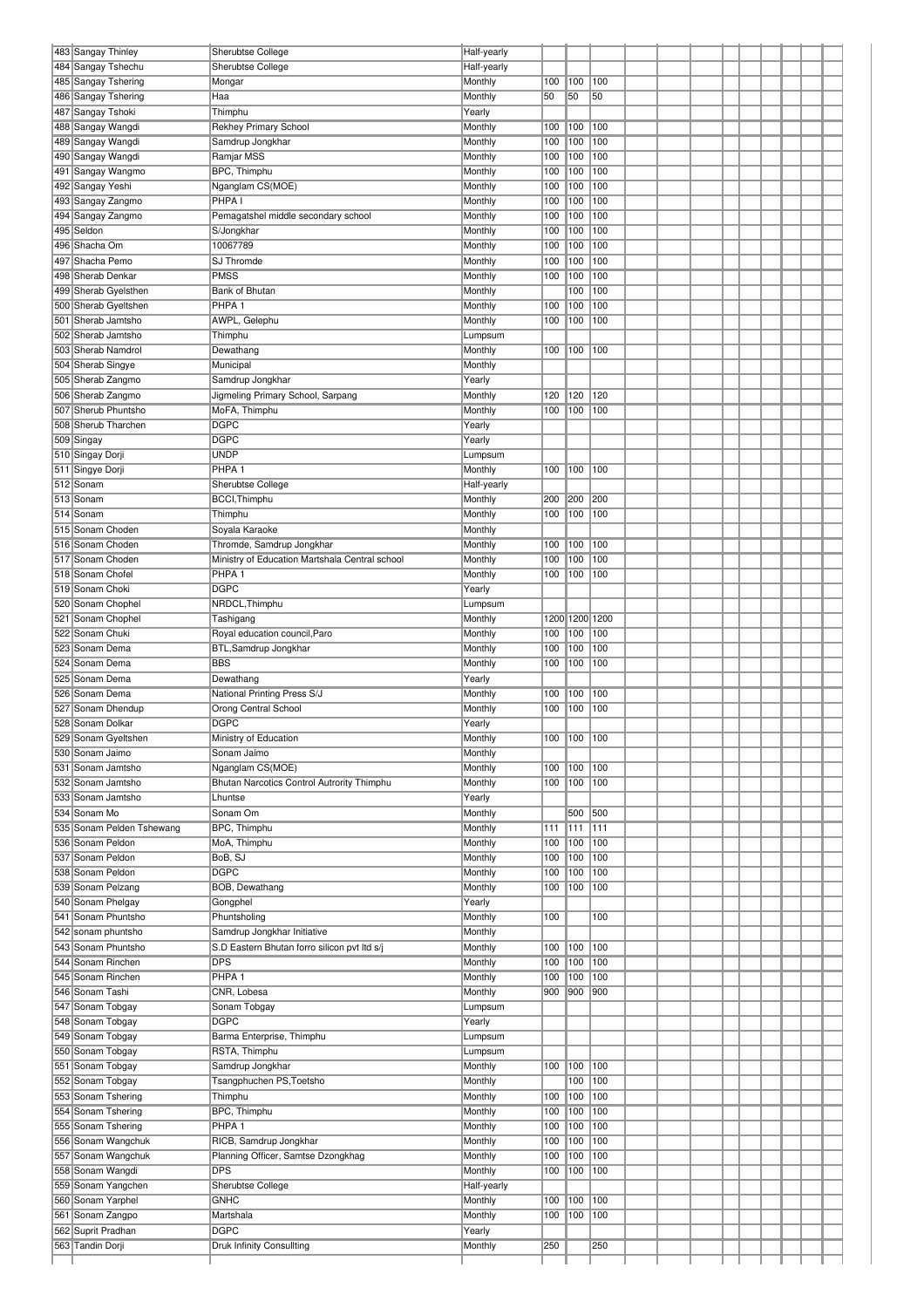|     | 564 Tandin Gyeltshen<br>565 Tandin Om           | National Assembly of Bhutan<br>Anti-Corruption Commision | Monthly<br>Monthly |            | $\frac{50}{105}$ $\frac{50}{105}$ $\frac{50}{105}$ |     |  |  |  |  |  |
|-----|-------------------------------------------------|----------------------------------------------------------|--------------------|------------|----------------------------------------------------|-----|--|--|--|--|--|
|     |                                                 |                                                          |                    |            |                                                    |     |  |  |  |  |  |
|     | 566 Tandin Wangchuk                             | MoF                                                      | Monthly            | 100        | 100                                                | 100 |  |  |  |  |  |
|     | 567 Tandin Wangdi                               | Tashi yangtse                                            | Monthly            | 100        | 100                                                | 100 |  |  |  |  |  |
|     | 568 Tandin Wangmo                               | <b>DGPC</b>                                              | Yearly             |            |                                                    |     |  |  |  |  |  |
|     | 569 Tandin Wangmo                               | Zilukha MSS, Thimphu                                     | Monthly            | 100        | 100                                                | 100 |  |  |  |  |  |
|     | 570 Tandin Wangmo                               | PHPA-I                                                   | Monthly            | 100        | 100                                                | 100 |  |  |  |  |  |
|     | 571 Tandin Zangmo                               | <b>DGPC</b>                                              | Monthly            | 100        | 100                                                | 100 |  |  |  |  |  |
|     | 572 Tara Monger                                 | GEF-Small Grant Programme, UNDP, Thimphu<br><b>ACC</b>   | Yearly             |            |                                                    |     |  |  |  |  |  |
|     | 573 Tara Nidhi Bhattarai<br>574 Tara Nidi Nepal | SJI                                                      | Monthly<br>Monthly | 100        | 100                                                | 100 |  |  |  |  |  |
|     | 575 Tashi                                       | <b>UED BPC THIMPHU</b>                                   | Monthly            | 100        | 100                                                | 100 |  |  |  |  |  |
|     | 576 Tashi Choden                                | Samdrup Jongkhar                                         | Monthly            | 100        | 100                                                | 100 |  |  |  |  |  |
|     | 577 Tashi Choden                                | Thromde                                                  | Monthly            | 100        | 100                                                | 100 |  |  |  |  |  |
|     | Tashi Choden & Sangay                           |                                                          |                    |            |                                                    |     |  |  |  |  |  |
| 578 | Tshering                                        | Tashi Choden & Sangay Tshering                           | Lumpsum            |            |                                                    |     |  |  |  |  |  |
|     | 579 Tashi Chozom                                | <b>RCSC</b>                                              | Yearly             |            |                                                    |     |  |  |  |  |  |
|     | 580 Tashi Deki                                  | Bhutan Telecom, Thimphu                                  | Monthly            | 50         |                                                    | 50  |  |  |  |  |  |
|     | 581 Tashi Dema                                  | Ministry of Eduacation Chhukha                           | Monthly            |            |                                                    |     |  |  |  |  |  |
|     | 582 Tashi Dema                                  | 10237899                                                 | Monthly            | 100        | 100                                                | 100 |  |  |  |  |  |
|     | 583 Tashi Dendup                                | Supreme                                                  | Monthly            | 100        | 100                                                | 100 |  |  |  |  |  |
|     | 584 Tashi Dhendup                               | Youth Development Fund                                   | Monthly            | 100        |                                                    | 100 |  |  |  |  |  |
|     | 585 Tashi Dhendup                               | PHPA <sub>1</sub>                                        | Monthly            | 300        | 300                                                | 300 |  |  |  |  |  |
|     | 586 Tashi Dorji                                 | <b>BCCI</b>                                              | Monthly            |            |                                                    |     |  |  |  |  |  |
|     | 587 Tashi Dorji                                 | Sherubtse College                                        | Half-yearly        |            |                                                    |     |  |  |  |  |  |
|     | 588 Tashi Dorji                                 | Dewathang                                                | Monthly            |            |                                                    |     |  |  |  |  |  |
|     | 589 Tashi Jamtsho                               | Thimphu                                                  | Monthly            | 100        | 100                                                | 100 |  |  |  |  |  |
|     | 590 Tashi Lhadon                                | BPC, Thimphu                                             | Monthly            | 100        | 100                                                | 100 |  |  |  |  |  |
|     | 591 Tashi Ongmo                                 | Serbethang, Thimphu                                      | Monthly            |            | 500                                                | 500 |  |  |  |  |  |
|     | 592 Tashi Penjor                                | Ministey of Economic Affairs                             | Monthly            | 100        | 100                                                | 100 |  |  |  |  |  |
|     | 593 Tashi Rabten                                | Thimphu                                                  | Monthly            | 100        | 100                                                | 100 |  |  |  |  |  |
|     | 594 Tashi T Drukpa                              | Bhutan Foundation, Thimphu                               | Lumpsum            |            |                                                    |     |  |  |  |  |  |
|     | 595 Tashi T. Dukpa                              | <b>Bhutan Foundation</b>                                 | Lumpsum            |            |                                                    |     |  |  |  |  |  |
|     | 596  Tashi T. Dukpa                             | <b>Bhutan Foundation</b>                                 | Lumpsum            |            |                                                    |     |  |  |  |  |  |
|     | 597 Tashi Tobgay                                | <b>DGPC</b>                                              | Monthly            | 100        | 100                                                | 100 |  |  |  |  |  |
|     | 598 Tashi Tobgay                                | Thimphu                                                  | Lumpsum            |            |                                                    |     |  |  |  |  |  |
|     | 599 Tashi Tobgay                                | YANA Expeditions, Inc, Thimphu                           | Yearly             |            |                                                    |     |  |  |  |  |  |
|     | 600 Tashi Wangdi                                | Samdrup Jongkhar                                         | Monthly            | 100        | 100                                                | 100 |  |  |  |  |  |
|     | 601 Tashi Yangzom                               | <b>DGPC</b>                                              | Yearly             |            |                                                    |     |  |  |  |  |  |
|     | 602 Tashi Zangpo                                | Royal education council, Paro                            | Monthly            | 100        | 100                                                | 100 |  |  |  |  |  |
|     | 603 Tempa Gyeltshen                             | DOR. S/jongkhar                                          | Monthly            | 100        | 100                                                | 100 |  |  |  |  |  |
|     | 604 Ten Gyelmo                                  | Ministry of Education                                    | Monthly            | 150        | 150                                                | 150 |  |  |  |  |  |
|     | 605 Tendey zangmo                               | Ministry of Education                                    | Monthly            | 300        | 300                                                | 300 |  |  |  |  |  |
|     | 606 Tendi Zangpo                                | Samdrup Jongkhar                                         | Monthly            | 100        | 100                                                | 100 |  |  |  |  |  |
|     | 607 Tendri Wangmo                               | Tendri Wangmo                                            | Lumpsum            |            |                                                    |     |  |  |  |  |  |
|     | 608 Tenzin                                      | Tashigang                                                | Monthly            |            |                                                    |     |  |  |  |  |  |
|     | 609 Tenzin Chojay                               | PHPA <sub>1</sub>                                        | Monthly            |            | 100 100 100                                        |     |  |  |  |  |  |
|     | 610 Tenzin Chophel                              | <b>DGPC</b>                                              | Yearly             |            |                                                    |     |  |  |  |  |  |
|     | 611 Tenzin Dolma                                | MoE                                                      | Monthly            | 100        | 100                                                | 100 |  |  |  |  |  |
|     | 612 Tenzin Dorji                                | <b>DGPC</b>                                              | Yearly             |            |                                                    |     |  |  |  |  |  |
|     | 613 Tenzin Dorji                                | <b>RCSC</b>                                              | Monthly            | 100        | 100                                                | 100 |  |  |  |  |  |
|     | 614 Tenzin Dorji                                | Wangdi                                                   | Monthly            | 100        | 100                                                | 100 |  |  |  |  |  |
|     | 615 Tenzin Jamtsho                              | <b>RSTA</b>                                              | Monthly            |            |                                                    |     |  |  |  |  |  |
|     | 616 Tenzin Phuntsho                             | Thimphu                                                  | Monthly            | 100        | 100                                                | 100 |  |  |  |  |  |
|     | 617 Tenzin Wangchuk                             | Sherubtse College                                        | Half-yearly        |            |                                                    |     |  |  |  |  |  |
|     | 618 Tenzin Wangchuk                             | <b>ACC</b>                                               | Monthly            | 100        | 100                                                |     |  |  |  |  |  |
|     | 619 Tenzin Wangda                               | MoFA, Thimphu                                            | Monthly            | 100        | 100                                                | 100 |  |  |  |  |  |
|     | 620 Tenzin Wangdi                               | Royal Audit Authority                                    | Monthly            | 100        | 100                                                | 100 |  |  |  |  |  |
|     | 621 Tenzin Wangmo                               | BPC, Thimphu                                             | Monthly            | 100        | 100                                                | 100 |  |  |  |  |  |
|     | 622 Thinlay Tshering                            | Wangdi                                                   | Monthly            | 100        | 100                                                | 100 |  |  |  |  |  |
|     | 623 Thinlay Wangdi                              | Thimphu                                                  | Monthly            | 1000       |                                                    |     |  |  |  |  |  |
|     | 624 Thinley Chezom                              | BPC, Thimphu                                             | Monthly            | 111        | 111                                                | 111 |  |  |  |  |  |
|     | 625 Thinley Choden                              | EMCCD, DCSD, BPC Thimphu                                 | Monthly            | 100        | 100                                                | 100 |  |  |  |  |  |
|     | 626 Thinley Choden                              | Younten Tshongkhang                                      | Monthly            | 100        | 100                                                | 100 |  |  |  |  |  |
|     | 627 Thinley Choden                              | Dewathang                                                | Monthly            | 100        | 100                                                | 100 |  |  |  |  |  |
|     | 628 Thinley Dema                                | BPC, Thimphu                                             | Monthly            |            |                                                    |     |  |  |  |  |  |
|     | 629 Thinley Dema                                | BPC, Thimphu                                             | Monthly            | 100        | 100                                                | 100 |  |  |  |  |  |
|     | 630 Thinley Dorji                               | BPC, Thimphu                                             | Monthly            | 100        | 100                                                | 100 |  |  |  |  |  |
|     | 631 Thinley Dorji                               | Phuntshothang MSS                                        | Monthly            | 100        |                                                    |     |  |  |  |  |  |
|     | 632 Thinley Dorji                               | <b>Bhutan Telecom</b>                                    | Monthly            | 100        | 100                                                | 100 |  |  |  |  |  |
|     | 633 Thinley Dukpa                               | PHPA <sub>1</sub>                                        | Monthly            | 100        | 100                                                | 100 |  |  |  |  |  |
|     | 634 Thinley Gyeltshen                           | Sherubtse College                                        | Half-yearly        |            |                                                    |     |  |  |  |  |  |
|     | 635 Thinley Lhendup                             | Dewathang                                                | Monthly            |            |                                                    |     |  |  |  |  |  |
|     | 636 Thinley Namgay                              | Thimphu                                                  | Monthly            |            |                                                    |     |  |  |  |  |  |
|     | 637 Thinley Namgay                              | Thimphu                                                  | Monthly            |            |                                                    |     |  |  |  |  |  |
|     | 638 Thinley Namgyel                             | Sherubtse College                                        | Half-yearly        |            | $100$   $100$                                      |     |  |  |  |  |  |
|     | 639 Thinley Pelzom                              | BPC, Thimphu                                             | Monthly            | 100        |                                                    |     |  |  |  |  |  |
|     | 640 Thinley Penjor                              | Chukha                                                   | Monthly            |            |                                                    |     |  |  |  |  |  |
|     | 641 Thinley Rabten                              | Samdrup Jongkhar                                         | Monthly<br>Monthly | 100<br>100 | 100                                                | 100 |  |  |  |  |  |
|     | 642 Thinley Tobgay<br>643 Thinley Tobgay        | Phuntshothang MSS<br><b>ACC</b>                          | Monthly            | 150        | 150 150                                            |     |  |  |  |  |  |
|     | 644 Thinley Wangchuk                            | Thinley Wangchuk                                         | Monthly            |            |                                                    |     |  |  |  |  |  |
|     |                                                 |                                                          |                    |            |                                                    |     |  |  |  |  |  |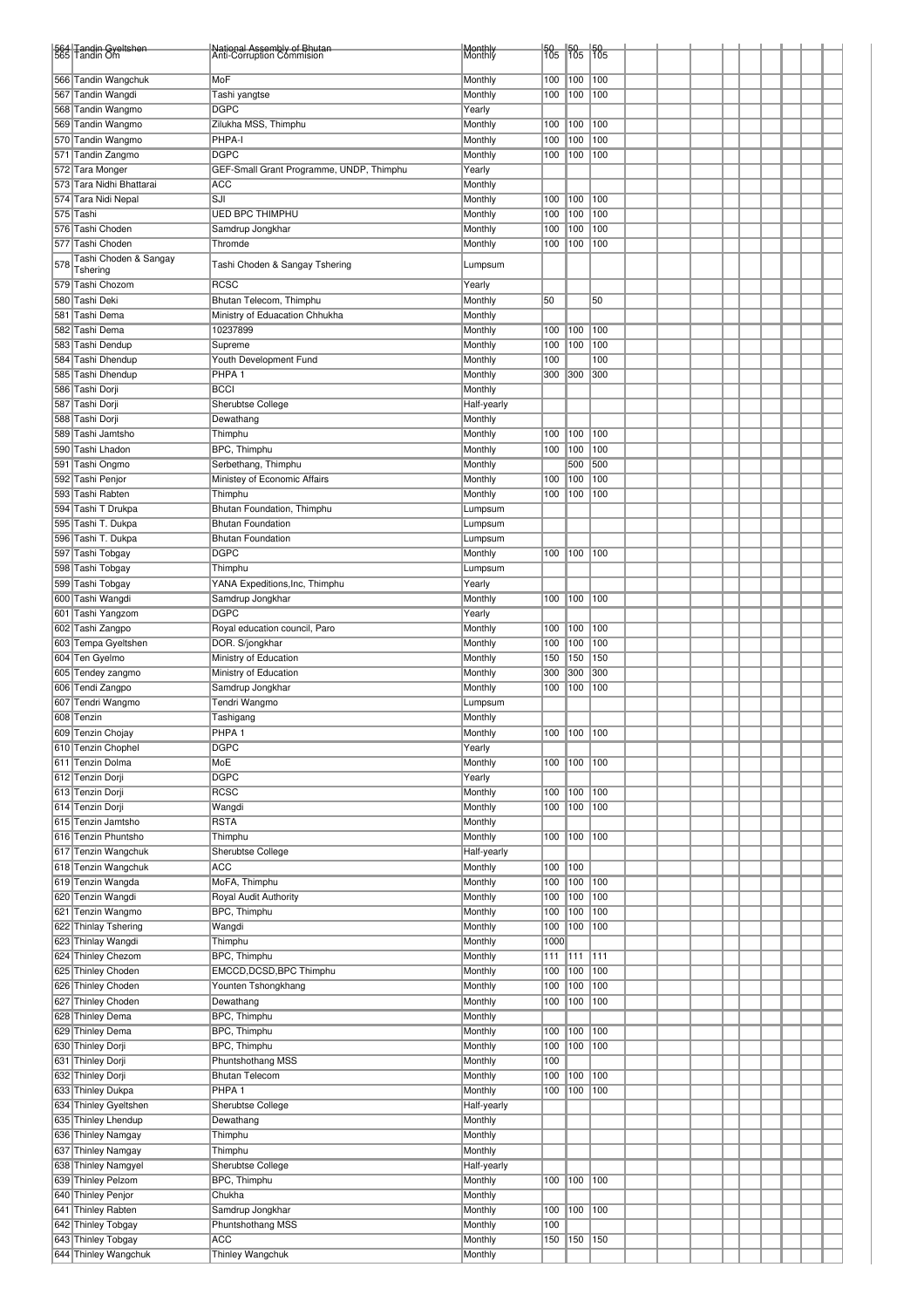| 645 Thinley Wangchuk                       | <b>MOE</b>                                    | Monthly            | 100        | 100         | 100        |  |  |  |  |  |
|--------------------------------------------|-----------------------------------------------|--------------------|------------|-------------|------------|--|--|--|--|--|
| 646 Thinley Wangmo                         | MoE, Paro                                     | Monthly            | 300        | 300         | 300        |  |  |  |  |  |
|                                            |                                               |                    |            |             |            |  |  |  |  |  |
| 647 Thinley Wangmo                         | Samdrup Jongkhar                              | Monthly            | 100        | 100         | 100        |  |  |  |  |  |
| 648 Thukten Wangchuk                       | Pemathang                                     | Monthly            | 100        | 100         | 100        |  |  |  |  |  |
| 649 Thukten Wangdi                         | PHPA-I                                        | Monthly            | 100        | 100         | 100        |  |  |  |  |  |
| 650 Tika Devi Sharma                       | <b>DGPC</b>                                   | Yearly             |            |             |            |  |  |  |  |  |
| 651 Toupo                                  | <b>DGPC</b>                                   | Yearly             |            | 100         | 100        |  |  |  |  |  |
| 652 Tsheltrim Rinchen                      | Thimphu                                       | Monthly            | 100        |             |            |  |  |  |  |  |
| 653 Tshering Cheki                         | Dewathang                                     | Monthly            |            |             |            |  |  |  |  |  |
| 654 Tshering Chenzom                       | Thromde, Samdrup Jongkhar                     | Monthly            |            |             |            |  |  |  |  |  |
| 655 Tshering Chenzom                       | <b>ACC</b>                                    | Monthly            | 108        | 108         | 108        |  |  |  |  |  |
| 656 Tshering Chezom                        | SJ Thromde<br><b>BBS</b>                      | Monthly            | 100        | 100         | 100        |  |  |  |  |  |
| 657 Tshering Choden                        |                                               | Lumpsum            |            |             |            |  |  |  |  |  |
| 658 Tshering chodor                        | Dewathang                                     | Monthly            | 100        | 100         | 100<br>100 |  |  |  |  |  |
| 659 Tshering Choeda                        | Samdrup Jongkhar<br><b>DGPC</b>               | Monthly            | 100        | 100         |            |  |  |  |  |  |
| 660 Tshering Choki                         |                                               | Yearly             |            |             |            |  |  |  |  |  |
| 661 Tshering Choki<br>662 Tshering Choki   | Pemagatshel                                   | Monthly            | 100        | 100         | 100        |  |  |  |  |  |
| 663 Tshering Chophel                       | Dewathang<br>SJ Thromde                       | Monthly<br>Monthly |            | 100         | 100        |  |  |  |  |  |
| 664 Tshering Dargay                        | Dewathang                                     | Monthly            | 100        | 100         | 100        |  |  |  |  |  |
| 665 Tshering Dema                          | Tangsibji                                     | Monthly            | 100        | 100         | 100        |  |  |  |  |  |
| 666 Tshering Dema                          | Thimphu                                       | Monthly            | 100        | 100         | 100        |  |  |  |  |  |
| 667 Tshering Dendup                        | Samdrup Jongkhar                              | Yearly             |            |             |            |  |  |  |  |  |
| 668 Tshering Dendup                        | Dewathang Hospital                            | Monthly            | 100        | 100         | 100        |  |  |  |  |  |
| 669 Tshering Dolkar                        | PHPA <sub>1</sub>                             | Monthly            | 100        | 100         | 100        |  |  |  |  |  |
| 670 Tshering Dorji                         | Garpawoong M,S,S                              | Monthly            | 100        | 100         | 100        |  |  |  |  |  |
| 671 Tshering Dorji                         | Dewathang                                     | Monthly            |            |             |            |  |  |  |  |  |
| 672 Tshering Edey                          | <b>DGPC</b>                                   | Yearly             |            |             |            |  |  |  |  |  |
| 673 Tshering Gyeltshen                     | DES, Mongar                                   | Monthly            | 100        | 100         | 100        |  |  |  |  |  |
| 674 Tshering kinley                        | Ministry of Education                         | Monthly            | 100        | 100         | 100        |  |  |  |  |  |
| 675 Tshering Lhadon                        | Dewathang                                     | Half-yearly        |            |             |            |  |  |  |  |  |
| 676 Tshering Lhamo                         | RRCO, Samdrup Jongkhar                        | Monthly            |            |             | 100        |  |  |  |  |  |
| 677 Tshering Norbu                         | Department of Road                            | Monthly            | 100        | 100         | 100        |  |  |  |  |  |
| 678 Tshering Norbu                         | Thimphu                                       | Monthly            | 100        | 100         | 100        |  |  |  |  |  |
| 679 Tshering Pelden                        | Yangtse                                       | Monthly            |            | 100         | 100        |  |  |  |  |  |
| 680 Tshering Pem                           | EMCCD, DCSD, BPC Thimphu                      | Monthly            | 100        | 100         | 100        |  |  |  |  |  |
| 681 Tshering Pemo                          | PHPA I                                        | Monthly            | 100        |             |            |  |  |  |  |  |
| 682 Tshering Penjor                        | Samdrup Jongkhar                              | Yearly             |            |             |            |  |  |  |  |  |
| 683 Tshering Penjor                        | <b>DGPC</b>                                   | Yearly             |            |             |            |  |  |  |  |  |
| 684 Tshering Phuntsho                      | SJI                                           | Monthly            |            |             |            |  |  |  |  |  |
| 685 Tshering Thinley                       | Sherubtse College                             | Monthly            |            |             |            |  |  |  |  |  |
| 686 Tshering Tshomo                        | PHPA-II                                       | Yearly             |            | 1200        |            |  |  |  |  |  |
| 687 Tshering Wangchuk                      | <b>DGPC</b>                                   | Yearly             |            |             |            |  |  |  |  |  |
| 688 Tshering Wangdi                        | <b>DPS</b>                                    | Monthly            | 100        | 100         | 100        |  |  |  |  |  |
| 689 Tshering Wangdi                        | Sherubtse College                             | Monthly            |            |             |            |  |  |  |  |  |
| 690 Tshering Wangmo                        | Dewathang                                     | Monthly            |            |             |            |  |  |  |  |  |
| 691 Tshering Wangmo                        | Thimphu                                       | Monthly            |            | 100 100 100 |            |  |  |  |  |  |
| 692 Tshering Wangmo                        | Dewathang                                     | Monthly            |            |             |            |  |  |  |  |  |
| 693 Tshering Yangchen                      | Thimphu                                       | Monthly            | 100        | 100         | 100        |  |  |  |  |  |
| 694 Tshering Yangchen                      | PHPA-I                                        | Monthly            | 100        | 100         | 100        |  |  |  |  |  |
| 695 Tshering Yangden                       | <b>SDEBCC</b>                                 | Lumpsum            |            |             |            |  |  |  |  |  |
| 696 Tshering Yangden                       | Thimphu                                       | Yearly             |            |             |            |  |  |  |  |  |
| 697 Tshering Yangdon                       | 10145868                                      | Monthly            | 100        | 100         | 100        |  |  |  |  |  |
| 698 Tshering Yangdon                       | Sherubtse College                             | Half-yearly        |            |             |            |  |  |  |  |  |
| 699 Tshering Yangdon                       | <b>DGPC</b>                                   | Monthly            | 100        | 100         | 100        |  |  |  |  |  |
| 700 Tshering Yangzom                       | PHPA <sub>1</sub>                             | Monthly            | 100        | 100         | 100        |  |  |  |  |  |
| 701 Tshering Yangzom                       | <b>JNEC</b>                                   | Monthly            | 100        | 100         | 100        |  |  |  |  |  |
| 702 Tshering Yangzom                       | Ministry of Education, Sarpang                | Monthly            | 100        | 100         | 100        |  |  |  |  |  |
| 703 Tshering Yangzom                       | Karmaling Higer Secondary School              | Monthly            | 100        | 100         | 100        |  |  |  |  |  |
| 704 Tshering Yangzom                       | Bjimthangkha                                  | Monthly            | 100        | 100         | 100        |  |  |  |  |  |
| 705 Tshering Yenten                        | SJI                                           | Monthly            |            |             |            |  |  |  |  |  |
| 706 Tshering Yuden                         | Garpawoong Middle Secondary School, Dewathang | Monthly            | 100        | 100         | 100        |  |  |  |  |  |
| 707 Tshering Zangmo                        | Samdrup Jongkhar                              | Monthly            |            |             |            |  |  |  |  |  |
| 708 Tshering Zangmo                        | Thimphu                                       | Monthly            | 100        | 100         | 100        |  |  |  |  |  |
| 709 Tshering Zangmo                        | <b>BPC</b><br>PHPA <sub>1</sub>               | Monthly            |            |             |            |  |  |  |  |  |
| 710 Tshering Zangmo<br>711 Tshering Zangmo | BPC, Thimphu                                  | Monthly            | 100<br>100 | 100         | 100        |  |  |  |  |  |
| 712 Tshewang                               | JDWNRH,                                       | Monthly<br>Monthly | 100        | 100         | 100        |  |  |  |  |  |
| 713 Tshewang Dema                          | RICBL, Samdrup Jongkhar                       | Monthly            | 100        | 100         | 100        |  |  |  |  |  |
| 714 Tshewang Dendup                        | Sherubtse College                             | Half-yearly        |            |             |            |  |  |  |  |  |
| 715 Tshewang Dorji                         | <b>DGPC</b>                                   | Monthly            | 100        | 100         | 100        |  |  |  |  |  |
| 716 Tshewang Gyeltshen                     | ARDC, Wengkhar, mongar                        | Monthly            | 100        | 100         | 100        |  |  |  |  |  |
| 717 Tshewang Jamtsho                       | RBP, Thimphu                                  | Monthly            |            |             |            |  |  |  |  |  |
| 718 Tshewang Norbu                         | Wamrong                                       | Yearly             |            |             |            |  |  |  |  |  |
| 719 Tshewang Pemo                          | Thimphu                                       | Yearly             |            |             |            |  |  |  |  |  |
| 720 Tshewang Pemo                          | EMCCD, DCSD, BPC Thimphu                      | Monthly            | 100        | 100         | 100        |  |  |  |  |  |
| 721 Tshewang Rinzin                        | BPC, Thimphu                                  | Monthly            | 100        | 100         | 100        |  |  |  |  |  |
| 722 Tshewang Rinzin                        | <b>RICBL</b>                                  | Monthly            | 100        | 100         | 100        |  |  |  |  |  |
|                                            |                                               |                    |            |             |            |  |  |  |  |  |
|                                            |                                               |                    |            |             |            |  |  |  |  |  |
| 723 Tshewang Tempa                         | Nganglam CS(MOE)<br><b>BPC</b>                | Monthly            | 100        | 100         | 100        |  |  |  |  |  |
| 724 Tshewang Yeshi<br>725 Tshewang Zangmo  | Sherubtse College                             | Monthly<br>Monthly | 100<br>100 | 100<br>100  | 100<br>100 |  |  |  |  |  |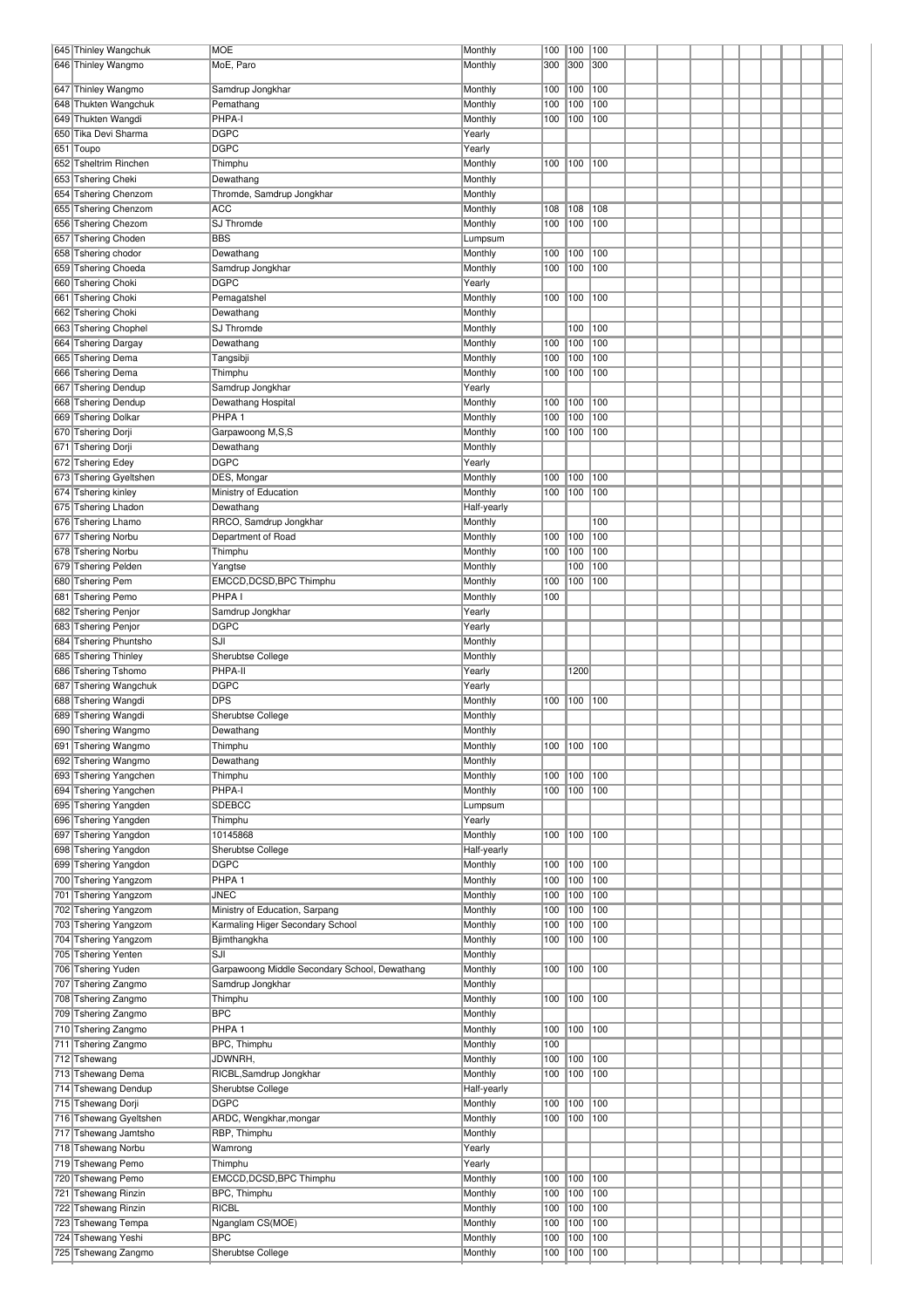| 726 Tshritrim Dorji                                 | RRCO, S/J                                          | Monthly                |             |                |            |                                |  |             |   |    |   |     |
|-----------------------------------------------------|----------------------------------------------------|------------------------|-------------|----------------|------------|--------------------------------|--|-------------|---|----|---|-----|
| 727 Udhim Subba                                     | Pakshikha Central School                           | Monthly                | 700         |                |            |                                |  |             |   |    |   |     |
| 728 Ugay Tshering                                   | Gongphel                                           | Yearly                 |             |                |            |                                |  |             |   |    |   |     |
| 729 Ugyen                                           | PHPA <sub>1</sub>                                  | Monthly                | 100         | 100 100        |            |                                |  |             |   |    |   |     |
| 730 Ugyen Choden                                    | PHPA <sub>1</sub>                                  | Monthly                |             |                |            |                                |  |             |   |    |   |     |
| 731 Ugyen Choden<br>732 Ugyen Dema                  | Dewathang Military Hospital<br>PHPA <sub>1</sub>   | Monthly<br>Monthly     | 100<br>100  | 100<br>100     | 100<br>100 |                                |  |             |   |    |   |     |
| 733 Ugyen Dema                                      | EMCCD, DCSD, BPC Thimphu                           | Monthly                | 100         | 100            | 100        |                                |  |             |   |    |   |     |
| 734 Ugyen Dorji                                     | <b>ACC</b>                                         | Monthly                | 123         | 123            | 123        |                                |  |             |   |    |   |     |
| 735 Ugyen Dorji                                     | Gomdar Central School                              | Monthly                | 100         | 100            | 100        |                                |  |             |   |    |   |     |
| 736 Ugyen Gyeltshen                                 | CDCL, Thimphu                                      | Yearly                 |             |                |            |                                |  |             |   |    |   |     |
| 737 Ugyen Lhendup                                   | Trashigang                                         | Monthly                | 100         | 100            | 100        |                                |  |             |   |    |   |     |
| 738 Ugyen Lhendup                                   | BPC, Thimphu                                       | Monthly                | 100         | 100            | 100        |                                |  |             |   |    |   |     |
| 739 Ugyen Namgyal                                   | MoE, Samdrup Jongkhar                              | Monthly                | 100         | 100            | 100        |                                |  |             |   |    |   |     |
| 740 Ugyen Namgyal                                   | <b>DGPC</b>                                        | Monthly                | 250<br>100  | 250<br>100     | 250<br>100 |                                |  |             |   |    |   |     |
| 741 Ugyen Norzom<br>742 Ugyen Peljor                | Druk Mountain Hotel, Samdrup Jongkhar<br>Dewathang | Monthly<br>Monthly     | 100         | 100            | 100        |                                |  |             |   |    |   |     |
| 743 Ugyen Phuntsho                                  | Samdrup Jongkhar                                   | Monthly                |             | 100            | 100        |                                |  |             |   |    |   |     |
| 744 Ugyen Rinzin                                    | <b>DGPC</b>                                        | Yearly                 |             |                |            |                                |  |             |   |    |   |     |
| 745 Ugyen Tenzin                                    | Samdrup Jongkhar                                   | Monthly                | 100         | 100            | 100        |                                |  |             |   |    |   |     |
| 746 Ugyen Thinley                                   | Daga CS                                            | Monthly                | 100         | 100            | 100        |                                |  |             |   |    |   |     |
| 747 Ugyen Thinley                                   | Samtse General Hospital                            | Monthly                | 100         | 100            | 100        |                                |  |             |   |    |   |     |
| 748 Ugyen Tobgay                                    | <b>DGPC</b>                                        | Monthly                | 100         | 100            | 100        |                                |  |             |   |    |   |     |
| 749 Ugyen Tsheltrim                                 | PHPA <sub>1</sub><br>PHPA <sub>1</sub>             | Monthly                | 100         | 100            | 100        |                                |  |             |   |    |   |     |
| 750 Ugyen Tshering<br>751 Ugyen Tshering            | <b>ACC</b>                                         | Monthly<br>Monthly     | 100<br>100  | 100<br>100     | 100<br>100 |                                |  |             |   |    |   |     |
| 752 Ugyen Tshering                                  | Sarpang                                            | Monthly                | 100         | 100            | 100        |                                |  |             |   |    |   |     |
| 753 Ugyen Tshering                                  | Royal Bhutan ArmyS/Jongkhar                        | Monthly                | 100         | 100            | 100        |                                |  |             |   |    |   |     |
| 754 Ugyen Tshomo                                    | BPC, Thimphu                                       | Monthly                | 100         | 100            | 100        |                                |  |             |   |    |   |     |
| 755 Ugyen Tshomo                                    | Paro                                               | Yearly                 |             |                |            |                                |  |             |   |    |   |     |
| 756 Ugyen Wangchuk                                  | Samdrup Jongkhar                                   | Yearly                 |             |                |            |                                |  |             |   |    |   |     |
| 757 Ugyen Wangmo                                    | Thimphu                                            | Monthly                |             |                |            |                                |  |             |   |    |   |     |
| 758 Ugyen Zangmo                                    | <b>GNHC</b>                                        | Monthly                | 100         | 100            | 100        |                                |  |             |   |    |   |     |
| 759 Uttam Gurung<br>760 Wangchuk                    | PHPA <sub>1</sub><br>PHPA <sub>1</sub>             | Monthly<br>Monthly     | 100<br>100  | 100<br>100     | 100<br>100 |                                |  |             |   |    |   |     |
| 761 Wangchuk                                        | Dewathang Hospital                                 | Monthly                |             | 100            | 100        |                                |  |             |   |    |   |     |
| 762 Wangchuk                                        | DoA, MoAF                                          | Monthly                | 100         | 100            | 100        |                                |  |             |   |    |   |     |
| 763 Wangchuk Hexo                                   | PHPA <sub>1</sub>                                  | Monthly                | 100         | 100 100        |            |                                |  |             |   |    |   |     |
| 764 Wangda Tshering                                 | PHPA <sub>1</sub>                                  | Monthly                | 100         |                |            |                                |  |             |   |    |   |     |
| 765 Wangdi                                          | RTIO/Sj                                            | Monthly                | 100         | 100            | 100        |                                |  |             |   |    |   |     |
| 766 Wangdi                                          | RICBL, Samdrup Jongkhar                            | Monthly                | 100         | 100            | 100        |                                |  |             |   |    |   |     |
| 767 Wangmo                                          | <b>BPC, Thimphu</b>                                | Monthly                | 100         | 100            | 100        |                                |  |             |   |    |   |     |
| 768 Wangmo<br>769 Yadap Prasad Timsina              | MINISTRY OF ECONOMIC AFFAIRS, THIMPHU              | Monthly<br>Monthly     | 100<br>100  | 100            | 100<br>100 |                                |  |             |   |    |   |     |
| 770 Yang Gyeltshen                                  | JDWNMH, Thimphu<br>SJI                             | Monthly                | 100         | 100<br>100     | 100        |                                |  |             |   |    |   |     |
| 771 Yangchen Choden                                 | Intstitute of wellbeing YDF Thimphu                | Monthly                | 100         | 100            | 100        |                                |  |             |   |    |   |     |
| 772 Yangchen Choden Rinzin                          | <b>Kuensel Coroporation</b>                        | Monthly                |             | 100 100 100    |            |                                |  |             |   |    |   |     |
| 773 Yangden Tshomo                                  | Sherubtse College                                  | Half-yearly            |             |                |            |                                |  |             |   |    |   |     |
| 774 Yangrey Lhamo                                   | Thimphu                                            | Monthly                | 100         | 100 100        |            |                                |  |             |   |    |   |     |
| 775 Yenten Jamtsho                                  | Ministry of Health, Thimphu                        | Yearly                 |             |                |            |                                |  |             |   |    |   |     |
| 776 Yeshey Choden                                   | Samdrup Jongkhar                                   | Yearly                 |             |                |            |                                |  |             |   |    |   |     |
| 777 Yeshey Choden                                   | Dewathang                                          | Monthly                |             | 100 100        |            |                                |  |             |   |    |   |     |
| 778 Yeshey Dhendup<br>779 Yeshey Loday              | NRDCL, Thimphu<br>Samdrup Jongkhar                 | Half-yearly<br>Yearly  |             |                |            |                                |  |             |   |    |   |     |
| 780 Yeshey Penjor                                   | JDWNMH, Thimphu                                    | Monthly                | 100         | 100            | 100        |                                |  |             |   |    |   |     |
| 781 Yeshey Tenzin                                   | SJI                                                | Monthly                | 100         | 100 100        |            |                                |  |             |   |    |   |     |
| 782 Yeshey Wangchuk                                 | Samdrup Jongkhar                                   | Yearly                 |             |                |            |                                |  |             |   |    |   |     |
| 783 Yeshi Choden                                    | <b>DGPC</b>                                        | Yearly                 |             |                |            |                                |  |             |   |    |   |     |
| 784 Yeshi Choden                                    | Thimphu                                            | Monthly                |             |                |            |                                |  |             |   |    |   |     |
| 785 Yeshi Choden                                    | <b>DGPC</b>                                        | Yearly                 |             |                |            |                                |  |             |   |    |   |     |
| 786 Yeshi Dema                                      | <b>DGPC</b>                                        | Yearly                 |             |                |            |                                |  |             |   |    |   |     |
| 787 Yeshi Dorji<br>788 Yeshi Dorji                  | Lhawang Yugyel Traders<br>Samdrup Jongkhar         | Monthly<br>Monthly     | 100         | 100 100<br>100 | 100        |                                |  |             |   |    |   |     |
| 789 Yeshi Lham                                      | <b>DGPC</b>                                        | Lumpsum                |             |                |            |                                |  |             |   |    |   |     |
| 790 Yeshi Nedup                                     | BPC, Thimphu                                       | Monthly                | 121         | 121            | 121        |                                |  |             |   |    |   |     |
| 791 Yeshi Pelzom                                    | Phuntsholing MSS                                   | Monthly                | $100$   100 |                | 100        |                                |  |             |   |    |   |     |
| 792 Yeshi Penjor                                    | Bumthang                                           | Monthly                |             | 100            | 100        |                                |  |             |   |    |   |     |
| 793 Yeshi Rinzin                                    | Wangdue                                            | Monthly                | 100         | 100            | 100        |                                |  |             |   |    |   |     |
| 794 Yeshi Wangmo                                    | Dewathang                                          | Monthly                | 100         | 100            | 100        |                                |  |             |   |    |   |     |
| 795 Yeshi Wangmo                                    | <b>DGPC</b>                                        | Yearly                 |             |                |            |                                |  |             |   |    |   |     |
| 796 Yeshi Wangmo<br>797 Yeshi Wangpo                | Sherubtse College<br>Samdrup Jongkhar              | Half-yearly<br>Monthly | 100         | 100 100        |            |                                |  |             |   |    |   |     |
| 798 Yezer                                           | Sherubtse College                                  | Half-yearly            |             |                |            |                                |  |             |   |    |   |     |
| 799 Yonten Jamtsho                                  | Sherubtse College                                  | Half-yearly            |             |                |            |                                |  |             |   |    |   |     |
| 800 Yonten Tshongkhang                              | Dewathang                                          | Yearly                 |             |                |            |                                |  |             |   |    |   |     |
| 801 Yuden                                           | Royal Education Council, Paro                      | Monthly                | 100         | 100            | 100        |                                |  |             |   |    |   |     |
| 802 Zangmo                                          | <b>Bajothang HSS</b>                               | Monthly                | 100         | 100            | 100        |                                |  |             |   |    |   |     |
| 803 Zeko Tashi                                      | PHPA <sub>1</sub>                                  | Monthly                | 100         | 100            | 100        |                                |  |             |   |    |   |     |
| BALANCE TILL 31ST DECEMBER, 2019 = Nu. 2,966,366.00 |                                                    |                        |             |                |            | TOTAL 71,046 62,946 60,446 0 0 |  | $ 0\rangle$ | 0 | 10 | 0 | 0 0 |